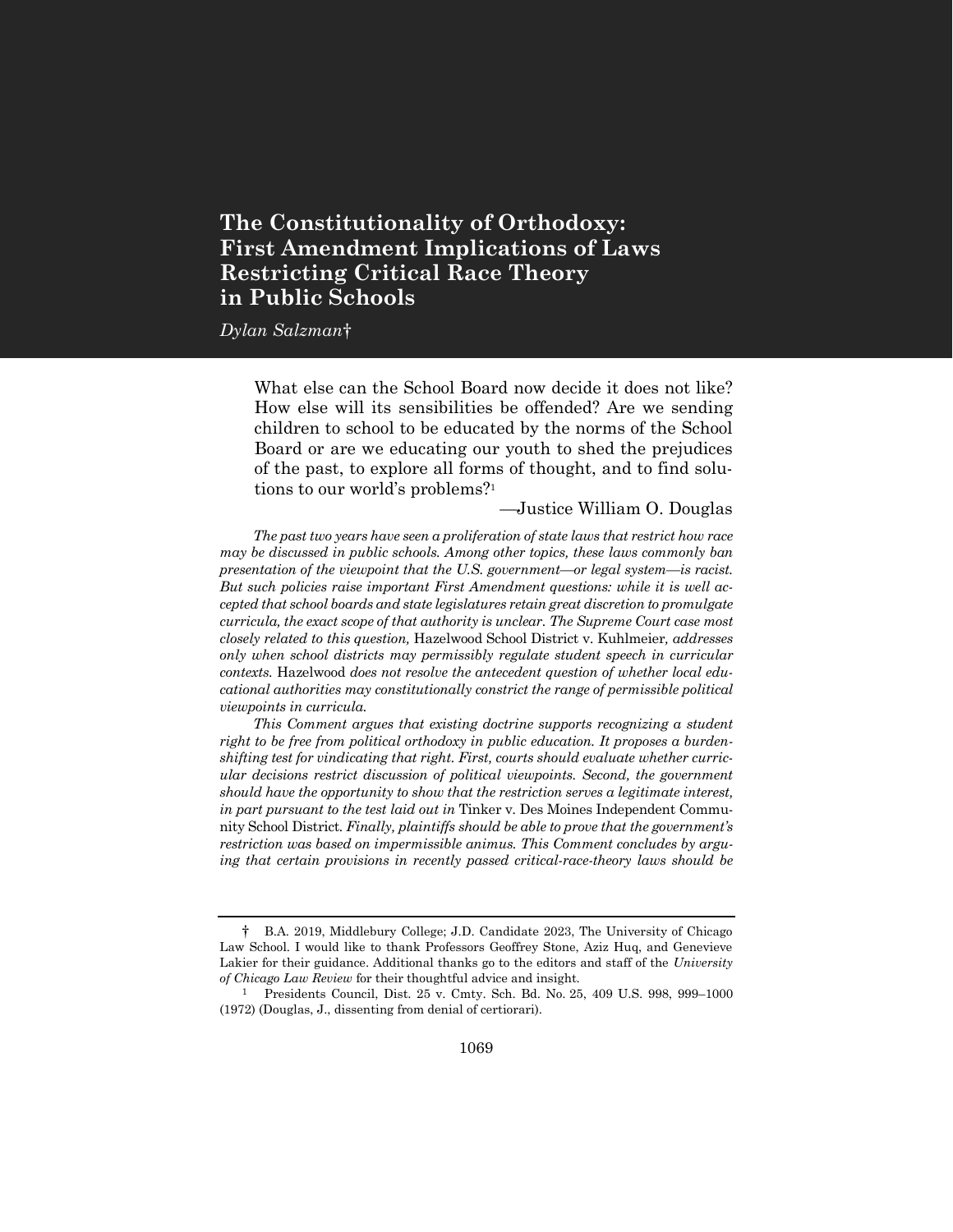*considered unconstitutional because they restrict political discussion without legitimate justification.*

| I. | DISCRETION OF LOCAL STATE ACTORS TO SET CURRICULA  1074              |                                                                        |  |
|----|----------------------------------------------------------------------|------------------------------------------------------------------------|--|
|    | $\mathsf{A}$ .                                                       | Support for Absolute Local Control over Curricula 1075                 |  |
|    | B.                                                                   | The (Assumed) Current Standard: Hazelwood 1077                         |  |
| H. |                                                                      | EXISTING FOUNDATIONS OF A RIGHT TO RECEIVE INFORMATION FREE FROM       |  |
|    |                                                                      |                                                                        |  |
|    | $\mathsf{A}$ .                                                       |                                                                        |  |
|    | B.                                                                   |                                                                        |  |
|    | C.                                                                   | Justifying Heightened Protection for Political Viewpoints 1084         |  |
|    | D.                                                                   |                                                                        |  |
|    | Е.                                                                   |                                                                        |  |
|    | III. A BURDEN-SHIFTING TEST FOR EVALUATING THE RIGHT TO BE FREE FROM |                                                                        |  |
|    |                                                                      |                                                                        |  |
|    | А.                                                                   | Step One: Petitioners Must Show That State Action Restricted           |  |
|    |                                                                      | Discussion of Politics, Nationalism, or Another Matter of Opinion 1092 |  |
|    |                                                                      | 1.                                                                     |  |
|    |                                                                      | Reverse-chilling-effect counterarguments 1096<br>$2_{-}$               |  |
|    | $\bf{B}$                                                             |                                                                        |  |
|    |                                                                      | $1_{-}$                                                                |  |
|    |                                                                      | 2.                                                                     |  |
|    | C.                                                                   |                                                                        |  |
|    |                                                                      | $1_{-}$                                                                |  |
|    |                                                                      | $2_{-}$                                                                |  |
|    |                                                                      |                                                                        |  |

#### **INTRODUCTION**

In the summer of 2020, Manhattan Institute fellow Christopher Rufo received a tip that the City of Seattle was conducting "internalized racial superiority" trainings for city employees. These trainings allegedly taught that "black Americans are reducible to the essential quality of 'blackness' and white Americans are reducible to the essential quality of 'whiteness.'" <sup>2</sup> Rufo later appeared on Fox News and called on President Donald Trump to "ban such training in all federal departments."<sup>3</sup> His advocacy bore fruit: President Trump reportedly watched the

3 *Id.*

<sup>2</sup> Adam Harris, *The GOP's 'Critical Race Theory' Obsession*, THE ATLANTIC (May 7, 2021), https://perma.cc/2CZD-6FJZ (quoting Christopher F. Rufo, *Cult Programming in Seattle*, CITY J. (July 8, 2020), https://perma.cc/Z7AW-CK2Y).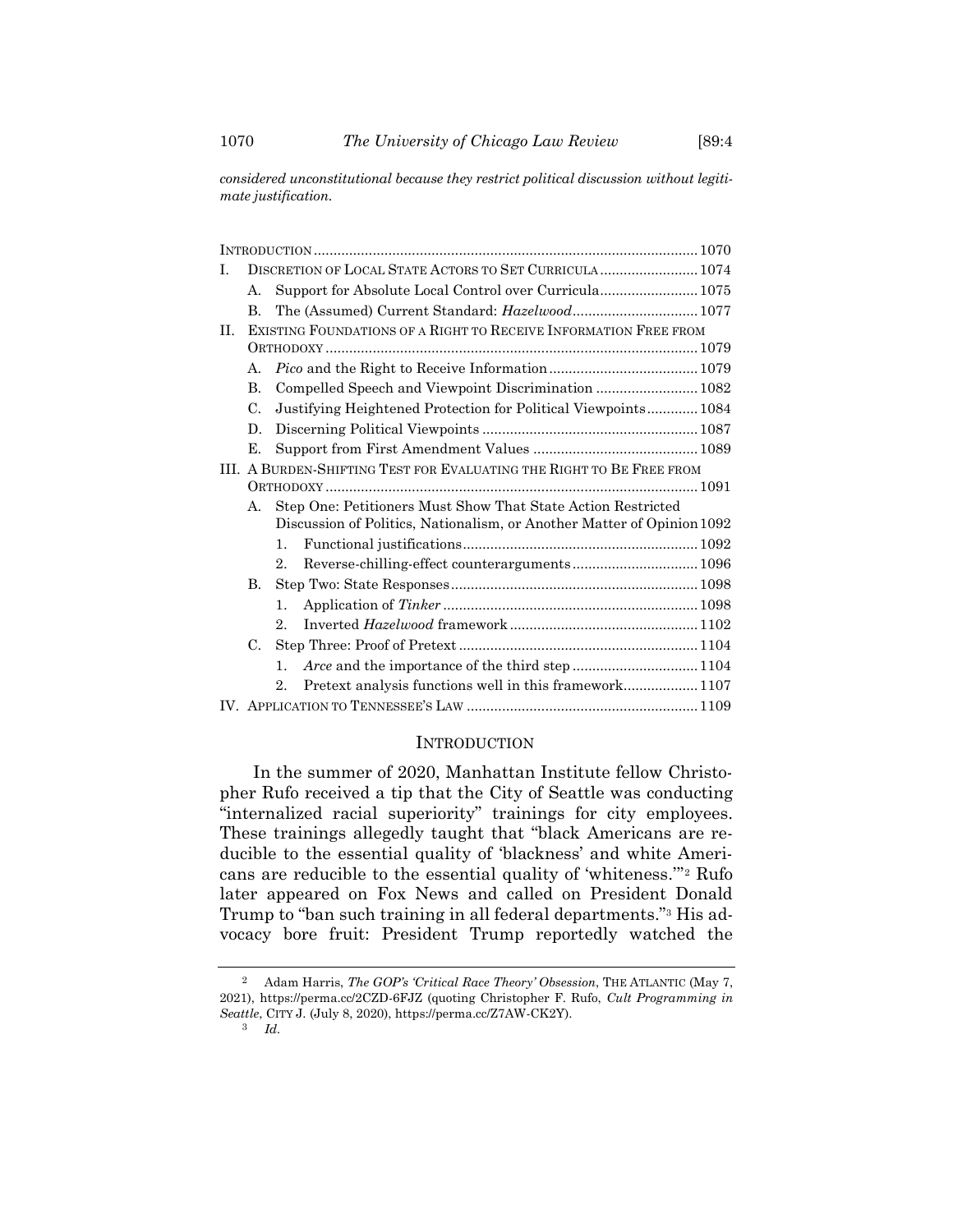program, contacted Rufo, and subsequently issued an executive order prohibiting trainings advocating certain "divisive concepts" from all federal programs.<sup>4</sup> The executive order defined "divisive concepts" to include views that "the United States is fundamentally racist or sexist" and that meritocracies are racist or sexist.<sup>5</sup> The accompanying implementation memorandum suggested that agencies might identify programs violating the executive order by searching for phrases such as "critical race theory," "systemic racism," and "unconscious bias."<sup>6</sup>

Several advocacy groups that provided trainings on issues of race and gender sued the Trump administration, requesting a preliminary injunction on the grounds that the executive order impermissibly discriminated between viewpoints and thus violated the First Amendment.<sup>7</sup> A federal judge granted the injunction, agreeing that the plaintiffs were "likely to prevail" on their viewpoint-discrimination claim.<sup>8</sup> But Rufo's influence did not abate. As of April 1, 2022, forty-two states had introduced bills or taken other steps to regulate the discussion of race in public schools.<sup>9</sup>

<span id="page-2-0"></span>Many of these regulations parrot the language from President Trump's executive order: Tennessee, for instance, prohibits any public school from teaching that a "meritocracy is inherently racist or sexist . . . [or that] [t]his state or the United States is fundamentally or irredeemably racist or sexist."<sup>10</sup> It also prohibits teachers from using supplemental materials that reference such subjects.<sup>11</sup> Two recently enacted Texas statutes stipulate that no teacher or school authority may "make part of a course" the concept that meritocracies "are racist or sexist"<sup>12</sup> or that, "with respect to their relationship to American values, slavery and racism

<sup>4</sup> *See id.*; Santa Cruz Lesbian & Gay Cmty. Ctr. v. Trump, 508 F. Supp. 3d 521, 528 (N.D. Cal. 2020) (quoting Exec. Order No. 13,950, 85 Fed. Reg. 60,683, 60,683 (Sept. 22, 2020)).

<sup>5</sup> *See Santa Cruz*, 508 F. Supp. 3d at 529 (quoting Exec. Order No. 13,950, 85 Fed. Reg. at 60,685).

<sup>6</sup> *Id.* at 531.

<sup>7</sup> *See id.* at 531–34.

<sup>8</sup> *Id.* at 541–42.

<sup>9</sup> Sarah Schwartz, *Map: Where Critical Race Theory Is Under Attack*, EDUC. WEEK (Apr. 1, 2022), https://perma.cc/LPF6-V65D.

<sup>10</sup> S.B. 623, 112th Gen. Assemb., Reg. Sess. § 51(a) (Tenn. 2021) (codified at TENN. CODE ANN. § 49-6-1019(a) (2021)).

<sup>11</sup> S.B. 623, 112th Gen. Assemb., Reg. Sess. § 51(a) (Tenn. 2021) (codified at TENN. CODE ANN. § 49-6-1019(a)).

<sup>12</sup> H.B. 3979, 87th Gen. Assemb., Reg. Sess. § 1 (Tex. 2021).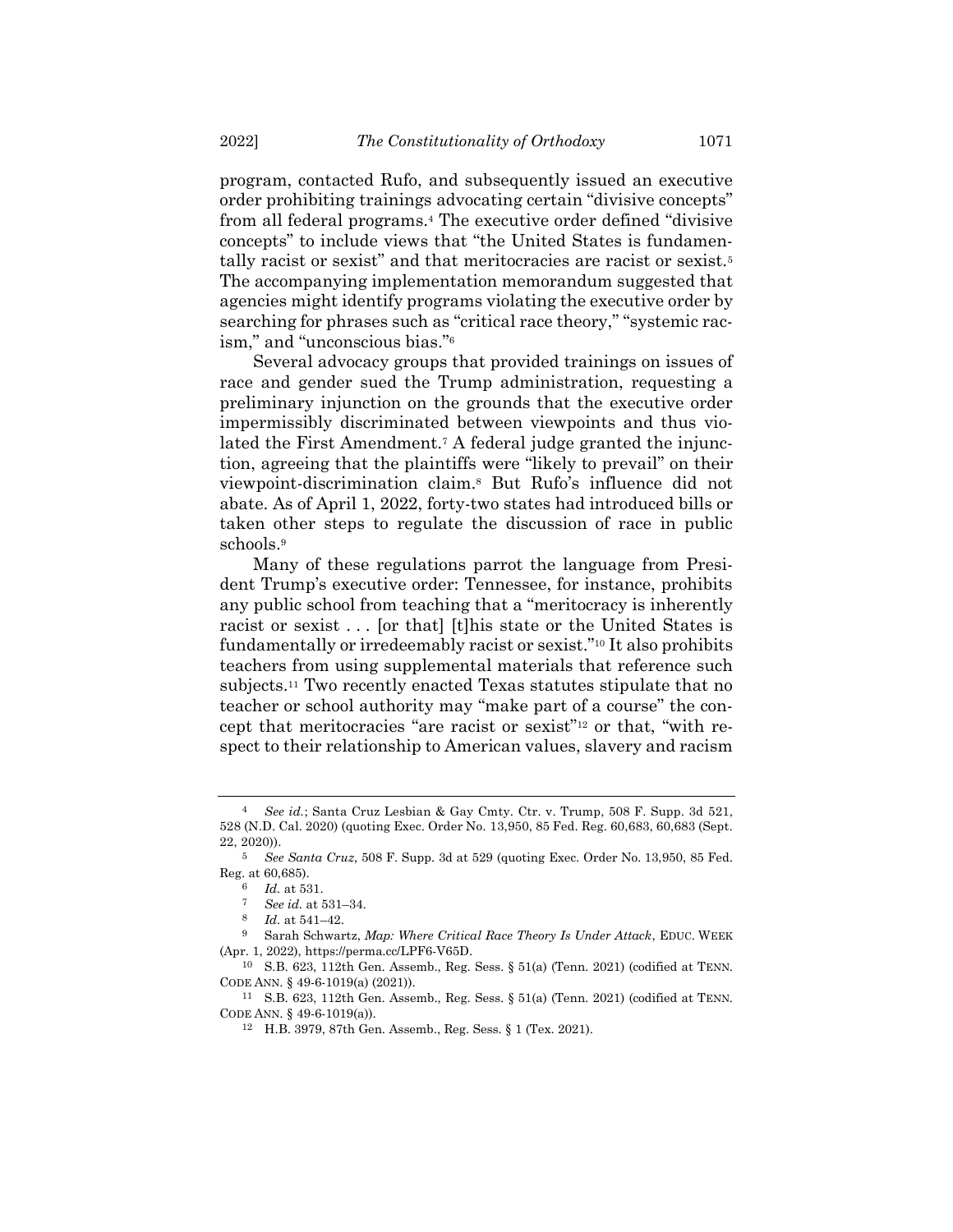are anything other than deviations from . . . the authentic founding principles of the United States."<sup>13</sup> An Arizona law provides that school authorities "may not allow instruction in or make part of a course" the idea that "an individual . . . is inherently racist, sexist or oppressive, whether consciously or unconsciously" or that "academic achievement[ ] [or] meritocracy . . . are racist or sexist."<sup>14</sup> North Dakota recently passed a *second* critical-racetheory law prohibiting schools from including curricular instruction that "racism is systemically embedded in American society and the American legal system."<sup>15</sup>

These laws have already impacted U.S. education.<sup>16</sup> Teachers and administrators struggle to discern what exactly the laws restrict, forcing them to alter teaching strategies.<sup>17</sup> School authorities have banned books such as *A Raisin in the Sun*, *Their Eyes Were Watching God*, and *Narrative of the Life of Frederick Douglass* from core curricula.<sup>18</sup> Protests and lawsuits have proliferated on both sides of the issue.<sup>19</sup>

This is not the first time that U.S. school districts have served as culture-war battlegrounds. In 1925, Tennessee science teacher John Scopes was infamously prosecuted for teaching evolution in violation of a state statute prohibiting instruction of "any theory that denies the story of the divine creation of man as taught in the Bible."<sup>20</sup> In 1974, the Board of Education of Kanawha County,

17 *See* Fabiola Cineas, *Critical Race Theory Bans Are Making Teaching Much Harder*, VOX (Sept. 3, 2021), perma.cc/7LKT-F8LY.

18 Plaintiffs' Motion for Preliminary Injunction at 22, Black Emergency Response Team v. O'Connor, No. 21-cv-1022 (W.D. Okla. Oct. 29, 2021).

<sup>13</sup> H.B. 40, 87th Gen. Assemb., 2d Called Sess. § 620.002(a)(10) (Tex. 2021).

<sup>14</sup> H.B. 2898, 55th Leg., 1st Reg. Sess. § 15-717.02 (Ariz. 2021).

<sup>15</sup> H.B. 1508, 67th Gen. Assemb., Reg. Sess. § 1 (N.D. 2021).

<sup>16</sup> *See, e.g.*, Christine Hauser, *Texas Principal in Spotlight over Race Issues Agrees to Resign with Paid Leave*, N.Y. TIMES (Nov. 10, 2021), https://perma.cc/6V2L-5J9Q; Zack Beauchamp, *Did Critical Race Theory Really Swing the Virginia Election?*, VOX (Nov. 4, 2021), https://www.vox.com/policy-and-politics/2021/11/4/22761168/virginia-governor -glenn-youngkin-critical-race-theory.

<sup>19</sup> *See id.* at 12–22 (arguing that Oklahoma's critical-race-theory law violates the First Amendment). *Compare* Douglas Belkin & Jacob Gershman, *Federal Lawsuits Say Antiracism and Critical Race Theory in Schools Violate Constitution*, WALL ST. J. (July 1, 2021), https://www.wsj.com/articles/federal-lawsuits-say-antiracism-and-critical-racetheory-in-schools-violate-constitution-11625151879 (discussing a federal lawsuit alleging violations of the Fourteenth Amendment stemming from a school's diversity initiatives), *with* Gabriella Borter, *'Critical Race Theory' Roils a Tennessee School District*, REUTERS (Sept. 21, 2021), https://www.reuters.com/world/us/critical-race-theory-roils-tennessee -school-district-2021-09-21 (outlining local community resistance to the Tennessee law).

<sup>&</sup>lt;sup>20</sup> Scopes v. State, 289 S.W. 363, 363–64, 363 n.1 (Tenn. 1927) (finding "little merit" in Scopes's argument that he had a First Amendment right to teach evolution in schools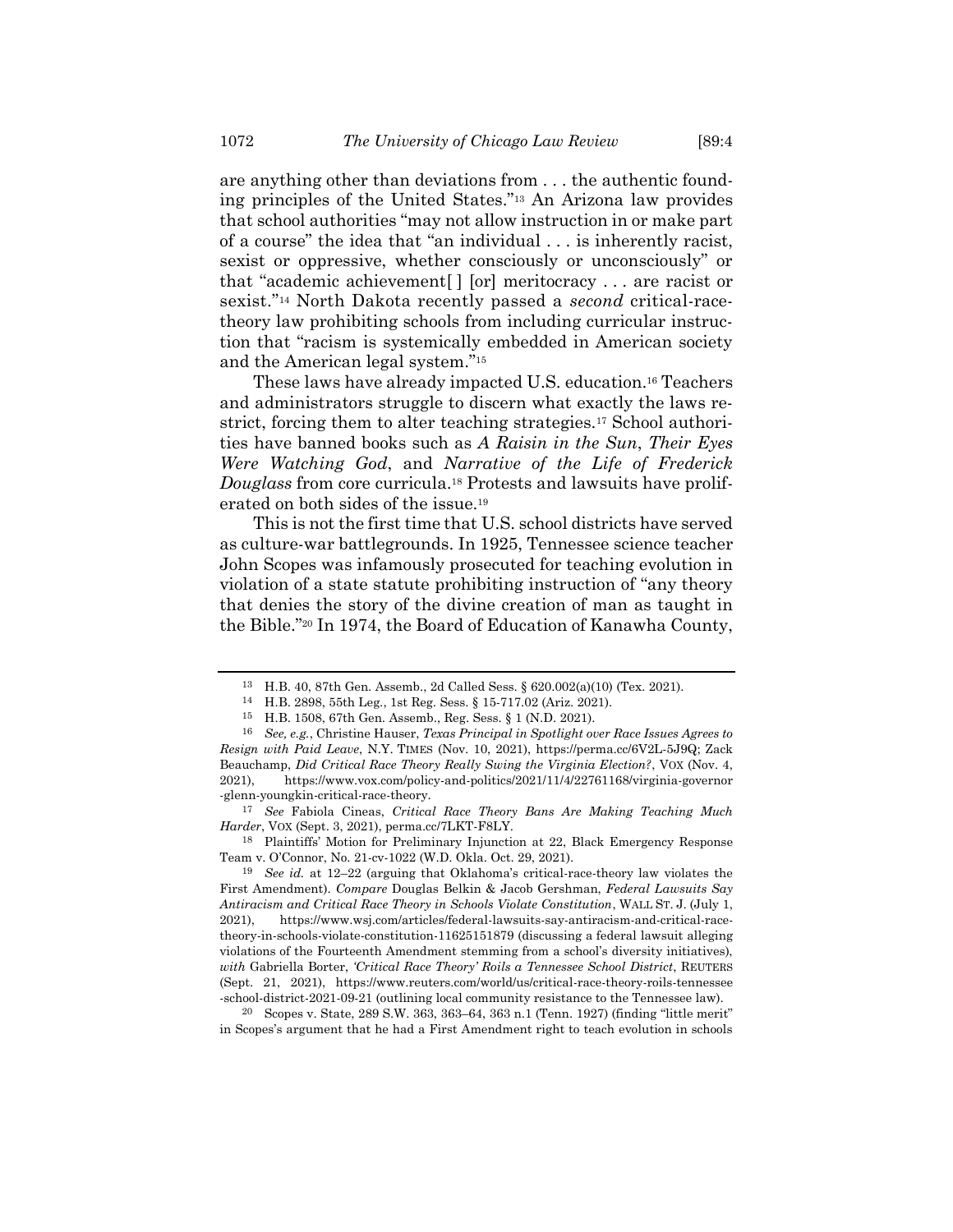West Virginia, voted to purchase textbooks preaching multiculturalism and atheism despite petitions to the contrary. As a result, "homes were firebombed, schools were dynamited, [and] gunfire was exchanged." <sup>21</sup> And if the events of the past are any guide for what to expect in the future, the current dispute over critical race theory is unlikely to be the last time that conflict emerges over curricular decisions. Schools continue to serve as sites for discussion of many of today's "socially controversial"<sup>22</sup> topics, such as climate change<sup>23</sup> and abortion.<sup>24</sup>

<span id="page-4-0"></span>Despite the significant role that schools play in preparing students for political conversation—and the controversy that comes with it—the precise scope of local officials' authority to regulate curricula is unclear. As the two of the most recent federal appellate opinions on this question have noted, courts have granted widely differing degrees of discretion to state officials when regulating the content of curricula.<sup>25</sup> The lack of doctrinal clarity on the appropriate standard of judicial review to be applied to curricular guidelines—along with heightened political polarization and ideological bent in classrooms<sup>26</sup>—makes the time right for a clarification.

but overturning the conviction on a procedural issue); *see also* Epperson v. Arkansas, 393 U.S. 97, 109 (1968) (rejecting the *Scopes* holding nearly forty years later).

<sup>21</sup> Norman B. Smith, *Constitutional Rights of Students, Their Families, and Teachers in the Public Schools*, 10 CAMPBELL L. REV. 353, 389–90 (1988) (quoting Daniel M. Schember, *Textbook Censorship—The Validity of School Board Rules*, 28 ADMIN. L. REV. 259, 259 (1976)).

<sup>22</sup> *See* JOHN ROGERS, MEGAN FRANKE, JUNG-EUN ELLIE YUN, MICHAEL ISHIMOTO, CLAUDIA DIERA, REBECCA COOPER GELLER, ANTHONY BERRYMAN & TIZOC BRENES, UCLA'S INST. FOR DEMOCRACY, EDUC. & ACCESS, TEACHING AND LEARNING IN THE AGE OF TRUMP: INCREASING STRESS AND HOSTILITY IN AMERICA'S HIGH SCHOOLS 12–16 (2017), https://perma.cc/B5SZ-6YL8 (noting that teachers have reported increased polarization in classrooms).

<sup>23</sup> *See generally* Jennifer Bleazby, Simone Thornton, Gilbert Burgh & Mary Graham, *Is Climate Change Education Ever a Form of Political Indoctrination? Pedagogical and Epistemological Tools for Managing Climate Change 'Controversy' in the Classroom*, AUSTL. ASS'N OF RSCH. IN EDUC. CONF. (2021).

<sup>24</sup> *See* David C. Wiley, Marina Plesons, Venkataram Chandra-Mouli & Margarita Ortega, *Managing Sex Education Controversy Deep in the Heart of Texas: A Case Study of the North East Independent School District*, 15 AM. J. SEXUALITY EDUC. 53, 55–58 (2020).

<sup>25</sup> *See* Arce v. Douglas, 793 F.3d 968, 982–83 (9th Cir. 2015) (explaining that four other circuits have taken different approaches to this question); Oliver v. Arnold, 19 F.4th 843, 859 (5th Cir. 2021) (Duncan, J., dissenting) ("Our law in this area is . . . a dumpster fire.").

<sup>26</sup> *See* Andrew Atterbury & Juan Perez Jr., *Republicans Eye New Front in Education Wars: Making School Board Races Partisan*, POLITICO (Dec. 29, 2021) https://perma.cc/R3ZE-3FLA; *see also* ROGERS ET AL., *supra* note [22,](#page-4-0) at 12–16 (noting that teachers have reported increased polarization in classrooms).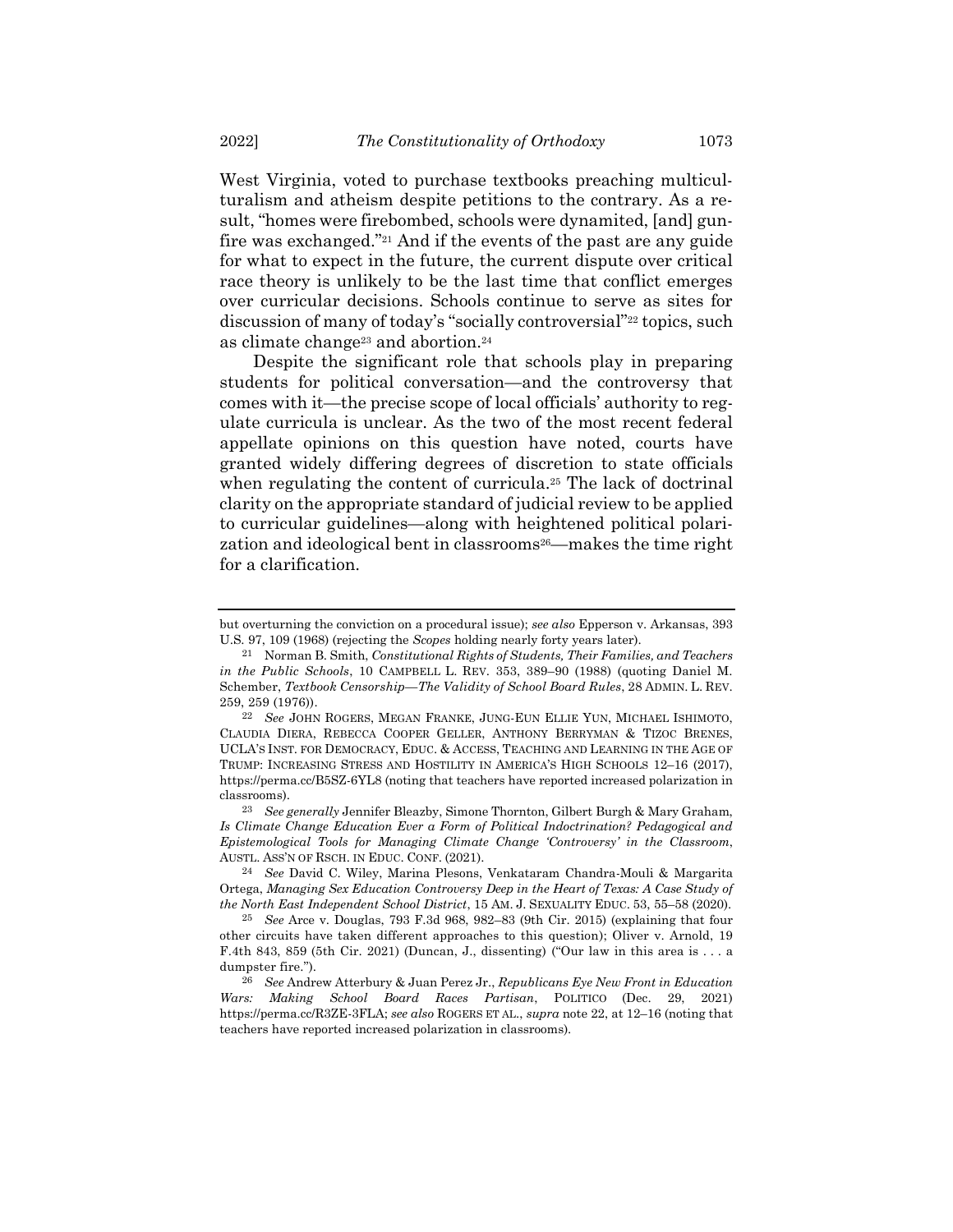This Comment argues that existing First Amendment jurisprudence and important normative arguments provide support for the recognition of a robust student right to receive a public education that does not suppress viewpoints on matters of "politics, nationalism, . . . or other matters of opinion."<sup>27</sup> Part I explains why courts have historically granted broad deference to state authorities to set curricula. Part II then outlines how existing First Amendment jurisprudence warrants heightened protection against government-mandated indoctrination of political orthodoxy through public school curricula. Part III attempts to balance the competing interests of local educational authorities and students by proposing a burden-shifting framework under which plaintiffs can allege violations of the right to be free from orthodoxy. Finally, Part IV uses the Tennessee critical-racetheory statute as a blueprint for how the proposed burdenshifting framework should work in practice.

## I. DISCRETION OF LOCAL STATE ACTORS TO SET CURRICULA

While the critical-race-theory laws discussed in this Comment have been promulgated by state legislatures,<sup>28</sup> it is worth noting up front that—because this Comment focuses on students' First Amendment rights—it makes no analytical difference whether curricular decisions which cement education of politically orthodox viewpoints are made by state legislatures, school boards, or school officials. School boards regulate public school curricula via delegated state power,<sup>29</sup> and teachers—as agents employed by the state—are subject to the same First Amendment limitations as state legislatures and school boards when restricting student speech rights.<sup>30</sup> As a result, I use the term "local

<sup>27</sup> W. Va. State Bd. of Educ. v. Barnette, 319 U.S. 624, 642 (1943).

<sup>28</sup> *See* Schwartz, *supra* note [9.](#page-2-0)

<sup>29</sup> *See, e.g.*, Dye v. McKeithen, 856 F. Supp. 303, 307–08 (W.D. La. 1994) ("It is a prerogative of the legislature to delegate to administrative boards and agencies of the state. . . . [But] [t]he Board is authorized to do only those acts expressly or implicitly granted to them by the legislature."); W.M. Schlosser Co. v. Sch. Bd., 980 F.2d 253, 255 (4th Cir. 1992) ("[S]chool boards 'possess and can exercise only those powers expressly granted by the General Assembly.'" (quoting City of Richmond v. Confrere Club, 387 S.E.2d 471, 473 (Va. 1990))).

<sup>30</sup> *See, e.g.*, Hazelwood Sch. Dist. v. Kuhlmeier, 484 U.S. 260, 267–70 (1988) (extending the principle that curricular determinations rest with the school board to cover actions by a school principal); Collins v. Putt, 979 F.3d 128, 134–35 (2d Cir. 2020) (applying the *Hazelwood* "school officials" framework to an action by a teacher); C.H. *ex rel.* Z.H. v. Oliva, 226 F.3d 198, 202 (3d Cir. 2000) (explaining that school boards can be held liable for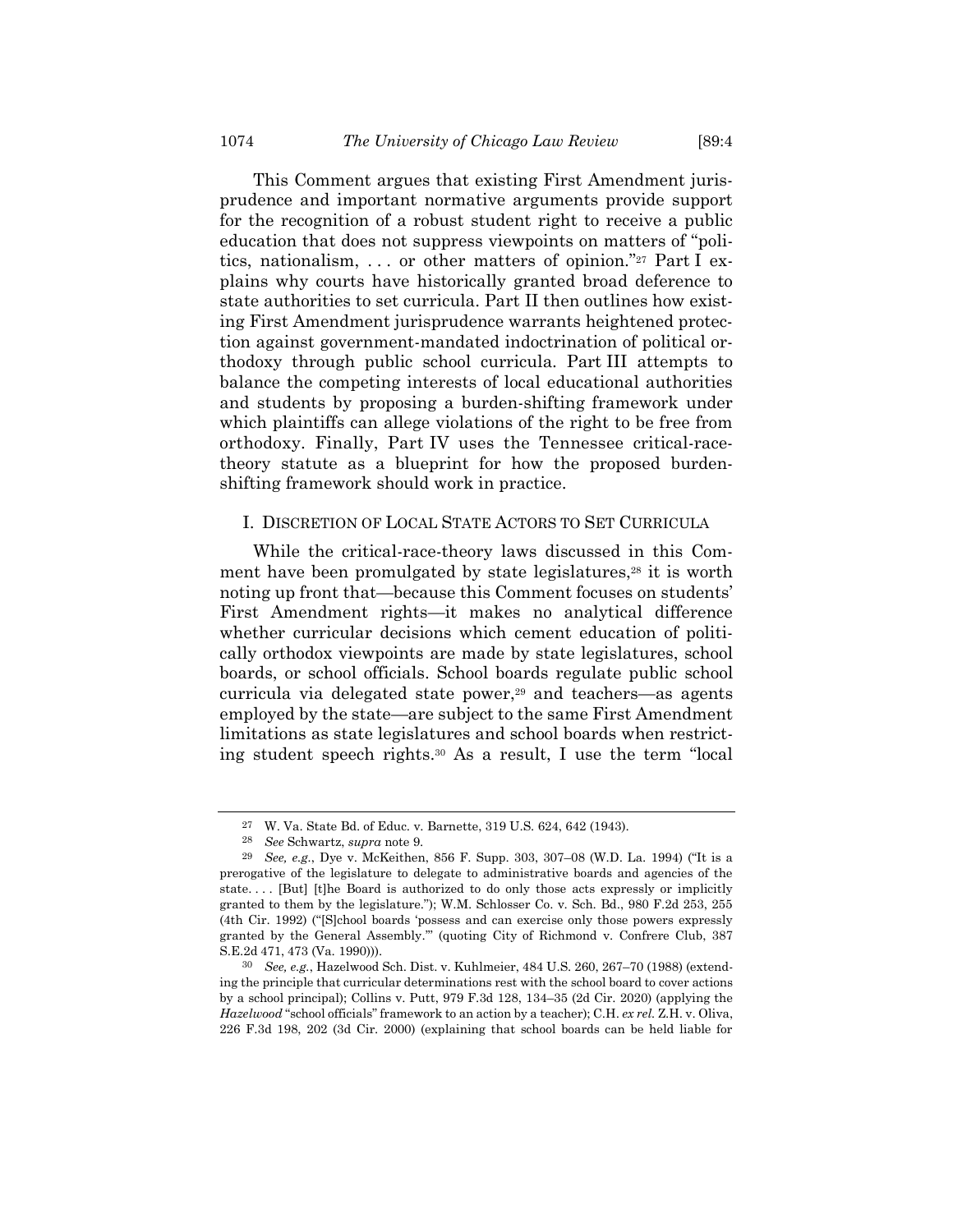authorities" to refer to all local government actors interchangeably. This Part explains why those local authorities have historically received nearly unlimited discretion to regulate curricula, and then it outlines the standard that is commonly applied in constitutional review of curricular decisions.

#### A. Support for Absolute Local Control over Curricula

The Free Speech Clause of the First Amendment—incorporated against the states by the Fourteenth Amendment—provides that "Congress shall make no law . . . abridging the freedom of speech."<sup>31</sup> While courts have consistently recognized that students<sup>32</sup> do not "shed their constitutional rights to freedom of speech or expression at the schoolhouse gate,"<sup>33</sup> the prerogative to determine curricular content is typically reserved to local authorities almost without limitation.<sup>34</sup>

The Supreme Court has recognized that "inculcation of [community] values is truly the 'work of the schools.' The determination of what manner of speech is . . . inappropriate properly rests with the school board."<sup>35</sup> Courts have repeatedly emphasized that school boards execute "important, delicate, and highly discretionary functions," <sup>36</sup> which come with substantial community benefits. Aside from allowing localities to teach values of their choosing, "local control over the educational process affords citizens an opportunity to participate in decision-making, permits the structuring of school programs to fit local needs, and encourages

constitutional violations committed by their teachers if the teachers act in accordance with a "policy, custom or practice established or approved by the board").

<sup>31</sup> U.S. CONST. amend. I.

<sup>32</sup> Curricular restrictions also raise First Amendment concerns regarding teachers' free speech rights in schools. These are important issues but are not the subject of this Comment. *See, e.g.*, Pickering v. Bd. of Educ., 391 U.S. 563, 568 (1968) (balancing "the interests of the teacher, as a citizen, in commenting upon matters of public concern and the interest of the State, as an employer, in promoting the efficiency of [its] public services").

<sup>33</sup> Tinker v. Des Moines Indep. Cmty. Sch. Dist., 393 U.S. 503, 506 (1969).

<sup>34</sup> *See* Bd. of Educ. v. Pico, 457 U.S. 853, 869 (1982) ("[School boards] might well defend their claim of absolute discretion in matters of *curriculum* by reliance upon their duty to inculcate community values." (emphasis in original)).

<sup>35</sup> Bethel Sch. Dist. No. 403 v. Fraser, 478 U.S. 675, 683 (1986) (quoting *Tinker*, 393 U.S. at 508); *see also* Morse v. Frederick, 551 U.S. 393, 411 (2007) (Thomas, J., concurring)  $("In the early 1800's, no one doubled the government's ability to calculate and discipline)$ children as private schools did.").

<sup>36</sup> W. Va. State Bd. of Educ. v. Barnette, 319 U.S. 624, 637 (1943). *But see id.* (admonishing that the board's responsibilities must still be performed "within the limits of the Bill of Rights").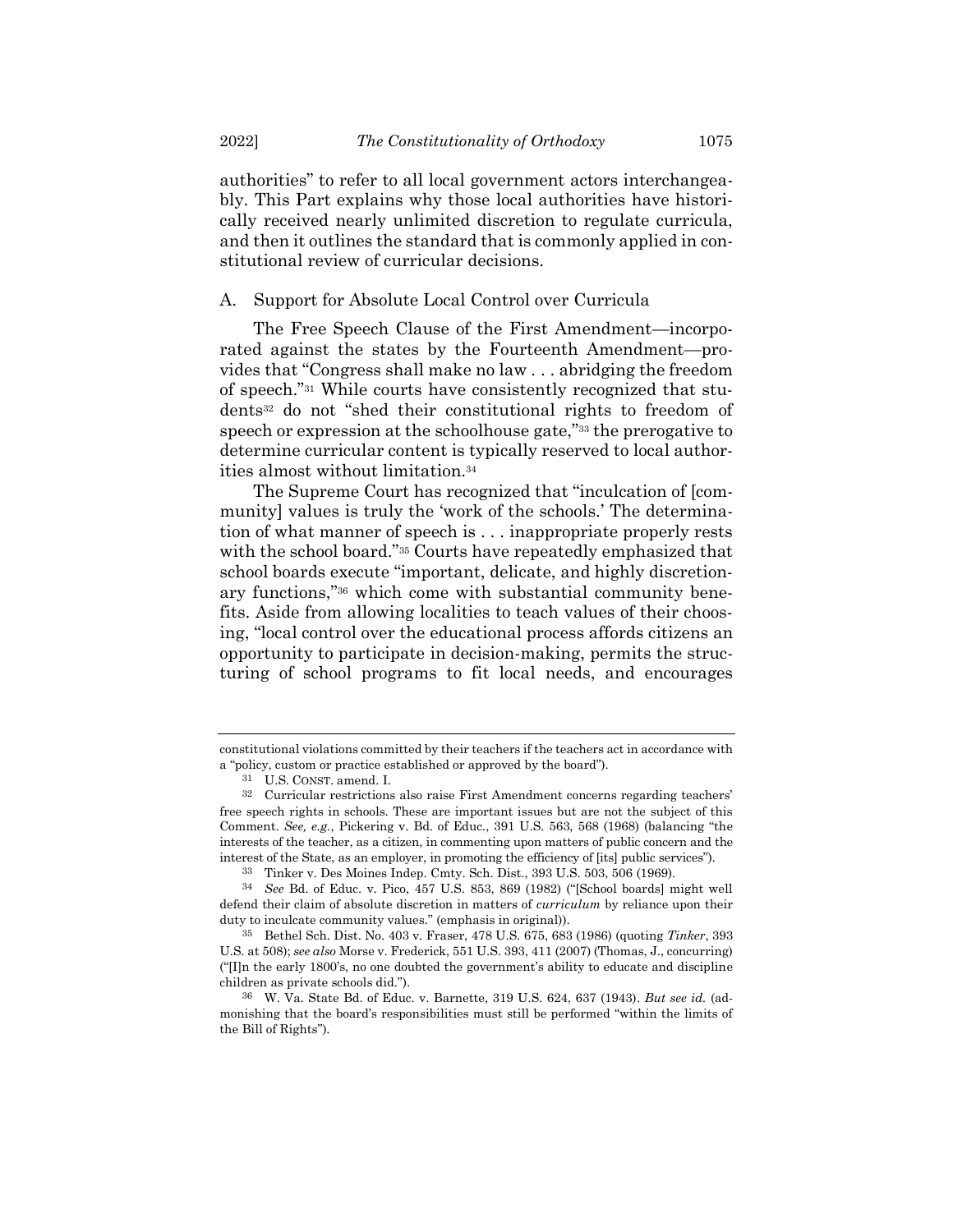'experimentation, innovation, and a healthy competition for educational excellence.'" 37

Limited judicial interference with local school control also ensures that students will receive a well-structured and comprehensive education. Giving school authorities the power to set and enforce curricular limits—rather than allowing "teachers to teach what they please"<sup>38</sup>—cements educational oversight in executive bodies with the power to promulgate corrective policies. Further, placing curricular control in the hands of elected, democratically accountable school boards ensures that students will be taught the values of the community rather than those of the unelected judiciary.<sup>39</sup>

<span id="page-7-0"></span>Local control over curricula is also consistent with the First Amendment principle that "when the State is the speaker, it may make content-based choices."<sup>40</sup> The Supreme Court, in a highly criticized line of cases,<sup>41</sup> has explained that "the Government can, without violating the Constitution, selectively fund a program" that expresses a viewpoint "without at the same time funding an alternative program which" expresses an alternate viewpoint.<sup>42</sup> Lower courts have extended this logic to the educational sphere, explaining that schools—as state entities—are entitled to regulate the content of what is expressed when they speak.<sup>43</sup>

For the foregoing reasons, school authorities act with largely unfettered discretion when making curricular decisions. The Supreme Court has not directly addressed what limitations—if any—are imposed on local curricular authorities by the

<sup>37</sup> Milliken v. Bradley, 418 U.S. 717, 742 (1974) (quoting San Antonio Indep. Sch. Dist. v. Rodriguez, 411 U.S. 1, 50 (1973)).

<sup>38</sup> Webster v. New Lenox Sch. Dist. No. 122, 917 F.2d 1004, 1007 (7th Cir. 1990) (quoting Palmer v. Bd. of Educ., 603 F.2d 1271, 1274 (7th Cir. 1979)).

<sup>39</sup> *See* Jason Persinger, Note, *The Harm to Student First Amendment Rights When School Boards Make Curricular Decisions in Response to Political Pressure: A Critique of*  Griswold v. Driscoll, 80 U. CIN. L. REV. 249, 269–70 (2011).

<sup>40</sup> Rosenberger v. Rector & Visitors of Univ. of Va., 515 U.S. 819, 833 (1995).

<sup>41</sup> *See, e.g.*, Jason A. Kempf, *Viewpoint Discrimination in Law School Clinics: Teaching Students When and How to "Just Say No"*, 70 MO. L. REV. 247, 252 (2007) (highlighting that these cases "introduced a significant amount of confusion into this area of First Amendment law").

<sup>42</sup> Rust v. Sullivan, 500 U.S. 173, 193 (1991); *see also* Maher v. Roe, 432 U.S. 464, 475 (1977) ("There is a basic difference between direct state interference with a protected activity and state encouragement of an alternative activity consonant with legislative policy.").

<sup>43</sup> *But see* Joseph Blocher, *Viewpoint Neutrality and Government Speech*, 52 B.C. L. REV. 695, 702 (2011) (outlining a tension between prohibiting viewpoint discrimination when the government restricts speech but allowing viewpoint discrimination when the government is the speaker).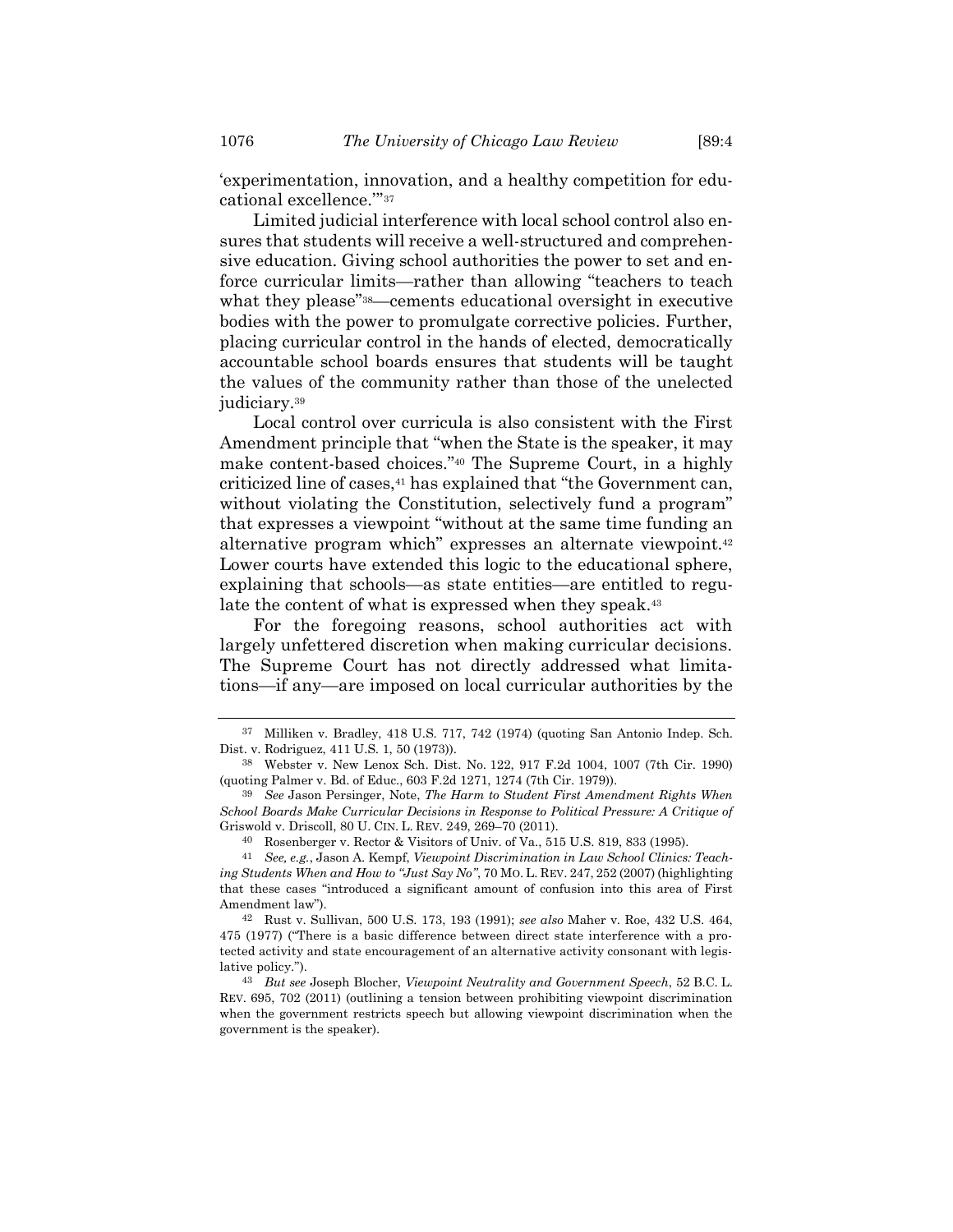First Amendment. As a result, courts have struggled to demarcate how much partisan or ideological bent may be baked into public curricula.<sup>44</sup>

## B. The (Assumed) Current Standard: *Hazelwood*

Lower courts frequently apply the standard outlined in *Hazelwood School District v. Kuhlmeier*<sup>45</sup> when evaluating state curricular decisions.<sup>46</sup> *Hazelwood* dealt with a school principal's decision to delete two articles—describing teen pregnancy and parental divorce—from a school newspaper produced by a high school journalism class.<sup>47</sup> The Court upheld the principal's action, explaining that the student newspaper was part of the school's curriculum<sup>48</sup> and that, under certain circumstances, school authorities may constitutionally restrict student speech in schoolsponsored expressive activities.<sup>49</sup>

The Court explained that allowing school authorities to restrict students' expression in curricular settings serves three important functions: (1) ensuring that students learn the intended lessons, (2) protecting other students from "material that may be inappropriate for their level of maturity," and (3) preventing the speaker's views from being erroneously attributed to the school.<sup>50</sup> The *Hazelwood* Court held that these factors may outweigh student speech rights, allowing school authorities to censor student expression in the classroom when the restriction is based upon "legitimate pedagogical concerns."<sup>51</sup>

*Hazelwood* addressed only "whether the First Amendment requires a school *affirmatively to promote* particular student speech" in curricula,<sup>52</sup> concluding that school officials may limit student speech pursuant to the pedagogical purpose of a

<sup>44</sup> *See, e.g.*, Oliver v. Arnold, 19 F.4th 843, 859 (5th Cir. 2021); Arce v. Douglas, 793 F.3d 968, 982–83 (9th Cir. 2015) (explaining that circuits have reached different conclusions on this question).

<sup>45</sup> 484 U.S. 260 (1988).

<sup>46</sup> *See, e.g.*, ACLU of Fla. v. Miami-Dade Cnty. Sch. Bd., 557 F.3d 1177, 1200 (11th Cir. 2009) (addressing "curricular decision[s] entitled to deference under the *Hazelwood* decision").

<sup>47</sup> *Hazelwood*, 484 U.S at 263.

<sup>48</sup> *Id.* at 269.

<sup>49</sup> *See id.* at 273.

<sup>50</sup> *Id.* at 271.

<sup>51</sup> *Id.* at 273.

<sup>52</sup> *Hazelwood*, 484 U.S. at 270–71 (emphasis added).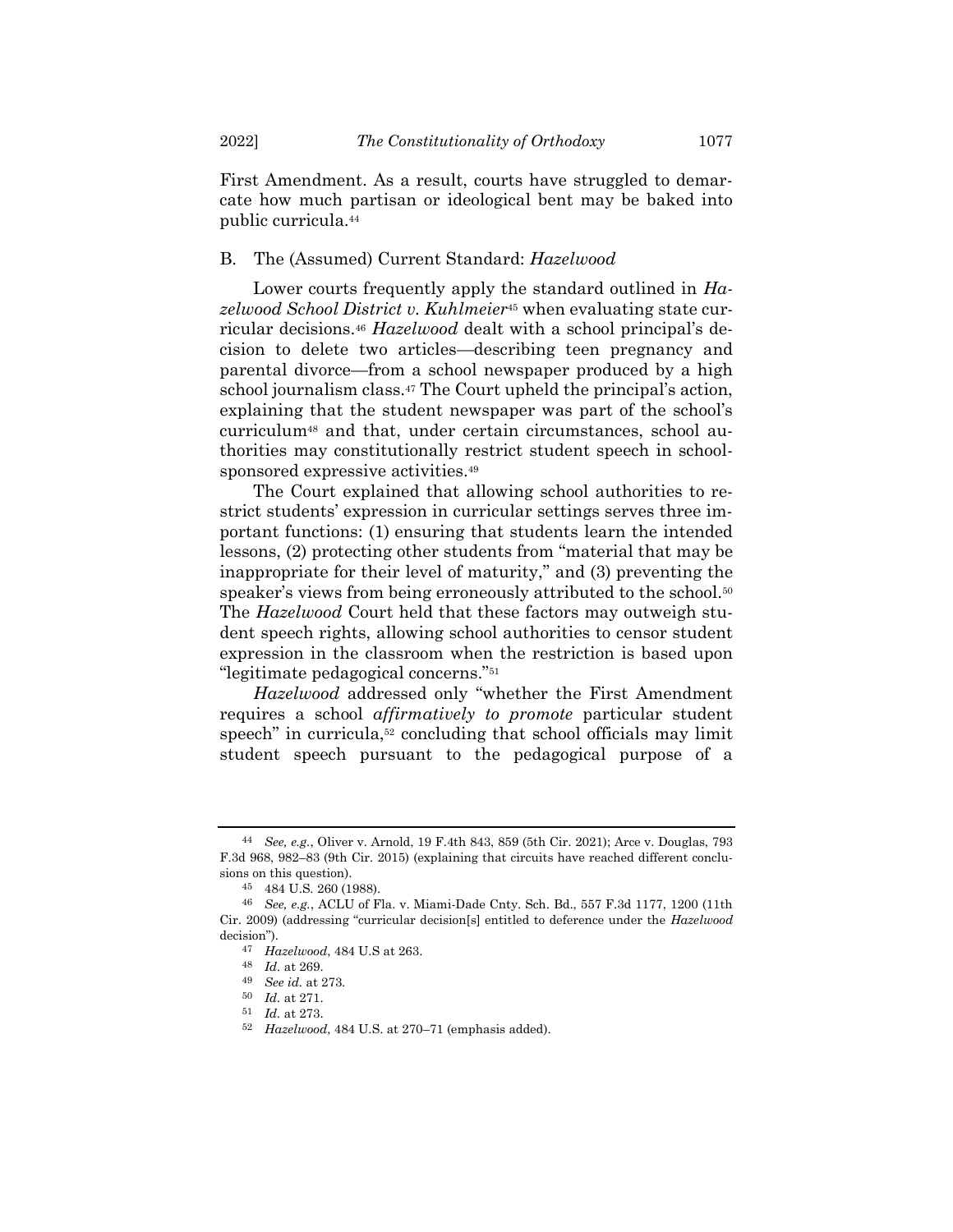<span id="page-9-0"></span>legitimate curriculum.<sup>53</sup> Essentially, this means that schools may discriminate along content-based lines when evaluating student speech in curricular contexts such as in essays, test responses, and school newspaper articles. *Hazelwood* indicates that when students receive poor grades for nonresponsive answers to essay prompts, they may not allege violations of their First Amendment rights so long as the bad grade was reasonably related to a legitimate pedagogical concern.<sup>54</sup>

*Hazelwood* thus answered a narrow question: Under what circumstances may school authorities regulate student speech in curricular contexts such as school newspapers, exams, and essays? Contrary to its subsequent use by several appellate courts,<sup>55</sup> *Hazelwood* did not answer the question posed by this Comment: What limits does the First Amendment place upon state actors when making curricular determinations? First, *Hazelwood* promulgates conditions under which state actors may restrict student speech, not outer limits on state speech in the closed school environment.<sup>56</sup> Second, *Hazelwood* does not resolve whether state actors may regulate curricular speech along viewpoint-discriminatory lines.<sup>57</sup>

<span id="page-9-1"></span>Because applying the *Hazelwood* standard of review to all curricular decisions stretches the holding substantially beyond its

<sup>53</sup> *See* Emily Gold Waldman, *Returning to* Hazelwood*'s Core: A New Approach to Restrictions on School-Sponsored Speech*, 60 FLA. L. REV. 63, 100 (2008) (arguing that "the notion that *Hazelwood*'s standard applies to all school-sponsored speech," as opposed to only student speech, "reflects a misreading").

<sup>54</sup> *Cf. Hazelwood*, 484 U.S. at 271 (reasoning that a school may distance itself "from speech that is, for example, ungrammatical, poorly written, inadequately researched, biased or prejudiced, vulgar or profane, or unsuitable for immature audiences"). *Hazelwood* still leaves some close calls on this point. *See, e.g.*, Peck *ex rel.* Peck v. Baldwinsville Cent. Sch. Dist., 426 F.3d 617, 620–23 (2d Cir. 2005) (describing a school that rejected a poster depicting Jesus as the only way to save the environment); Settle v. Dickson Cnty. Sch. Bd., 53 F.3d 152, 153–54 (6th Cir. 1995) (describing a teacher who rejected a student's paper on Jesus in response to an assignment requiring students to research an "interesting, researchable and decent" topic).

<sup>55</sup> *See, e.g.*, *ACLU of Fla.*, 557 F.3d at 1200.

<sup>56</sup> *See* Waldman, *supra* note [53](#page-9-0), at 94 ("[O]nce *Hazelwood* is interpreted as applying to the speech of students, teachers, *and* outside entities, it is not possible to reach a uniform, workable answer to the viewpoint-discrimination question." (emphasis in original)); *see also Hazelwood*, 484 U.S. at 288 (Brennan, J., dissenting) (articulating a fear that the majority's broad standard would allow school officials to "camouflage viewpoint discrimination as the 'mere' protection of students from sensitive topics").

<sup>57</sup> *See* Susannah Barton Tobin, Note, *Divining* Hazelwood*: The Need for a Viewpoint Neutrality Requirement in School Speech Cases*, 39 HARV. C.R.-C.L. L. REV. 217, 219 (2004); *Peck*, 426 F.3d at 631–32 (explaining that the content-discrimination issue "has been the subject of much debate among Circuit Courts, which have reached conflicting conclusions").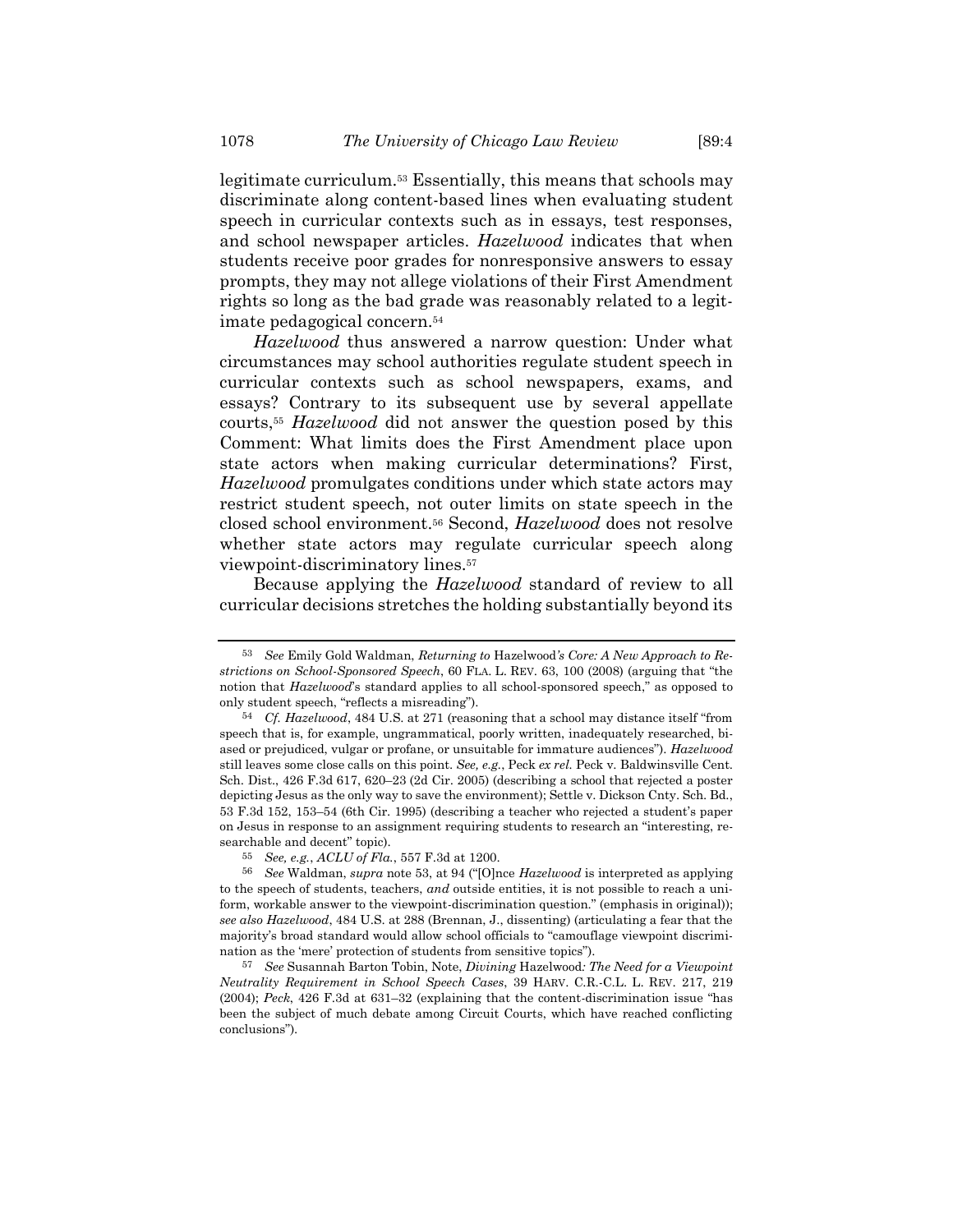intended scope, it has largely served as a rubberstamp for curricula. Part II will explain why existing free speech jurisprudence supports applying a far more stringent standard of review for curricular determinations.

# II. EXISTING FOUNDATIONS OF A RIGHT TO RECEIVE INFORMATION FREE FROM ORTHODOXY

While local authorities typically have broad discretion to regulate school environments, students retain substantial free speech rights even in school contexts.<sup>58</sup> These include important rights that are ancillary to speech, such as a limited right to receive information<sup>59</sup> and a right to remain silent when schools mandate speech expressing a political viewpoint.<sup>60</sup> The Court has also explained that free speech rights take on unique contours in educational settings. Schools, unlike other government actors, must be able to mandate certain types of speech—and restrict others—to achieve the legitimate curricular goals $61$  outlined by local authorities. However, in *Board of Education v. Pico*, <sup>62</sup> a plurality of the Supreme Court articulated a limit on the discretion of school authorities to regulate content in schools. The *Pico* Court held that school authorities may not constitutionally censor selected books from public school libraries "in a narrowly partisan or political manner."<sup>63</sup>

While *Pico* was expressly limited to a school board's authority to remove certain books from school libraries, the Court's precedents—and underlying First Amendment principles—justify articulating a broader restriction on the state's prerogative to select viewpoints when promulgating curricula.

#### A. *Pico* and the Right to Receive Information

The right to receive communicated speech is now an established piece of free speech jurisprudence.<sup>64</sup> In

<sup>58</sup> *See* Tinker v. Des Moines Indep. Cmty. Sch. Dist., 393 U.S. 503, 506 (1969).

<sup>59</sup> *See, e.g.*, Va. State Bd. of Pharmacy v. Va. Citizens Consumer Council, Inc., 425 U.S. 748, 757 (1976).

<sup>60</sup> *See Barnette*, 319 U.S. at 642; Joseph Blocher, *Rights To and Not To*, 100 CALIF. L. REV. 761, 789 (2012) ("*Barnette* [ ] self-consciously created a new 'right not to speak,' rather than simply applying existing First Amendment doctrine.").

<sup>61</sup> *See Hazelwood*, 484 U.S. at 273.

<sup>62</sup> 457 U.S. 853 (1982).

<sup>63</sup> *Id.* at 870.

<sup>64</sup> *Va. State Bd. of Pharmacy*, 425 U.S. at 756 (1976) ("[W]here a speaker exists, . . . the protection afforded is to the communication, to its source and to its recipients.").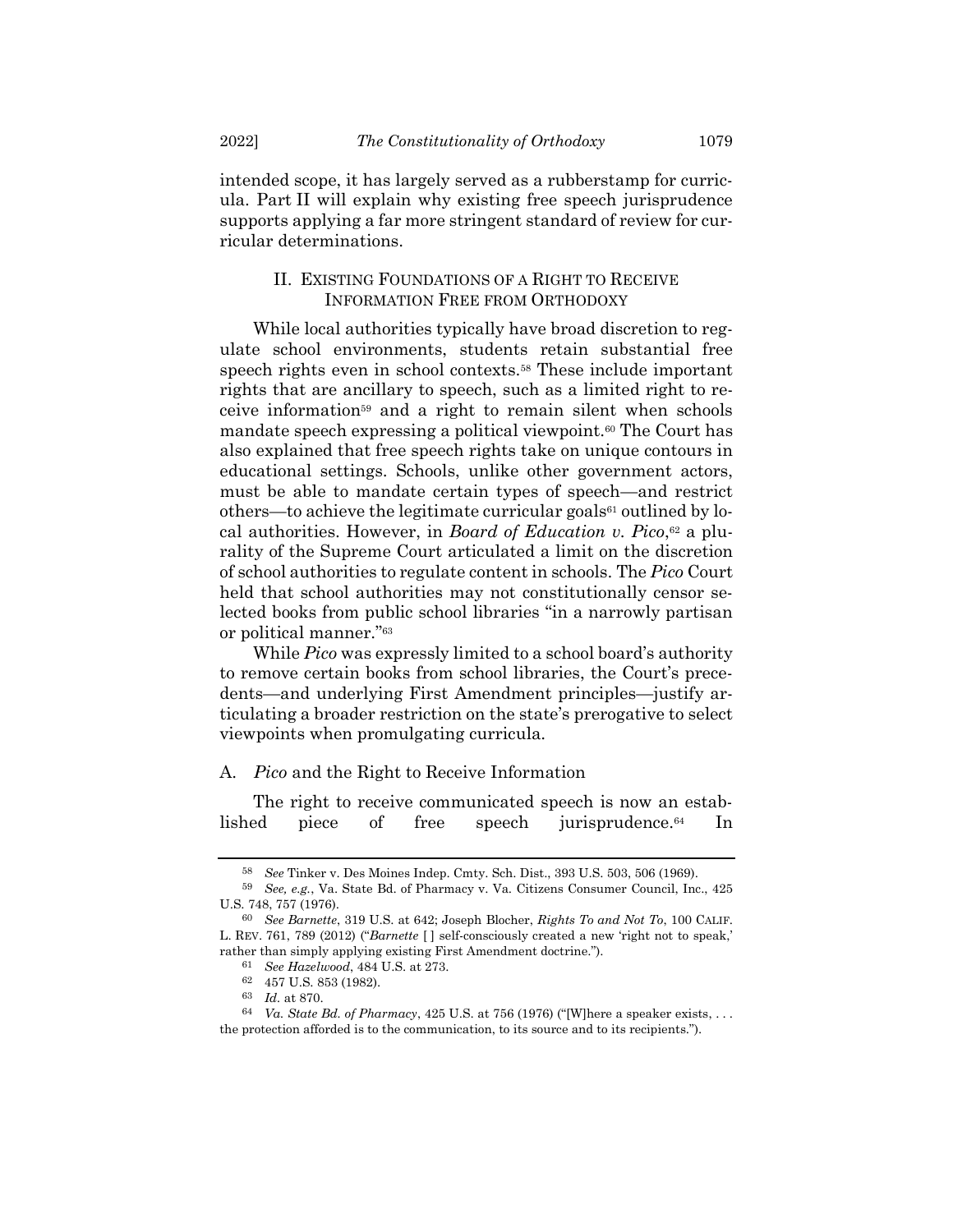*Virginia State Board of Pharmacy v. Virginia Citizens Consumer Council, Inc.*, <sup>65</sup> the Court explained that the Free Speech Clause implies a right to receive information in certain circumstances, including receipt of advertising and of mail.<sup>66</sup> The right to receive information rests on the notion that "[t]he dissemination of ideas can accomplish nothing if otherwise willing addressees are not free to receive and consider them."<sup>67</sup>

In *Pico*, the Supreme Court recognized that students have a right to receive information in school libraries.<sup>68</sup> A plurality of the Court ruled that a school board could not remove books from a school library simply because it considered the books "anti-American, anti-Christian, anti-Semitic, and just plain filthy."<sup>69</sup> While the *Pico* ruling was replete with caveats<sup>70</sup> and ostensibly limited to its facts,<sup>71</sup> the Court held that the state may not constitutionally "contract the spectrum of available knowledge" in school libraries.<sup>72</sup> Such restrictions can—even in schools, typically subject to unencumbered state regulation—violate "the right to receive information and ideas."<sup>73</sup>

The *Pico* Court built upon the right to receive information recognized in other contexts. It explained that the right to receive information is, in two ways, "an inherent corollary of the rights of free speech and press that are explicitly guaranteed by the Constitution." <sup>74</sup> First, the right to receive information "follows ineluctably from the *sender's* First Amendment right to send [ideas]."<sup>75</sup> Second, the *Pico* Court recognized the right to receive ideas as a "necessary predicate to the *recipient's* meaningful exercise of his

<sup>65</sup> 425 U.S. 748 (1976).

<sup>66</sup> *Id.* at 757.

<sup>67</sup> Lamont v. Postmaster Gen., 381 U.S. 301, 308 (1965) (Brennan, J., concurring).

<sup>68</sup> *Pico*, 457 U.S. at 867 ("[W]e have held that in a variety of contexts 'the Constitution protects the right to receive information and ideas.'" (quoting Stanley v. Georgia, 394 U.S. 557, 564 (1969))).

<sup>69</sup> *Id.* at 857.

<sup>70</sup> *See id.* at 869 ("[School boards] might well defend their claim of absolute discretion in matters of *curriculum* by reliance upon their duty to inculcate community values." (emphasis in original)).

<sup>71</sup> *See id.* at 862 (explaining that the holding "does not intrude into the classroom, or into the compulsory courses taught there. Furthermore, even as to library books, the action before us does not involve the *acquisition* of books. . . . Rather, the only action challenged in this case is the *removal* from school libraries of books" (emphasis in original)).

<sup>72</sup> *Id.* at 866 (quoting Griswold v. Connecticut, 381 U.S. 479, 482 (1965)).

<sup>73</sup> *Pico*, 457 U.S. at 867 (quoting *Stanley*, 394 U.S. at 564).

<sup>74</sup> *Id.*

<sup>75</sup> *Id.* (emphasis in original).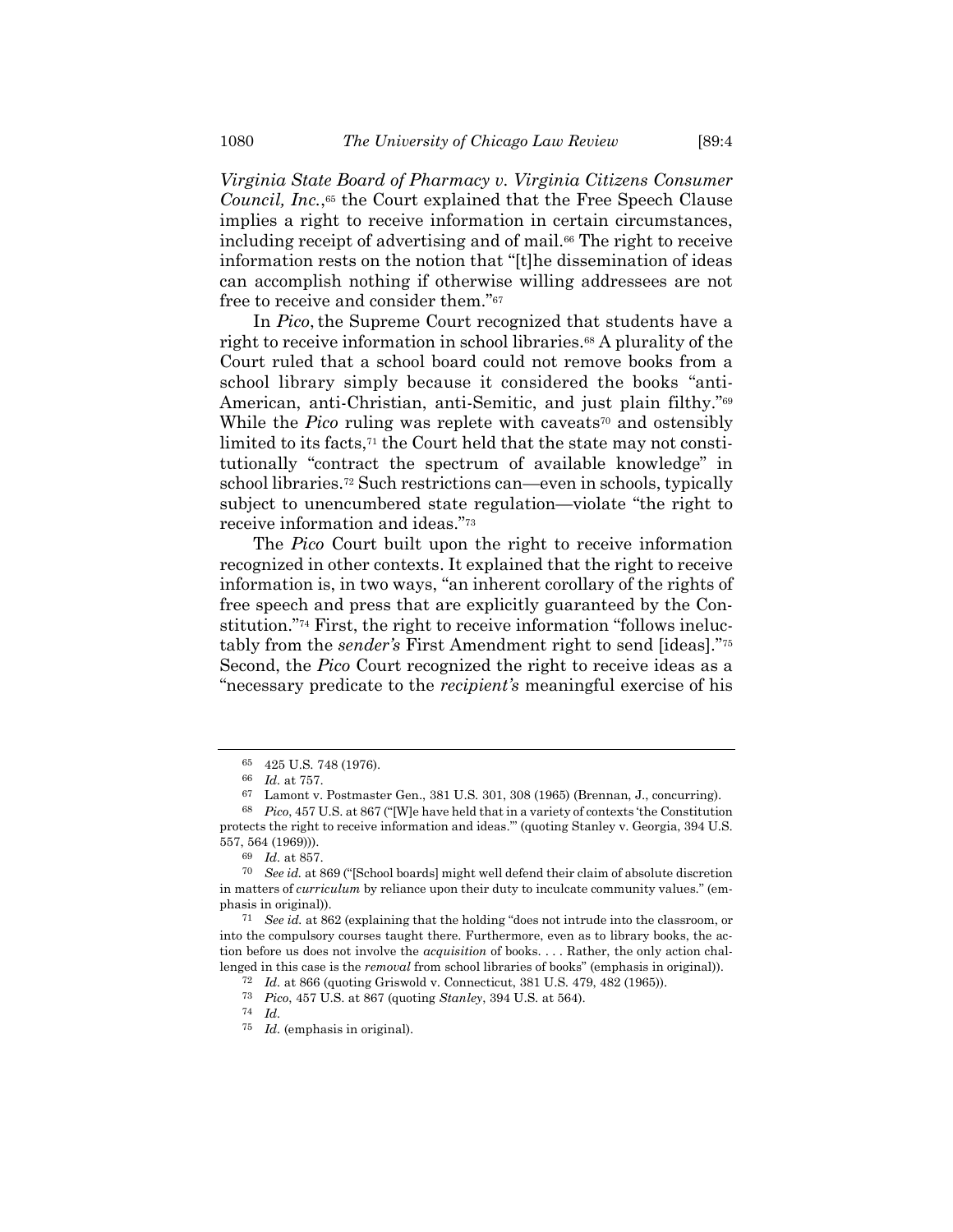own rights of speech, press, and political freedom."<sup>76</sup> The *Pico* plurality explained that students must be exposed to disparate viewpoints because "access [to diverse ideas] prepares students for active and effective participation in the pluralistic, often contentious society in which they will soon be adult members."<sup>77</sup> The Court ultimately ruled that there was an unresolved question of whether the library books had been removed for legitimate educational reasons or pursuant to partisan whim, and the Court sent the case back to the district court for further fact-finding.

Thus, although the *Pico* plurality opinion nominally limits the right to receive information to the school library context, it hints at a more expansive right to receive information free from orthodoxy in public schools.<sup>78</sup> Indeed, the *Pico* Court split over whether its limitation on school authorities' discretion to restrict available information along partisan lines ought to extend beyond library books to classroom information. While the plurality cabined its holding to investigation of whether library books had been removed for partisan gain, Justice Harry Blackmun's concurrence argued that courts ought to apply a broader principle:

[T]he State may not suppress exposure to ideas—for the sole *purpose* of suppressing exposure to ideas. . . . [C]ertain forms of state discrimination *between* ideas are improper. In particular, our precedents command the conclusion that the State may not act to deny access to an idea simply because state officials disapprove of that idea for partisan or political reasons. 79

Justice Blackmun criticized the plurality for limiting its holding to school libraries.<sup>80</sup> He argued that receipt of ideas—free from partisan taint—is crucial for students' future exercise of political freedom<sup>81</sup> and that "students may not be regarded as closedcircuit recipients of only that which the State chooses to

<sup>76</sup> *Id.* (emphasis in original) (citing 9 WRITINGS OF JAMES MADISON 103 (G. Hunt ed., 1910)).

<sup>77</sup> *Id.* at 868; *see also* Monteiro v. Tempe Union High Sch. Dist., 158 F.3d 1022, 1031 (9th Cir. 1998) ("It cannot be disputed that a necessary component of any education is learning to think critically about offensive ideas—without that ability one can do little to respond to them.").

<sup>78</sup> *See Pico*, 457 U.S. at 868.

<sup>79</sup> *Id.* at 878–80 (Blackmun, J., concurring) (emphasis in original).

<sup>80</sup> *See id.* at 879 ("[The unique] environment [of the school] makes it particularly important that *some* limits be imposed [on educational discretion]." (emphasis in original)).

<sup>81</sup> *Id.* at 879–80.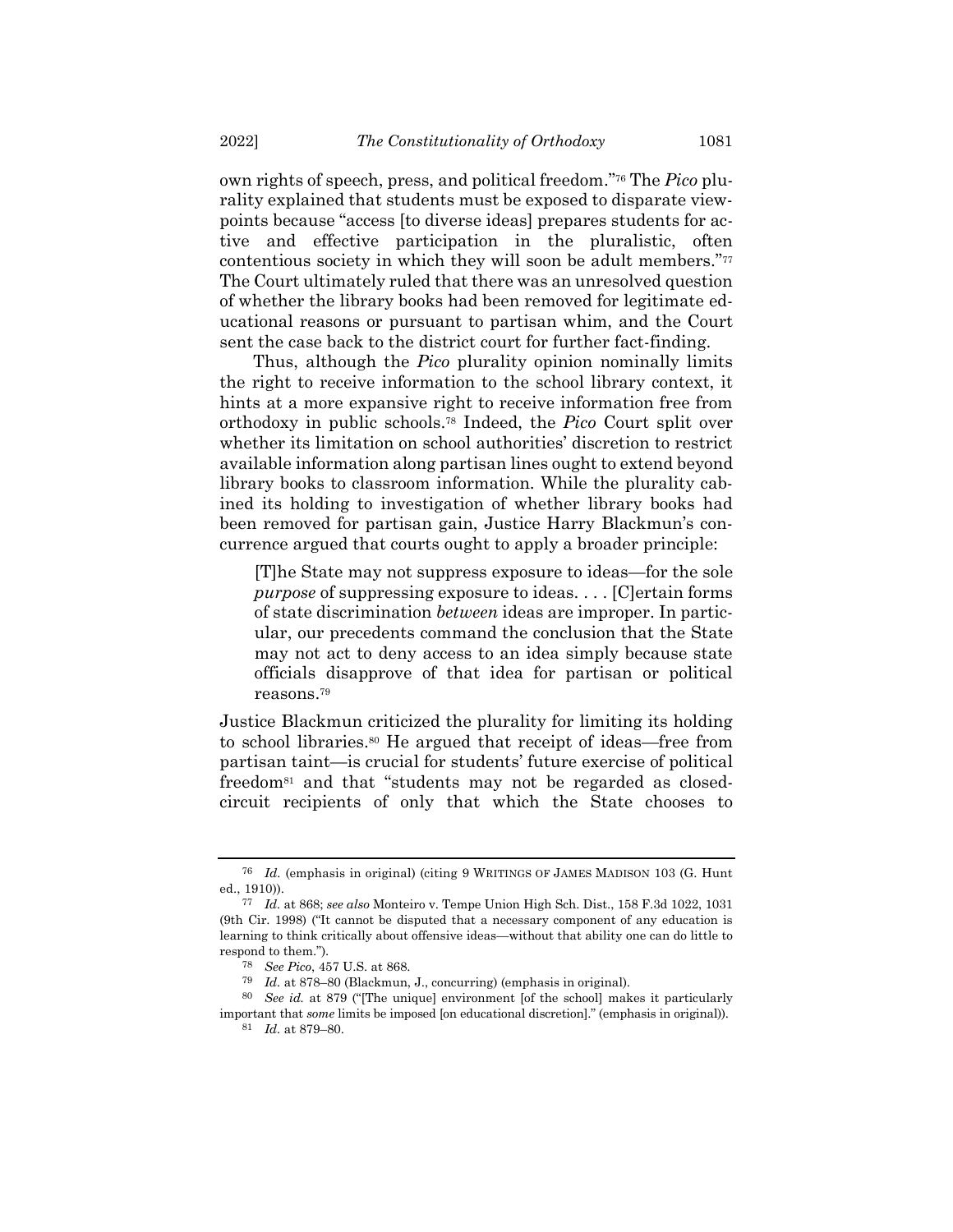communicate."<sup>82</sup> To allow otherwise would risk turning "state-

operated schools" into "enclaves of totalitarianism."<sup>83</sup> Justice Blackmun argued that suppression of dissidence is the precise evil that the First Amendment prohibits.<sup>84</sup> He also explained that if one of the justifications for local curricular discretion is value inculcation, "allowing a school board to" eliminate certain books from curricula based solely on a distaste for the "political ideas or social perspectives discussed in them" is counterproductive.<sup>85</sup> It "hardly teaches children to respect the diversity of ideas that is fundamental to the American system."<sup>86</sup> Justice Blackmun's opinion represents the view—rejected by the majority of the Justices—that suppression of political discussion in classrooms, not just libraries, raises special First Amendment

#### B. Compelled Speech and Viewpoint Discrimination

Strands of First Amendment jurisprudence other than the right to receive information support extending into classrooms the *Pico* right to access information free from partisan filter. This approach finds support in Cold War–era precedent limiting viewpoint discrimination in schools. A useful example of this principle is *Keyishian v. Board of Regents of the University of the State of New York*, <sup>87</sup> in which the Court evaluated a New York statute that required removal of civil service and public school employees from membership in groups that advocated overthrow of the government by unlawful means or for "treasonable or seditious" utterances.<sup>88</sup> The Court held that the New York law violated the First Amendment because it was unconstitutionally vague, chilling the discussion of dissenting viewpoints.<sup>89</sup> It also noted that these vagueness concerns were especially significant in university

concerns.

<sup>82</sup> *Id.* at 877 (quoting *Tinker*, 393 U.S. at 511). This logic also underlies Establishment Clause cases. *See* Epperson v. Arkansas, 393 U.S. 97, 103 (1968) (holding that states may not prohibit teaching evolution); Edwards v. Aguillard, 482 U.S. 578, 584, 597 (1987) (explaining that the state cannot require teachers to discuss creationism because students are impressionable and school attendance is involuntary).

<sup>83</sup> *Pico*, 457 U.S. at 877 (Blackmun, J., concurring) (quoting *Tinker*, 393 U.S. at 511).

<sup>84</sup> *See id.* at 882 ("The very purpose of a Bill of Rights was to withdraw certain subjects from the vicissitudes of political controversy, to place them beyond the reach of majorities and officials." (quoting *Barnette*, 319 U.S. at 638)).

<sup>85</sup> *Id.* at 879–80.

<sup>86</sup> *Id.* at 880.

<sup>385</sup> U.S. 589 (1967).

<sup>88</sup> *Id.* at 596–97.

<sup>89</sup> *Id.* at 604.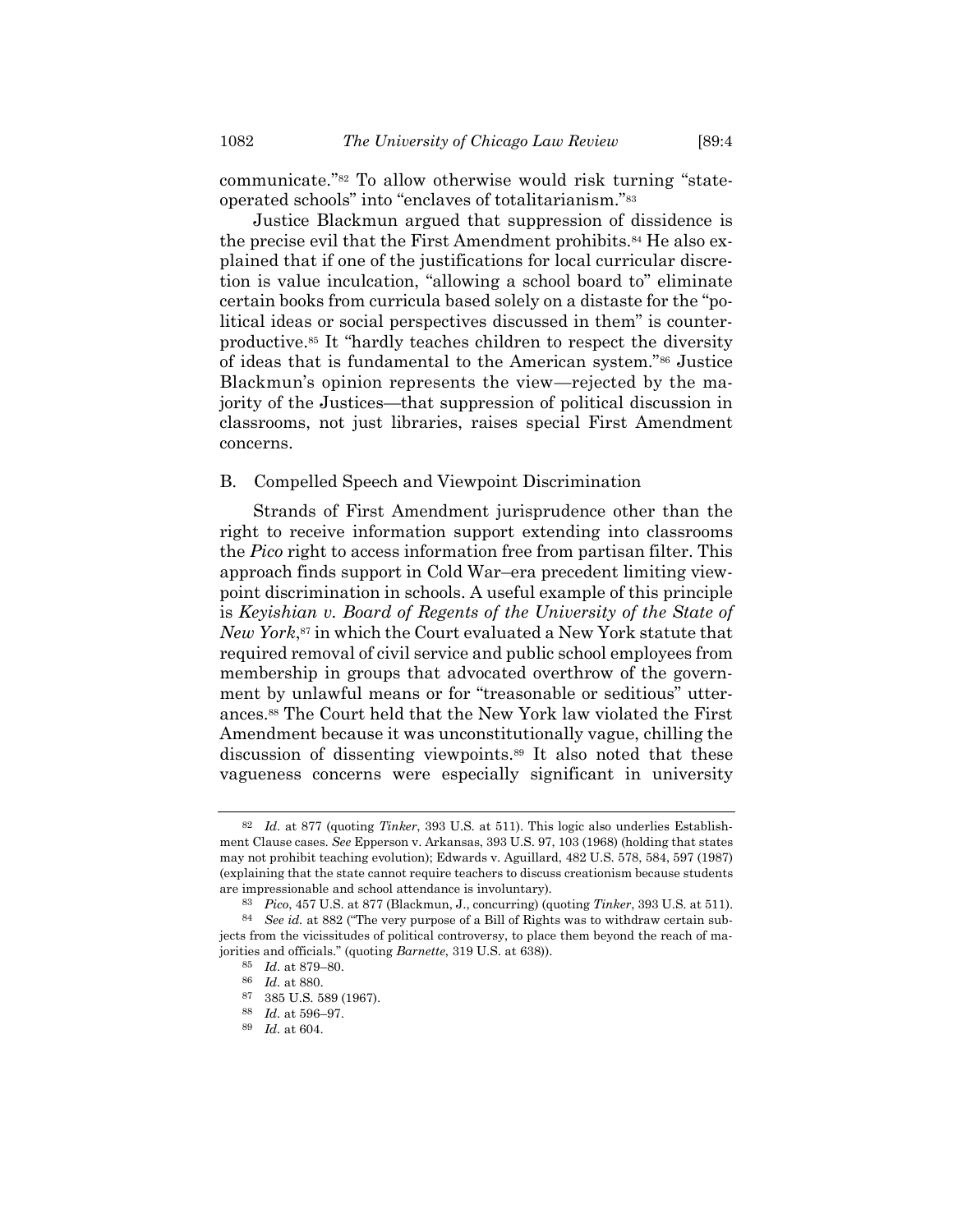classrooms, which served as important sites for discussion of politically relevant ideas.<sup>90</sup> In the Court's view, the law did not make it clear whether teachers could, under the statute, "carr[y] a copy of the Communist Manifesto on a public street."<sup>91</sup> The Court explained that because the New York law restricted the breadth of available knowledge in society—and universities in particular it replaced the ability "to inquire, to study and to evaluate, to gain new maturity and understanding" with "authoritative selection."<sup>92</sup> *Keyishian* thus set down the oft-cited principle that the First Amendment "does not tolerate laws that cast a pall of orthodoxy over the classroom."<sup>93</sup>

If, per *Keyishian*, schools may not take political ideology into account when making employment decisions, may they require that those teachers instruct politically orthodox content? Subsequent decisions have not clearly established when schools can make viewpoint-based distinctions in curricular determinations.<sup>94</sup>

One situation in which schools clearly cannot prescribe orthodoxy is when compelling student speech expressing political viewpoints. In *West Virginia State Board of Education v. Barnette*, 95 the Court ruled that a school policy mandating that students salute the flag during the Pledge of Allegiance "transcends constitutional limitations on [local authorities'] power and invades the sphere of intellect and spirit which it is the purpose of the First Amendment to our Constitution to reserve from all official control."<sup>96</sup> The *Barnette* Court held that the compelled salute functioned to "coerce acceptance of [a] patriotic creed"<sup>97</sup> and explained that "no official, high or petty, can prescribe what shall be orthodox in politics, nationalism, religion, or other matters of opinion. . . . If there are any circumstances which permit an exception, they do not now occur to us."<sup>98</sup>

Subsequent opinions on compelled school speech have explained that while a student may sometimes be "forced to speak

<sup>90</sup> *Id.* at 603.

<sup>91</sup> *Id.* at 599.

<sup>92</sup> *Keyishian*, 385 U.S. at 603 (quoting Sweezy v. New Hampshire, 354 U.S. 234, 250 (1957)).

<sup>93</sup> *Id.*; *see also Epperson*, 393 U.S. at 105 (affirming the language from *Keyishian*).

<sup>94</sup> *See Arce*, 793 F.3d at 982–83 (explaining that courts have reached differing conclusions as to whether *Hazelwood* allows viewpoint discrimination when schools restrict student curricular speech).

<sup>95</sup> 319 U.S. 624 (1943).

<sup>96</sup> *Id.* at 642.

<sup>97</sup> *Id.* at 634.

<sup>98</sup> *Id.* at 642.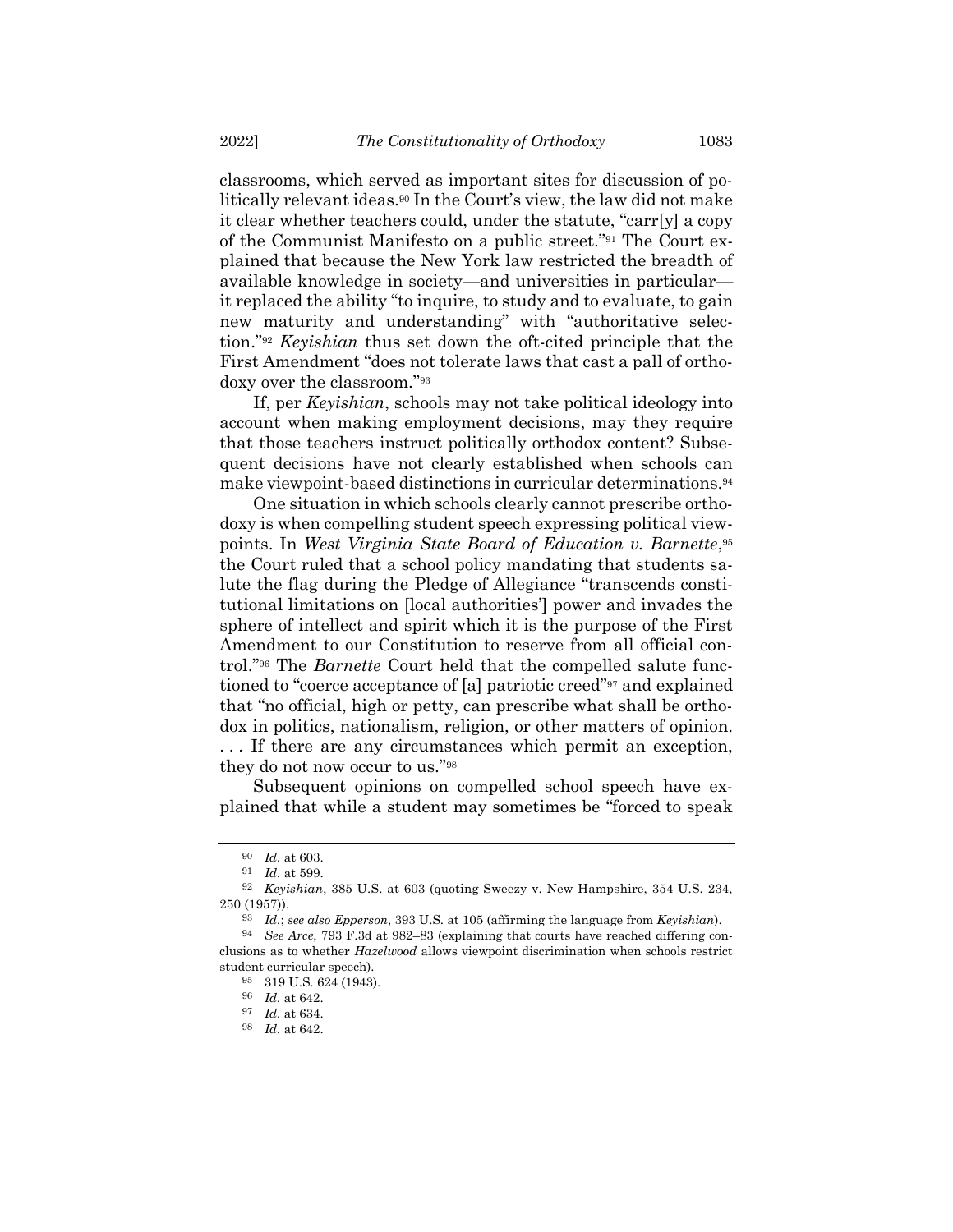or write on a particular topic even though the student might prefer a different topic," public schools "may not demand that a student profess beliefs or views with which the student does not agree."<sup>99</sup> Local school authorities may not require the utterance of a particular message, because such action "pose[s] the inherent risk that the Government seeks . . . to suppress unpopular ideas or information or manipulate the public debate through coercion rather than persuasion."<sup>100</sup> This shows that concern over compelled speech is based on the deeper concern that the government may create an echo chamber devoid of dissent. This logic supports expanding the anti-indoctrination underpinning of the Court's prohibition on viewpoint discrimination in compelled speech to curricular development. If the goal of the *Barnette* compelledspeech doctrine is to prevent the state from "strangl[ing] the free mind at its source,"<sup>101</sup> a similar doctrine ought to apply to the state's monopoly on authority to disseminate viewpoints in schools. As Professors Stephen Arons and Charles Lawrence have explained, "The requirement that the school's attitudes be accepted with silent consent [is] no less a coercive ritualistic confession than a flag salute. It [is] no less a denial of [ ] students' first amendment rights. [Such students are] being trained to be passive, docile, self-denying individuals."<sup>102</sup>

#### <span id="page-15-0"></span>C. Justifying Heightened Protection for Political Viewpoints

This Comment seeks to extend *Barnette*'s protection against orthodoxy in politics, nationalism, and analogous "matters of opinion" to state curricular speech. Cabining judicial review to curricular decisions that impact these categories of speech which I hereinafter call "political speech"—serves an important function: it protects the prerogatives of school officials to regulate obscene, indecent, or unambiguously harmful speech.<sup>103</sup>

<sup>99</sup> C.N. v. Ridgewood Bd. of Educ., 430 F.3d 159, 187 (3d Cir. 2005). This is also the logic underlying the robust application of the Establishment Clause in school settings. *See generally Epperson*, 393 U.S. 97 (striking down a statute that prohibited teaching evolution in schools).

<sup>100</sup> *C.N.*, 430 F.3d at 187 (quoting Turner Broad. Sys., Inc. v. FCC, 512 U.S. 622, 641 (1994)).

<sup>101</sup> *Barnette*, 319 U.S. at 637.

<sup>102</sup> Stephen Arons & Charles Lawrence III, *The Manipulation of Consciousness: A First Amendment Critique of Schooling*, 15 HARV. C.R.-C.L. L. REV. 309, 331 (1980).

<sup>103</sup> *See* S. Elizabeth Wilborn, *Teaching the New Three Rs—Repression, Rights, and Respect: A Primer of Student Speech Activities*, 37 B.C. L. REV. 119, 149–50 (1995).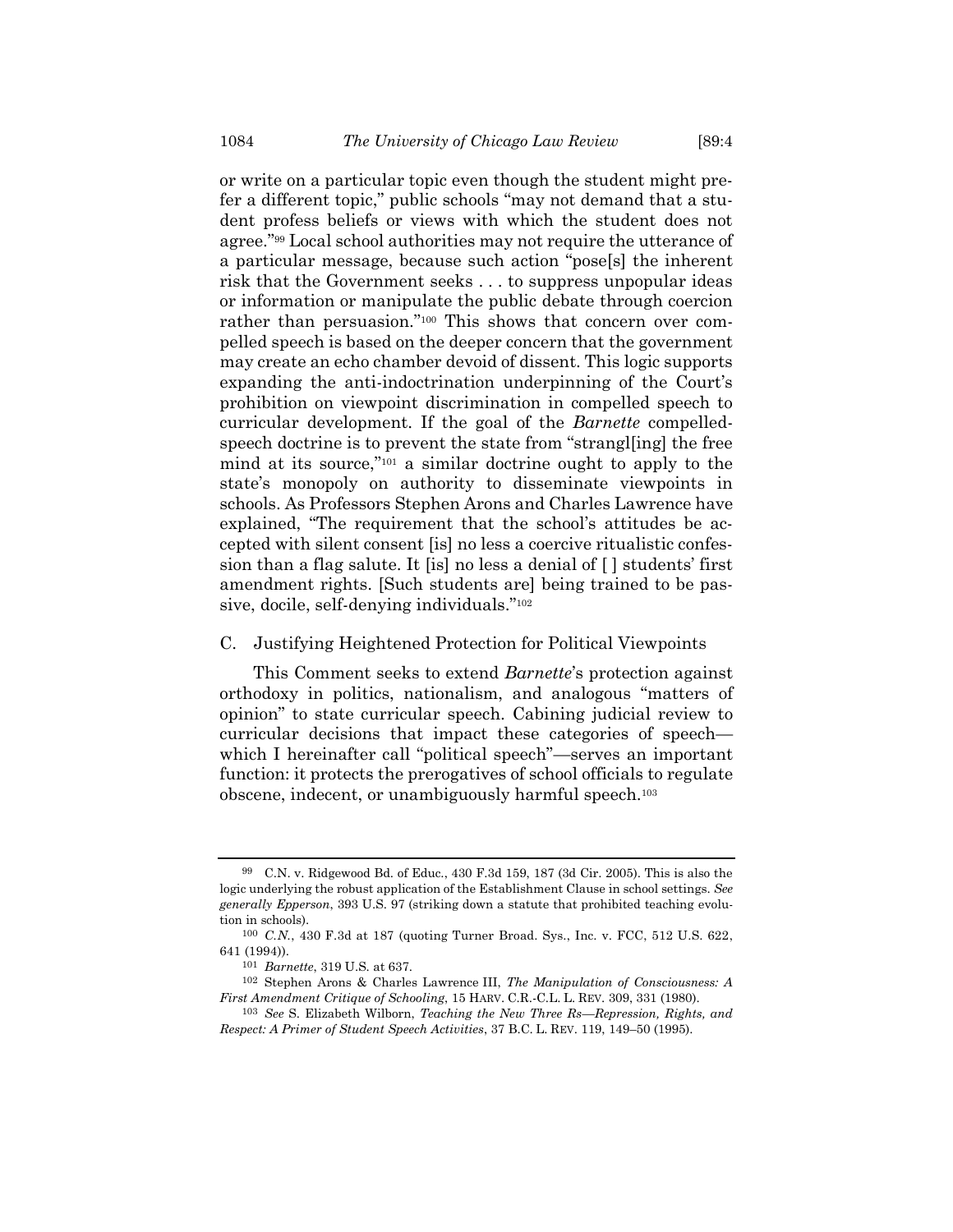<span id="page-16-0"></span>Although evaluating whether curricular determinations fall within the ambit of the *Barnette* categories may seem like a difficult task, political speech already receives special protection under the First Amendment.<sup>104</sup> Distinguishing between political and nonpolitical speech<sup>105</sup> is necessary—and good—because, as the Supreme Court has explained,<sup>106</sup> the democratic system is best served by "free political discussion, to the end that government may be responsive to the will of the people."<sup>107</sup> Heightened protection for speech designated as political comes with greater skepticism for government action that risks "excising a particular point of view."<sup>108</sup> Landmark free speech decisions have explained that laws that restrain criticism of the state are antithetical to the First Amendment,<sup>109</sup> while "speech on public issues occupies the 'highest rung of the hierarchy of First Amendment values.'" 110

Three jurisprudential theories are offered as justifications for the First Amendment: the "search for truth," self-governance, and self-fulfillment rationales.<sup>111</sup> The first two provide special support for heightened protection of political speech in schools. The "search for truth" approach conceptualizes the First Amendment as a guarantee that the marketplace of ideas will remain free from restriction, facilitating an uncensored pursuit of "living truth."<sup>112</sup> This theory gains force when considered in tandem with the second philosophical justification for First Amendment protections, which is the promotion of self-government.<sup>113</sup> As Professor Alexander Meiklejohn famously argued, political speech ought to be specially protected because a self-governing system relies on

<span id="page-16-1"></span><sup>104</sup> *See id.* at 147.

<sup>105</sup> *See* Cass R. Sunstein, *Pornography and the First Amendment*, 1986 DUKE L.J. 589, 604–06 (explaining that "[t]he distinction between political and nonpolitical speech" is difficult but "serves a central function of the first amendment").

<sup>106</sup> Morse v. Frederick, 551 U.S. 393, 403 (2007) (explaining that political speech is protected in schools); Virginia v. Black, 538 U.S. 343, 365 (2003) (calling political speech "the core of what the First Amendment is designed to protect").

<sup>107</sup> De Jonge v. Oregon, 299 U.S. 353, 365 (1937).

<sup>108</sup> Sunstein, *supra* note [105,](#page-16-0) at 610.

<sup>109</sup> *See, e.g.*, Bridges v. California, 314 U.S. 252, 270 ("[I]t is a prized American privilege to speak one's mind, although not always with perfect good taste, on all public institutions.").

<sup>110</sup> Connick v. Myers, 461 U.S. 138, 145 (1983) (first quoting NAACP v. Claiborne Hardware Co., 458 U.S. 886, 913 (1982); and then quoting Carey v. Brown, 447 U.S. 455, 467 (1980)).

<sup>111</sup> GEOFFREY R. STONE, LOUIS MICHAEL SEIDMAN, CASS R. SUNSTEIN, MARK V. TUSHNET & PAMELA S. KARLAN, CONSTITUTIONAL LAW 1014–18 (8th ed. 2018).

<sup>112</sup> *See* JOHN STUART MILL, ON LIBERTY 33–84 (1859).

<sup>113</sup> *See generally* ALEXANDER MEIKLEJOHN, FREE SPEECH AND ITS RELATION TO SELF-GOVERNMENT (1948).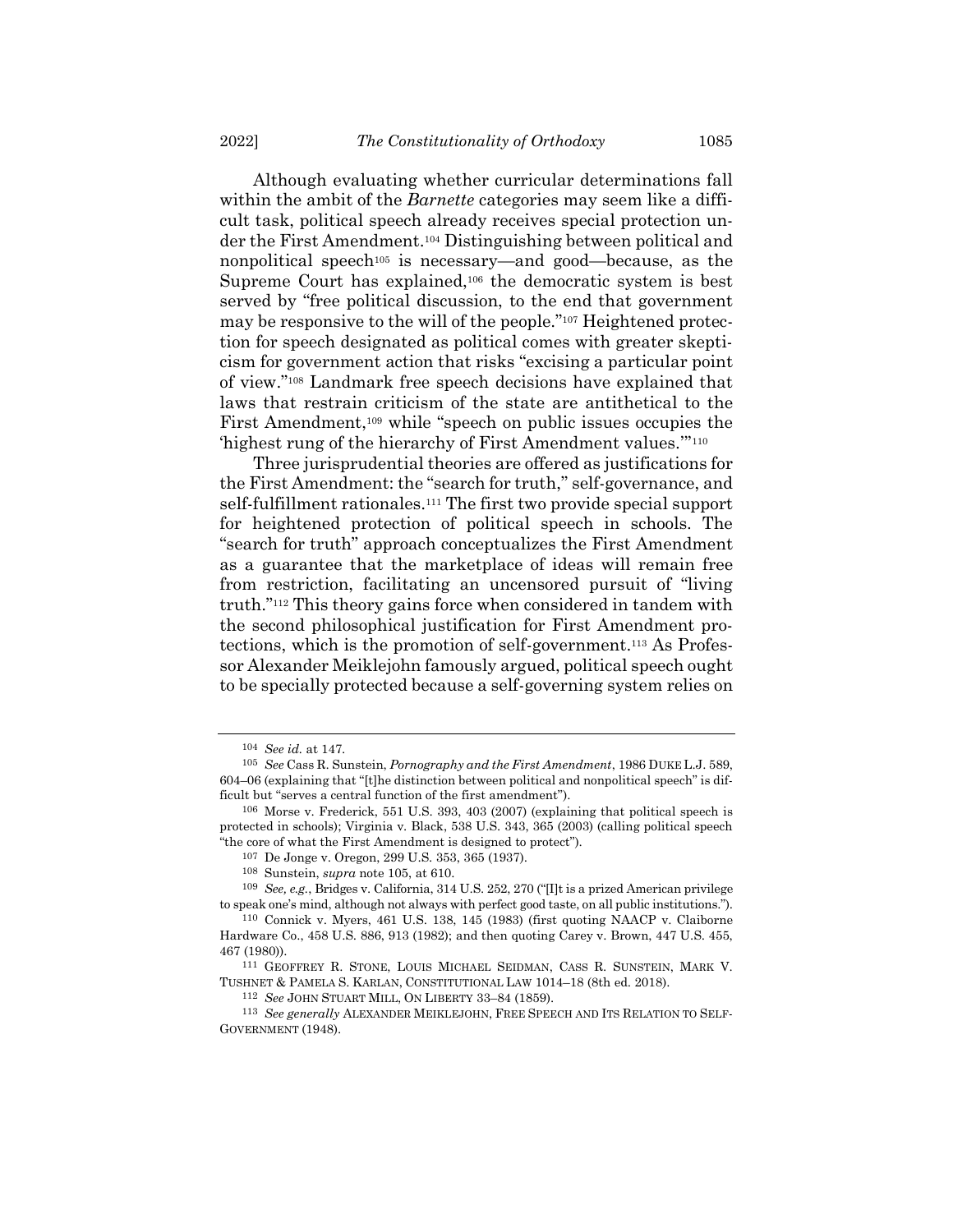the ability of an informed citizenry to "pass judgment upon unwisdom and unfairness."<sup>114</sup> In Professor Cass Sunstein's words, "[t]he right to free speech . . . is a precondition for [democracy]," which means that regulation of political speech should be "subject to the strongest presumption of unconstitutionality."<sup>115</sup>

<span id="page-17-1"></span><span id="page-17-0"></span>The U.S. education system should be responsive to the democratic function of the First Amendment.<sup>116</sup> The Supreme Court has explained that "[t]he classroom is peculiarly the 'marketplace of ideas'" because "[t]he Nation's future depends upon leaders trained through wide exposure to that robust exchange of ideas which discovers truth."<sup>117</sup> While some might argue that education of children requires orthodoxy "imposed by conscious selection on the part of government officials,"<sup>118</sup> three counterarguments point to the contrary. First, as Judge Richard Posner explained, if "eighteen-year-olds have the right to vote, it is obvious that they must be allowed the freedom to form their political views . . . *before* they turn eighteen, so that their minds are not a blank when they first exercise the franchise."<sup>119</sup> Second, youth are capable of critical political thought—showcased today through youth activists like Greta Thunberg and Malala Yousafzai—and it is a crucial function of schools to facilitate the development of that skill.<sup>120</sup> Finally, the position that the First Amendment tolerates suppression of political speech in schools is simply antithetical to the First Amendment's protection of free thought: "In the absence of different perspectives and a wide range of information, the system cannot function. It will fail to expose errors of fact. It will fail

<sup>114</sup> *Id.* at 26.

<sup>115</sup> CASS R. SUNSTEIN, DEMOCRACY AND THE PROBLEM OF FREE SPEECH 121–22 (1993).

<sup>116</sup> *See* Kevin G. Welner, *Locking Up the Marketplace of Ideas and Locking Out School Reform: Courts' Imprudent Treatment of Controversial Teaching in America's Public Schools*, 50 UCLA L. REV. 959, 973 (2003) (explaining the deeper critique that if schools "expose children only to values and ideas that buttress the status quo and legitimize the position of those in power, it is unlikely that those who are presently oppressed will learn the cause of their oppression or the means of overcoming it" (quoting Arons & Lawrence, *supra* note [102,](#page-15-0) at 322–23)).

<sup>117</sup> *Id.* (quoting United States v. Associated Press, 52 F. Supp. 362, 372 (S.D.N.Y. 1943), *aff'd*, 326 U.S. 1 (1945)).

<sup>118</sup> *See* Malcolm Stewart, *The First Amendment, the Public Schools, and the Inculcation of Community Values*, 18 J.L. & EDUC. 23, 65 (1989).

<sup>119</sup> Am. Amusement Mach. Ass'n v. Kendrick, 244 F.3d 572, 577 (7th Cir. 2001) (emphasis in original).

<sup>120</sup> *See* Welner, *supra* note [116,](#page-17-0) at 982 n.106 (arguing that youth are capable of political thought and that schools should promote critical thinking).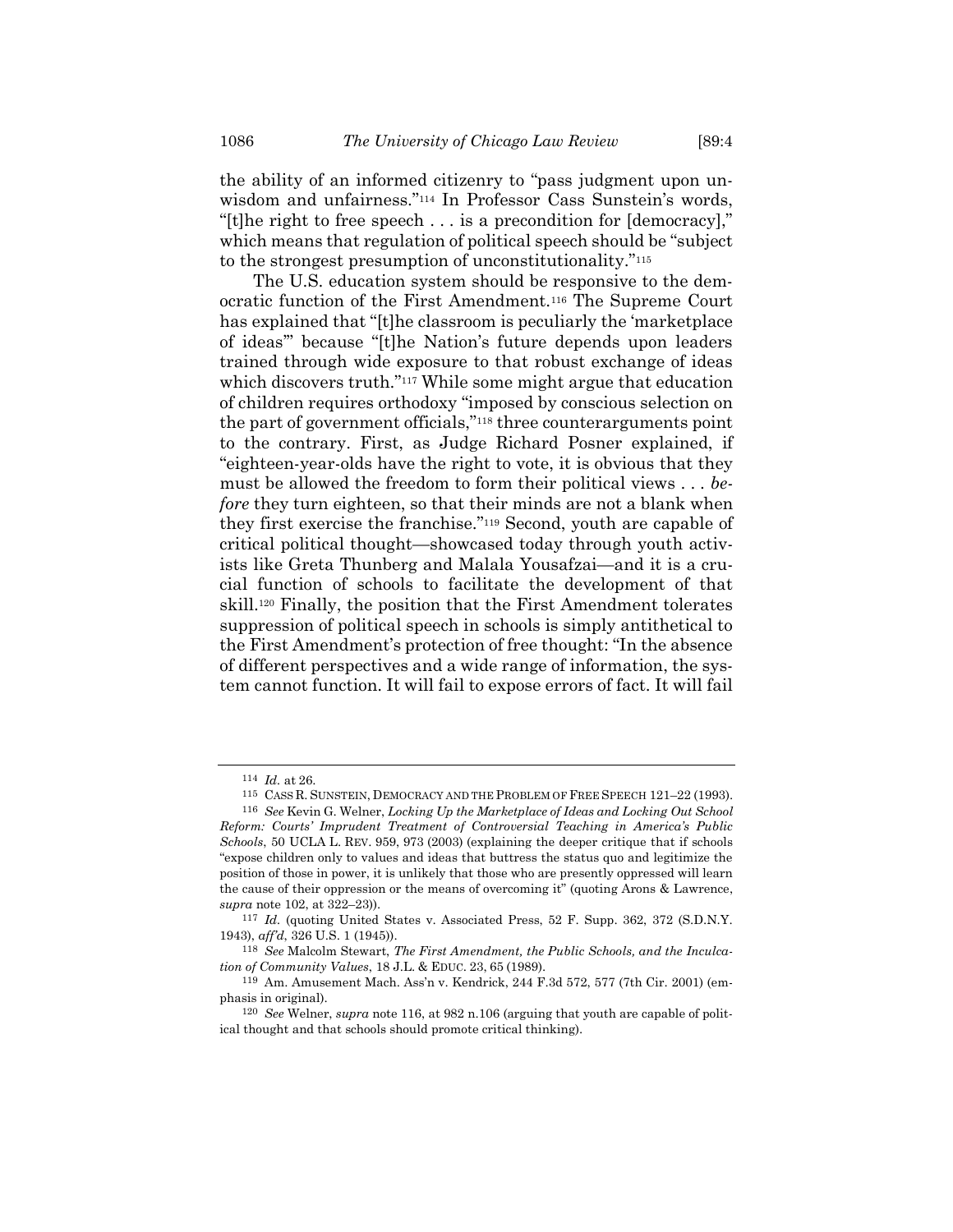to shed the kind of light that comes only from diverse perspectives about public issues."<sup>121</sup>

## D. Discerning Political Viewpoints

The premise that speech on political issues deserves heightened protection in schools raises an obvious question: What qualifies as a political viewpoint that is deserving of protection in classrooms?<sup>122</sup> The *Barnette* Court answered this question categorically, holding that schools may not compel speech on "politics, nationalism, religion, or other matters of opinion."<sup>123</sup> Other areas of First Amendment doctrine rely on similarly categorical approaches, assigning heightened protection to speech on matters of public concern.<sup>124</sup> This Comment adopts the *Barnette* approach: curricular decisions that restrict viewpoints on matters of politics, nationalism, or other matters of public opinion should be looked upon with judicial skepticism. Two similar cases—with opposite results—help illustrate the Court's approach to such content.

First, in *Pickering v. Board of Education*, <sup>125</sup> the Court considered a school board's dismissal of a teacher for writing a letter that criticized local educational tax policy to a local newspaper. While the Court recognized that the state, as an employer, has an interest in promoting the efficiency of its employees, it also noted that the public has a great interest in "free and unhindered debate on matters of public importance."<sup>126</sup> The Court explained that Pickering's speech did not jeopardize "either discipline by immediate superiors or harmony among coworkers" and that even if his allegations could be shown to be false, they were not "per se detrimental to the district's schools."<sup>127</sup> Conversely, Pickering, as a teacher, had an interest in speaking on the allocation of funding to schools. Because Pickering's speech did not inhibit the everyday operation of schools and contributed to discussion of a matter

<sup>121</sup> SUNSTEIN, *supra* note [115,](#page-17-1) at 22.

<sup>122</sup> *See id.* at 148 ("How, for example, are we to treat the work of the controversial gay artist Robert Mapplethorpe, or rap music, or nude dancing?").

<sup>123</sup> *Barnette*, 319 U.S. at 642.

<sup>124</sup> *See, e.g.*, Dun & Bradstreet, Inc. v. Greenmoss Builders, Inc., 472 U.S. 749, 759– 61 (1985) (disapproving of punitive damages for libel when the speech is on a matter of "public concern"); *Claiborne Hardware Co.*, 458 U.S. at 913, 928 (expressing reluctance to criminalize a boycott related to "public issues").

<sup>125</sup> 391 U.S. 563 (1968).

<sup>126</sup> *Id.* at 573.

<sup>127</sup> *Id.* at 570–71.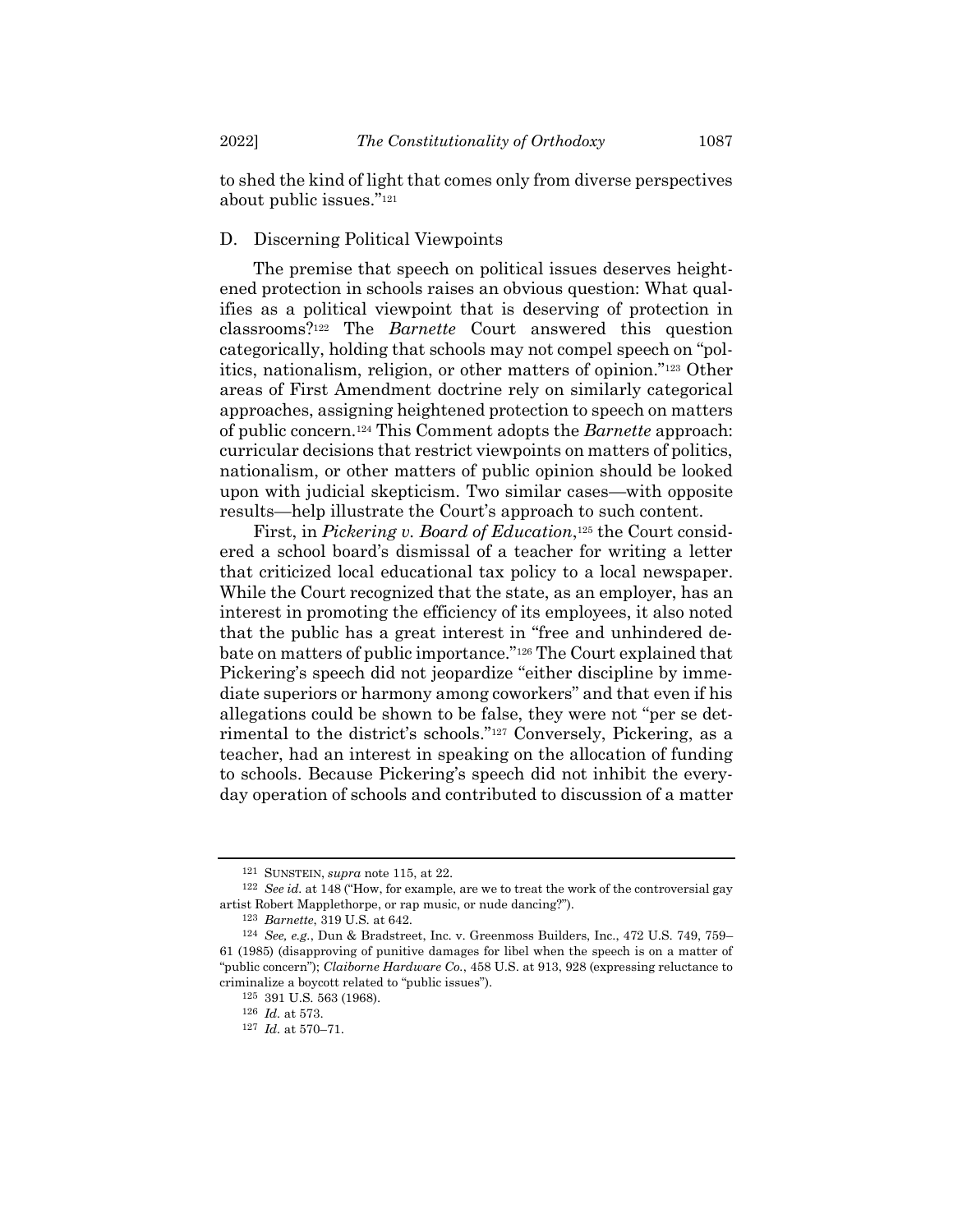of public concern, the Court held that he could not constitutionally be discharged from his post.<sup>128</sup>

In *Connick v. Myers*,<sup>129</sup> the Court evaluated an assistant district attorney's claim that she had been unconstitutionally discharged after circulating a questionnaire concerning internal office affairs such as "office transfer policy, office morale, the need for a grievance committee, [and] the level of confidence in supervisors."<sup>130</sup> The Court explained that *Pickering* intended to minimize the risk that speech on public issues might be "chilled" by fear of discharge for expressing unpopular viewpoints.<sup>131</sup> Surveying the post-*Pickering* progeny, the Court explained that if the speech causing firing "cannot be fairly characterized as constituting speech on a matter of public concern, it is unnecessary for [the Court] to scrutinize the reasons for [the public employee's] discharge."<sup>132</sup> The Court went on to note that "[w]hether an employee's speech addresses a matter of public concern must be determined by the content, form, and context of a given statement."<sup>133</sup> Because it found that the attorney's questionnaire was intended to stir up controversy—rather than legitimately evaluate the performance of workplace duties134—and that the questionnaire would "disrupt the office, undermine [ ] authority, and destroy close working relationships," the Court held that the attorney could be fired consistent with the First Amendment.<sup>135</sup>

*Pickering* and *Connick* reveal that while determining what constitutes political speech—or speech on a public issue—may be difficult, it is required by the First Amendment.<sup>136</sup> They also show that context matters. For instance, a schoolteacher like Pickering might receive heightened protection for speech on school funding, while a disgruntled employee like Connick may not foment discontent under the guise of public concern. *Connick* also shows that while some speech (like the office questionnaire) might plausibly be construed to address matters of public concern, such

<sup>128</sup> *See id.* at 574–75.

<sup>129</sup> 461 U.S. 138 (1983).

<sup>130</sup> *Id.* at 141.

<sup>131</sup> *Id.* at 145.

<sup>132</sup> *Id.* at 146.

<sup>133</sup> *Id.* at 147–48.

<sup>134</sup> *Connick*, 461 U.S. at 149–50 (noting, however, that one of the questions was related to a matter of public concern).

<sup>135</sup> *Id.* at 154.

<sup>136</sup> *See id.* ("Our holding today is grounded in our long-standing recognition that the First Amendment's primary aim is the full protection of speech upon issues of public concern.").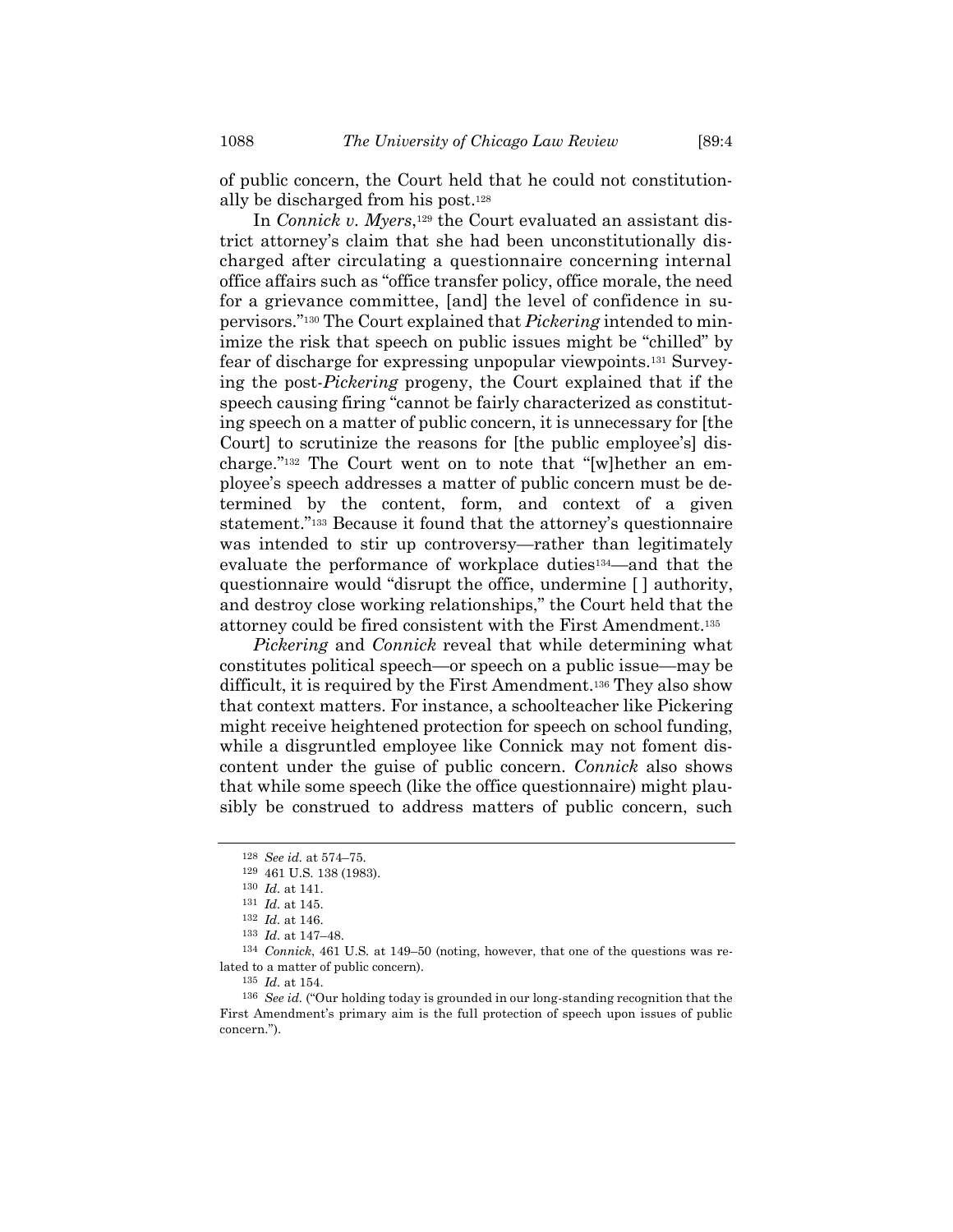speech can be restricted if its primary purpose or effect is to undermine the orderly function of the workplace. Phrased differently, the degree of protection assigned to nominally political speech—or speech on a matter of public concern—can vary based on the interest that the government, as an employer, has in ensuring the smooth functioning of its services. Because the central function of public education is to create young adults capable of participation in politics,<sup>137</sup> the First Amendment should protect any speech that can be presented without substantially disrupting the educational process.<sup>138</sup>

Some may counter that providing heightened protection for political speech fails to provide clear delineation of what *exactly* ought to be subject to increased judicial protection. This argument counters that what may be considered a political viewpoint by some—for instance, whether climate change is real or whether Donald Trump legitimately won the 2020 election—might be considered a factually closed question by others. In Sunstein's words, "[T]hese questions are unhelpful. There is no way to operate a system of free expression without drawing lines."<sup>139</sup> The *Barnette* and *Pickering* Courts—as well as countless others—eschewed this line-drawing question in favor of provided heightened protection to political viewpoints.<sup>140</sup> Courts evaluating regulation of curricular content should do the same. As Professor Kevin Welmer has noted, the rise of *Hazelwood*'s broad deference to democratic authority over curricular content "has blinded courts to . . . *Barnette* and *Keyishian*. Gone are Meiklejohn and Mill. The new rubric, as applied, leaves no room for such considerations as academic freedom and the marketplace of ideas."<sup>141</sup>

## E. Support from First Amendment Values

The *Pico* plurality explained that local authorities have a "duty to inculcate community values" in the "compulsory environment of the classroom" but not in the secondary environment of the school library.<sup>142</sup> This claim raises the question: Why does a state's monopoly on the ability to speak in the classroom grant it

<sup>137</sup> *See supra* Part II.C.

<sup>138</sup> *See infra* Part III.B.

<sup>139</sup> SUNSTEIN, *supra* note [115,](#page-17-1) at 149.

<sup>140</sup> *See* Welner, *supra* note [116,](#page-17-0) at 982 n.106 ("[T]he First Amendment simply does not sanction the position that no freedom is better than limited freedom.").

<sup>141</sup> *See id.* at 1008.

<sup>142</sup> *Pico*, 457 U.S. at 869.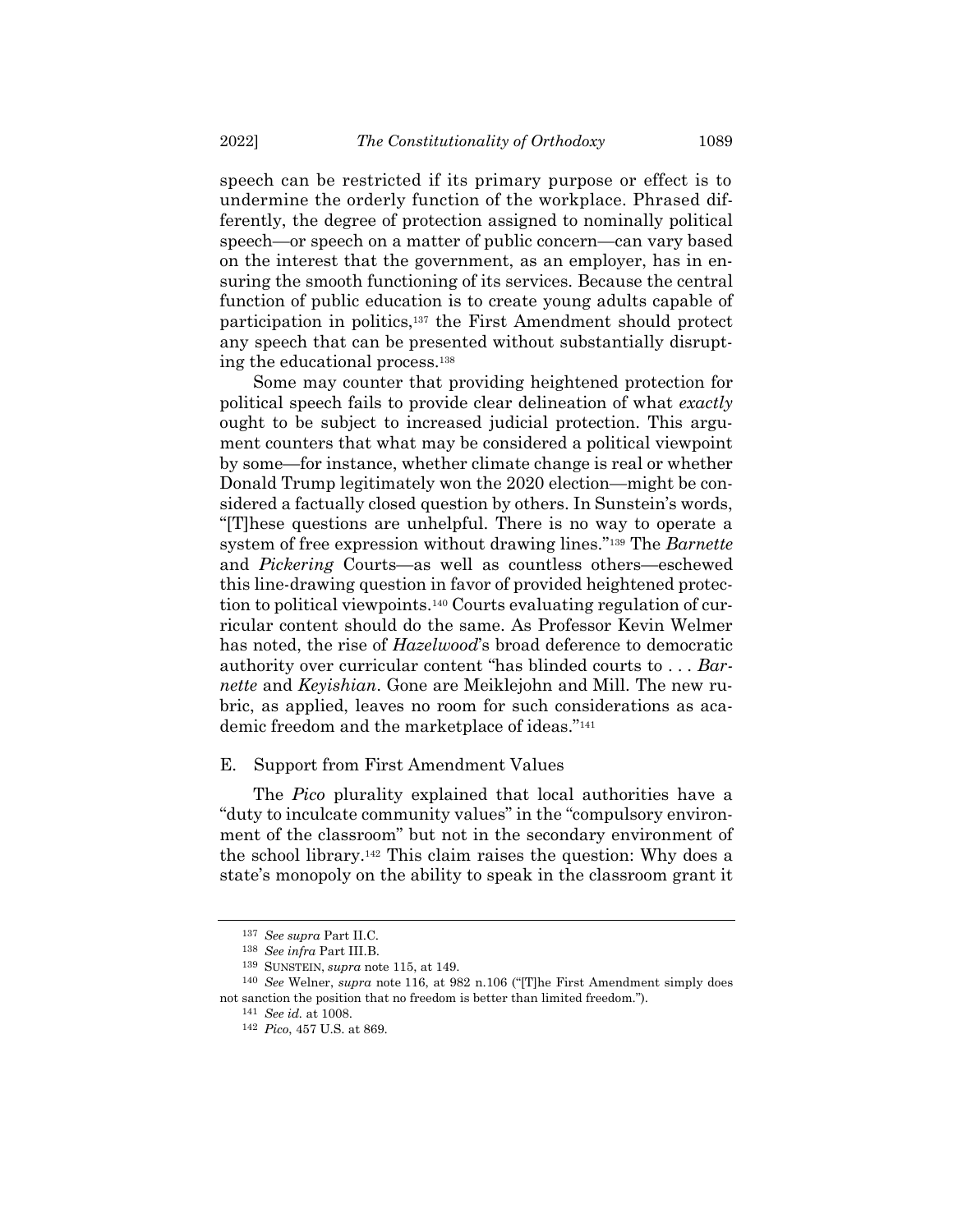unfettered discretion to promote any viewpoint that it chooses at the expense of others?

Normative arguments support a broad interpretation of the student's right to be free from orthodoxy in schools. First, an influential article by Professor Tyll van Geel has called into question whether value inculcation actually plays the stabilizing and civic-culture-supporting function that courts seem to assume it does. <sup>143</sup> Expression and discussion are crucial to wise and efficient decision-making because they allow for consideration of alternative lines of thought and action—perhaps better fulfilling the objective of promoting civic virtue than narrow propagation of certain values.<sup>144</sup>

And contrary to the position taken by the *Pico* plurality, these arguments gain force in the curricular context as compared to in society at large. While the government may typically discriminate between viewpoints when it is the speaker,  $145$  it occupies a unique position as the facilitator of classrooms because it is the *only* speaker with access to those spheres.<sup>146</sup> "Public schools are, in many ways, an indoctrinator's dream. [ ] [A]ttendance is compulsory, and students lack the independent knowledge or psychological sophistication necessary to evaluate critically what their teachers tell them."<sup>147</sup> Cries to protect students from "influences or perspectives which may injure or disquiet them" inevitably have the secondary effect of making students unprepared to deal with those issues beyond the school context.<sup>148</sup> Indeed, in *Maha*noy Area School District v. B.L.,<sup>149</sup> the Supreme Court recently reaffirmed that schools are important institutions for the free exchange of ideas because they teach the value of free speech.<sup>150</sup> Because schools facilitate this marketplace of ideas, they "have a

<sup>143</sup> *See* Tyll van Geel, *The Search for Constitutional Limits on Governmental Authority to Inculcate Youth*, 62 TEX. L. REV. 197, 247, 262–80 (1983) (noting that the formation of a belief "is the first stage in the process of expression." (quoting THOMAS EMERSON, THE SYSTEM OF FREEDOM OF EXPRESSION 21–22 (1970))).

<sup>144</sup> *See generally* Rodney A. Smolla, *The Meaning of the "Marketplace of Ideas" in First Amendment Law*, 24 COMM. L. & POL'Y 437 (2019).

<sup>145</sup> *See Rosenberger*, 515 U.S. at 833.

<sup>146</sup> *See* Walter A. Kamiat, Note, *State Indoctrination and the Protection of Non-state Voices in the Schools: Justifying a Prohibition of School Library Censorship*, 35 STAN. L. REV. 497, 514–15 (1983).

<sup>147</sup> Stanley Ingber, *Socialization, Indoctrination, or the "Pall of Orthodoxy": Value Training in the Public Schools*, 1987 U. ILL. L. REV. 15, 21.

<sup>148</sup> *See id.* at 23.

<sup>149</sup> 141 S. Ct. 2038 (2021).

<sup>150</sup> *See id.* at 2046.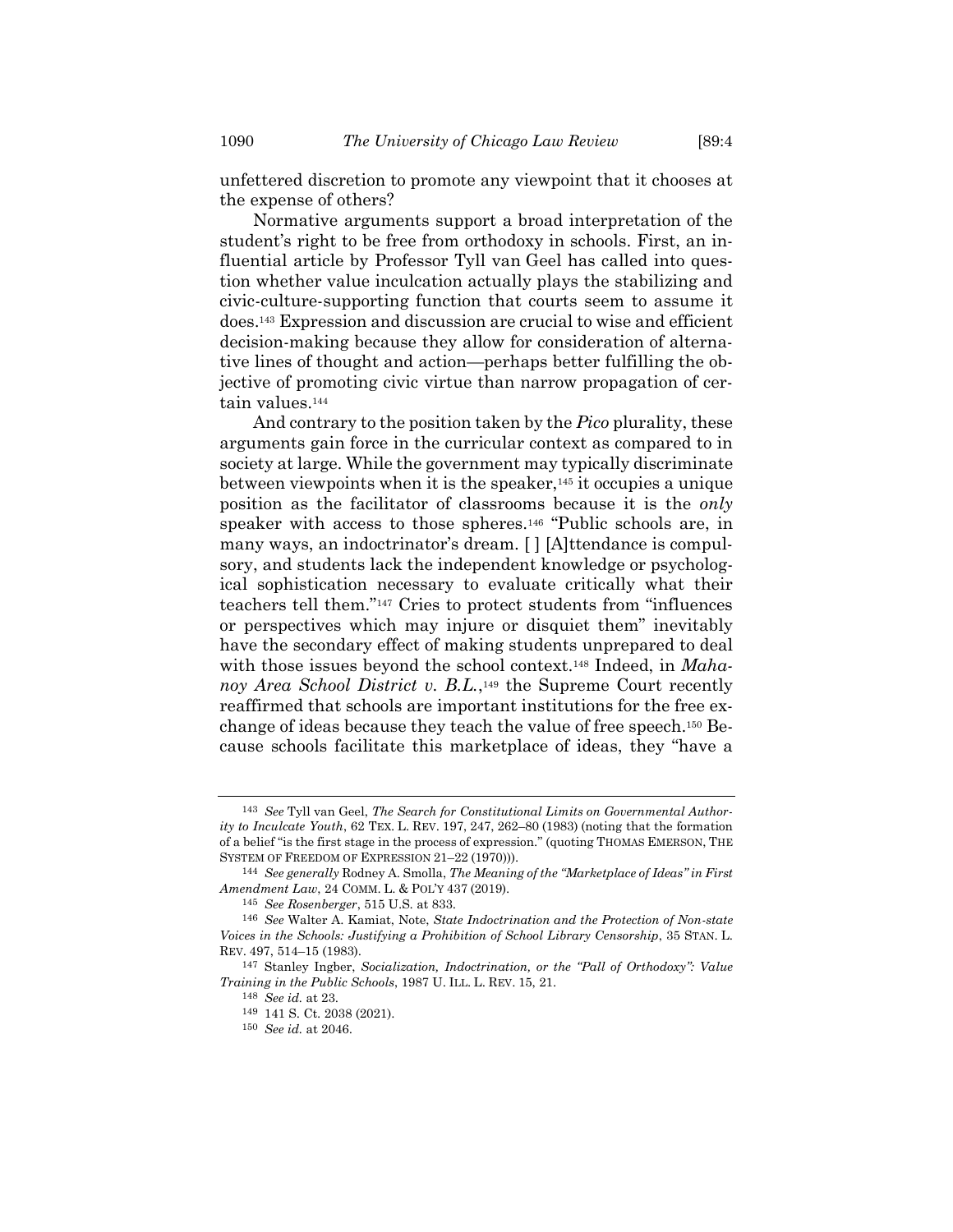strong interest in ensuring that future generations understand the workings in practice of the well-known aphorism, 'I disapprove of what you say, but I will defend to the death your right to say it.'" <sup>151</sup> The Court's language from *Mahanoy* implies that the normative logic underpinning the First Amendment justifies a heightened standard of review for curricular decisions that risk enforcing political orthodoxy.

## III. A BURDEN-SHIFTING TEST FOR EVALUATING THE RIGHT TO BE FREE FROM ORTHODOXY

To ensure that students develop into free-thinking, politically capable adults, courts should apply a heightened standard of review<sup>152</sup> to curricular determinations that restrict dissenting viewpoints in matters of "politics, nationalism, [ ] or other matters of opinion."<sup>153</sup>

Prior commentators have proposed various doctrineclarifying alternatives. Some are highly suspicious of local government and seek to restrict transmission of community values absent a compelling governmental interest.<sup>154</sup> And many deal narrowly with *compulsion* of student speech.<sup>155</sup> However, prior scholarship has not provided a framework for how courts should limit state curricular discretion based on students' implied right to receive information free from orthodoxy.

No framework for evaluating First Amendment implications of curricular determinations will provide bright lines and easily

<sup>151</sup> *Id.*

<sup>152</sup> Some scholars have analogized the *Hazelwood* standard to rational basis review in the equal protection context. *See, e.g.*, Marielle Elisabet Dirkx, *Big Brother Is Reading: An Examination of the Texas Textbook Controversy and the Legacy of* Pico, 17 U.C. DAVIS J. JUV. L. & POL'Y 29, 60–61 (2013) (criticizing *Pico*'s progeny for being overly deferent to local content censorship).

<sup>153</sup> *Barnette*, 319 U.S. at 642. *Barnette* also lists religion as deserving of special protection, but religious content in public schools is subject to an independent category of Establishment Clause jurisprudence, *see Epperson*, 393 U.S. at 103 (holding that states may not prohibit teaching evolution), so it has been omitted from this list.

<sup>154</sup> *See* Nancy Tenney, Note, *The Constitutional Imperative of Reality in Public School Curricula: Untruths About Homosexuality as a Violation of the First Amendment*, 60 BROOK. L. REV. 1599, 1633–35 (1995) (proposing a new, six-factor balancing test based on First Amendment principles); *see also* Martin H. Redish & Kevin Finnerty, *What Did You Learn in School Today? Free Speech, Values Inculcation, and the Democratic-Educational Paradox*, 88 CORNELL L. REV. 62, 95 (2002).

<sup>155</sup> *See, e.g.*, Joseph J. Martins, *The One Fixed Star in Higher Education: What Standard of Judicial Scrutiny Should Courts Apply to Compelled Curricular Speech in the Public University Classroom?*, 20 U. PA. J. CONST. L. 85, 99–101 (2017) (outlining a framework to determine when compelled speech violates the First Amendment).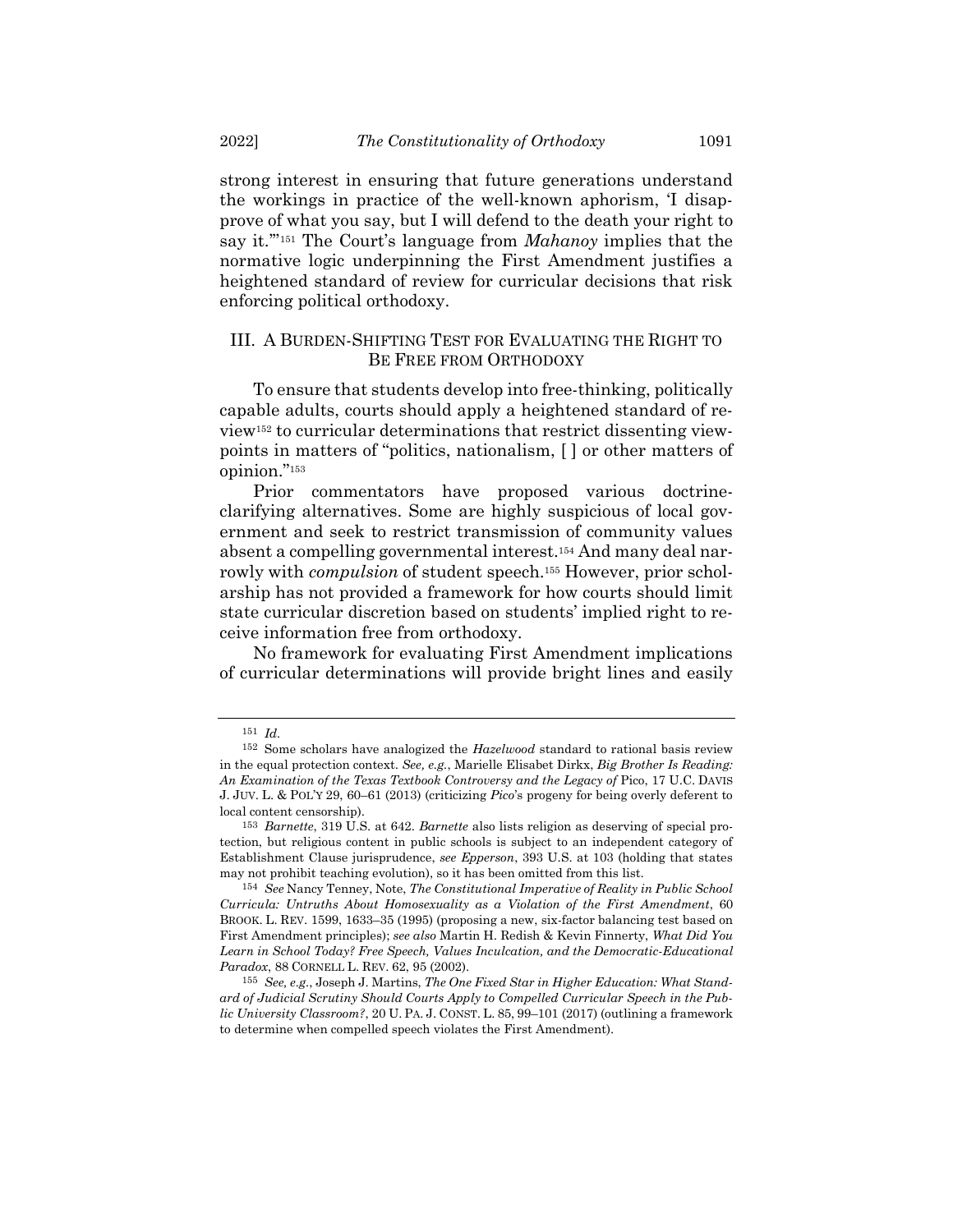administrable rules. The tension underlying the conflict between the necessary role played by school authorities in regulating curricula and the importance of the right to be free from orthodoxy in education "demonstrates only that the problem here is a difficult one, not that the problem should be resolved by choosing one principle over another." <sup>156</sup> The following framework will attempt to balance the necessary role that school authorities fill in regulating education with the fundamental importance of an education that contains multiple viewpoints on topics essential to healthy civic discourse. Courts should first evaluate whether the challenged curricular policy restricts a viewpoint on a matter of politics, nationalism, or a similar issue of public opinion. If it does, the state entity should have an opportunity to defend its policy by showing that the suppressed speech either lacks pedagogical value or would substantially disrupt orderly school function. Finally, plaintiffs should be able to allege that the legitimate steptwo justification was actually pretext for animus or partisan gain.

A. Step One: Petitioners Must Show That State Action Restricted Discussion of Politics, Nationalism, or Another Matter of Opinion

To establish a prima facie case that school authorities have violated a student's right to receive information free from ideological orthodoxy, the first step of the burden-shifting test should be for the plaintiff to show that a state curricular decision restricted discussion of politics, nationalism, or an analogous matter of opinion. As Part II explained, judicial review of policies that impede speech on such topics is consistent with Supreme Court precedent on the right to receive information and on viewpoint discrimination in the context of school-compelled speech as well as the heightened protection for speech on matters of public concern. This Section outlines the functional rationale behind this prong of the test before addressing some powerful counterarguments.

1. Functional justifications.

Because political viewpoints deserve heightened protection in curricula, courts should evaluate whether curricular decisions restrict speech on such topics. The foundational inquiry ought to be whether the curriculum allows for fair discussion of disparate

<sup>156</sup> *Pico*, 457 U.S. at 881–82 (Blackmun, J., concurring).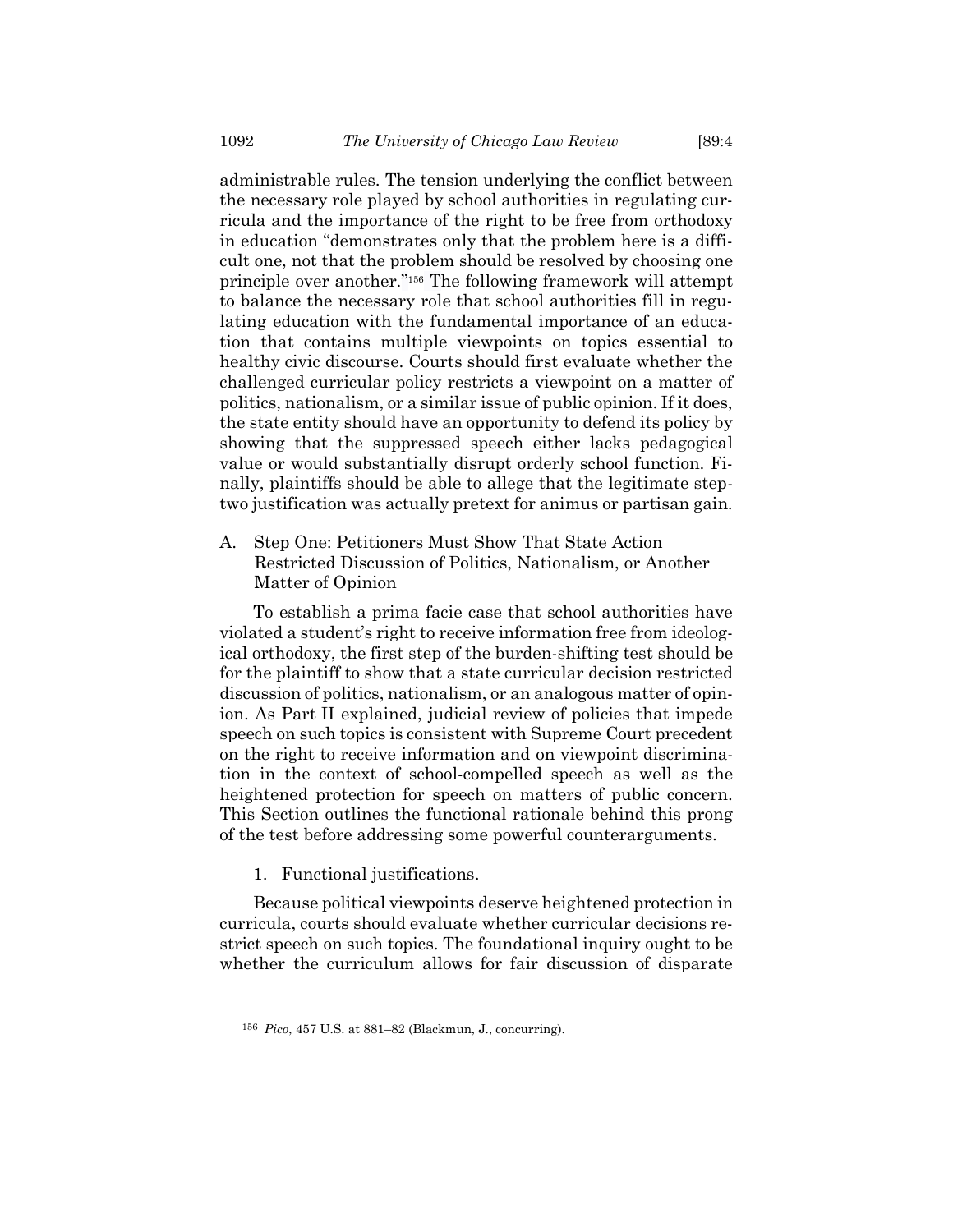political viewpoints—not whether it affirmatively provides space for every political viewpoint to be taught.<sup>157</sup>

While it is tempting, at this phase of the analysis, to distinguish between censorship and prescription of curricular content, this distinction falls apart upon closer examination. Restrictions of political viewpoints might come in the form of obvious bans e.g., school policies that teachers may not instruct that gun control is good—or curricular mandates that chill dissenting viewpoints. To use an extreme example, a school policy requiring that teachers instruct using the Democratic Party platform would likely chill curricular discussion of alternate viewpoints: A rigid curriculum that allocates "the school's finite [educational] resources"<sup>158</sup> to one set of political views expresses a clear sentiment that the opposing views are disfavored.<sup>159</sup> It would indicate hostility toward nonorthodox views and would discourage Republican teachers or students from expressing their ideas.<sup>160</sup> While "[t]he school's finite resources—as well as the limited number of hours in the day—require that education officials make sensitive choices between subjects to be offered and competing areas of academic emphasis,"<sup>161</sup> such constraints should not be understood as a justification for school officials to instruct only politically orthodox viewpoints. A requirement that schools refrain from teaching just one side of politically controversial subjects hardly imposes an unmanageable burden on local educational authorities; to allow otherwise would impede the abilities of students to grow into critical-thinking participants in U.S. democracy.

Some might argue that judicial review of curricular policies that restrict viewpoints on politics, nationalism, or other matters of public opinion would lead to lawsuits against any social studies curriculum that touches on a controversial issue, such as a discussion of the invasion of Iraq or the history of affirmative action. There are three responses to this. First, not every curricular decision on a social studies topic will restrict dissident viewpoints. Fact-based descriptions of events or opinions can be distinguished from policies that actively promote one viewpoint on an issue of

<sup>157</sup> Teach every view is a practical impossibility.

<sup>158</sup> *Pico*, 457 U.S. at 878 n.1 (Blackmun, J., concurring).

<sup>159</sup> *Cf.* Pratt v. Indep. Sch. Dist. No. 831, 670 F.2d 771, 779 (8th Cir. 1982) ("The board has used its official power to perform an act clearly indicating that the ideas . . . are unacceptable and should not be discussed or considered. This message is not lost on students and teachers, and its chilling effect is obvious.").

<sup>160</sup> In practice, this should be a fact-specific inquiry.

<sup>161</sup> *Pico*, 457 U.S. at 878 n.1 (Blackmun, J., concurring).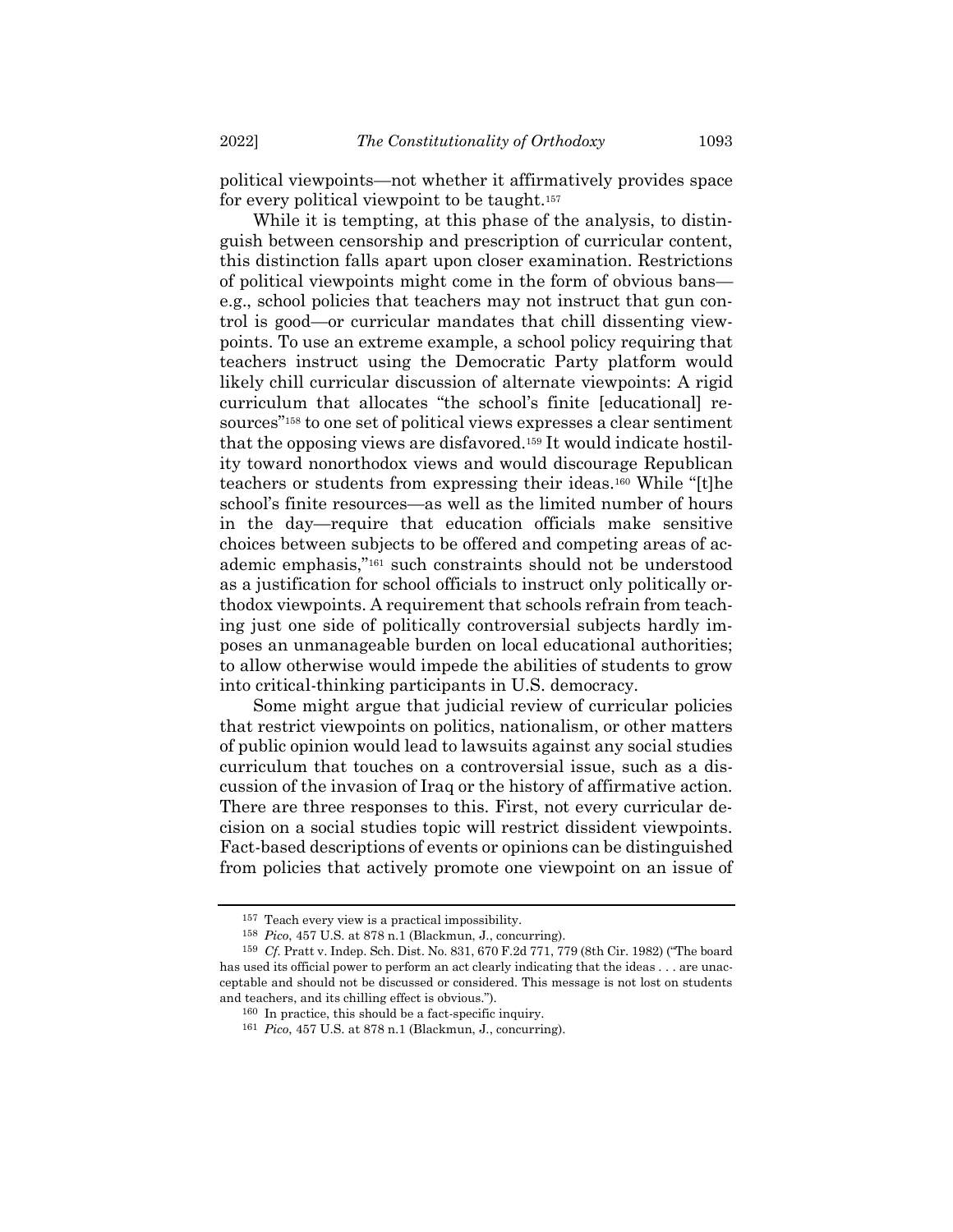political concern at the expense of another. Second, even if applying this standard were to result in increased litigation, the benefits would outweigh the costs. School actions already serve as common subjects for First Amendment litigation,<sup>162</sup> and impeding judicial economy is a price well worth paying to provide an unconstrained education on matters of politics. Finally, overbreadth at this phase of analysis is acceptable. While not every curricular decision that deliberately chills speech should be considered to violate the First Amendment, a broad standard at the initial phase of the test serves a "smoking out" function, allowing courts to further examine policies that risk violating students' First Amendment rights.

Further, focus on the chilling effects created by curricular decisions would prove workable in practice. Courts are accustomed to evaluating chilling effects; suits alleging them are said to overcome many common "discretionary rules of judicial abstention,"<sup>163</sup> showing that the procedural issues with the standard—including standing—have been litigated and resolved. Because restrictions that chill protected First Amendment speech must cause "immediate and real injury,"<sup>164</sup> courts have clear standards with which to evaluate pleadings. This also provides plaintiffs with a clear standard for alleging violations of the right to be free from political orthodoxy.

Two brief examples show how this standard could work in practice. First, in *Keyishian*, the Supreme Court found that a New York law prohibiting teachers from expressing dissidence unconstitutionally chilled speech that would have "trained [students] through wide exposure to that robust exchange of ideas which discovers truth."<sup>165</sup> Similarly, *Pratt v. Independent School District No. 831*<sup>166</sup> evaluated a school board's removal of print and cinematic presentations of "The Lottery" from the curriculum. "The Lottery" is a short story in which "the citizens of a small town randomly select one person to be stoned to death each year."<sup>167</sup> Three students protested the removal of the film version of the story, alleging a right to "be free from official conduct that was

<sup>162</sup> A Westlaw search for "school" and "First Amendment" revealed several hundred cases between January 1, 2021, and January 1, 2022, alone. WESTLAW, http://www.westlaw.com (search "school" and "First Amendment").

<sup>163</sup> Nat'l Student Ass'n v. Hershey, 412 F.2d 1103, 1112 (D.C. Cir. 1969).

<sup>164</sup> *Id.* at 1111.

<sup>165</sup> *Keyishian*, 385 U.S. at 603.

<sup>166</sup> 670 F.2d 771 (8th Cir. 1982).

<sup>167</sup> *Id.* at 773.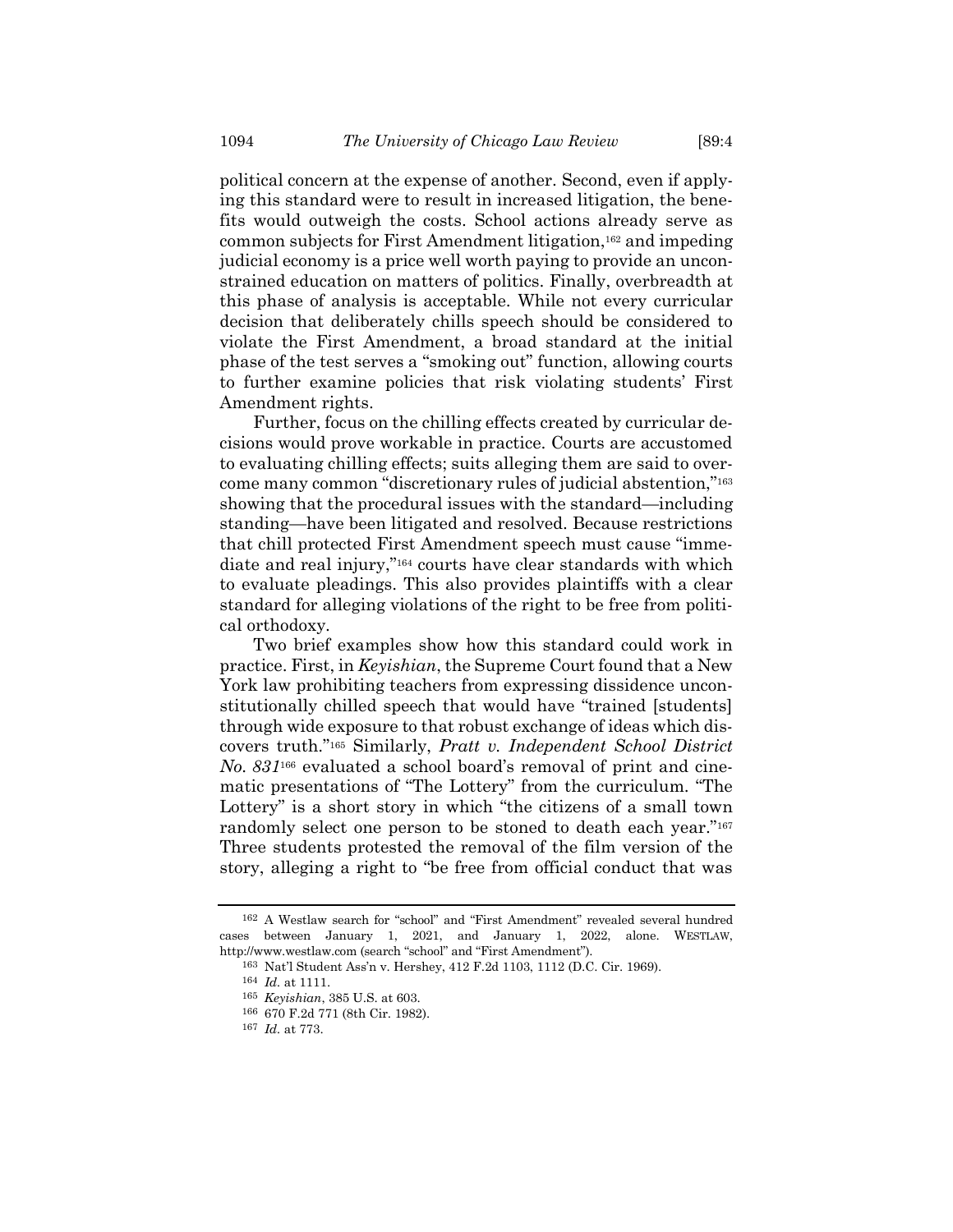intended to suppress the ideas expressed in these films."<sup>168</sup> The Eighth Circuit found that "[t]he board ha[d] used its official power to perform an act clearly indicating that the ideas contained in the films are unacceptable and should not be discussed or considered. This message is not lost on students and teachers, and its chilling effect is obvious."<sup>169</sup> While *Pratt* was decided prior to *Pico*, the Eighth Circuit's opinion centered on the idea that an official action that expresses disapproval of political ideas serves to inhibit discussion of those ideas, which cannot be done absent a "substantial governmental interest."<sup>170</sup> As such, the court ruled that the restriction unconstitutionally interfered with "the right to receive information and to be exposed to controversial ideas a fundamental First Amendment right."<sup>171</sup>

The policies at issue in both *Keyishian* and *Pratt* had the effect—regardless of aim—of suppressing valuable ideas, and the courts recognized this as raising serious constitutional concerns. These examples show that a narrow focus on a law's effect at the initial phase of analysis would allow courts to identify policies that raise indoctrination concerns. While *Keyishian* and *Pratt* both ultimately concluded that the restrictions were unconstitutional, such determinations should not be inevitable, as I explain in Part III.B.

This standard will inevitably lead to difficult cases in which the chilling effect of the law is unclear. For example, in *Griswold v. Driscoll*, <sup>172</sup> Justice David Souter—sitting on the First Circuit ruled that a decision by a Massachusetts school commissioner to "revise an advisory 'curriculum guide' . . . in response to political pressure" did not violate the First Amendment.<sup>173</sup> The commissioner initially approved a textbook referring to "the Armenian genocide" before acceding to a request made by a local Turkish group for a revision of the curriculum excluding references to genocide.<sup>174</sup> A collection of students, parents, and teachers claimed that removal of the "contra-genocide references" violated their First Amendment rights to be free of viewpoint discrimination.<sup>175</sup> Justice Souter explained that the board's revision of the

170 *See id.*

<sup>168</sup> *Id.* at 776.

<sup>169</sup> *Id.* at 779.

<sup>171</sup> *Pratt*, 670 F.2d at 779.

<sup>172</sup> 616 F.3d 53 (1st Cir. 2010).

<sup>173</sup> *Id.* at 54.

<sup>174</sup> *Id.* at 54–55.

<sup>175</sup> *Id.* at 55–56.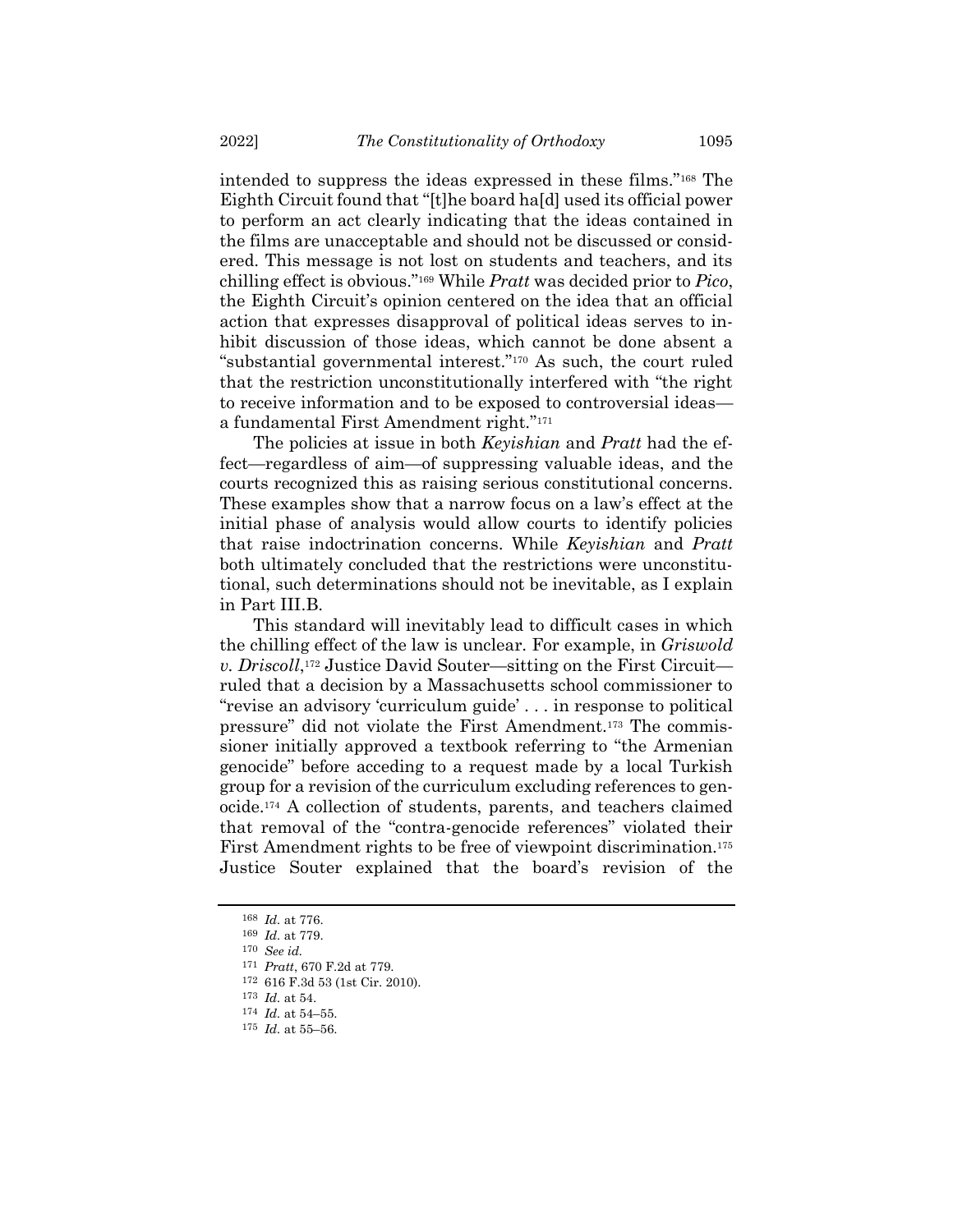curricular guide did not violate the First Amendment in part because the revised guide was merely advisory.<sup>176</sup> In Justice Souter's words, "[T]he terms of the Guide allow teachers to look beyond it, and its directions to sources with a particular point of view are not meant to declare other positions out of bounds in study or discussion."<sup>177</sup> This language shows Justice Souter's awareness that if the advisory revision were to chill dissident speech, it might violate the First Amendment—but it survived constitutional scrutiny by refraining from declaring certain viewpoints out-of-bounds. 178

<span id="page-27-0"></span>2. Reverse-chilling-effect counterarguments.

Focusing on the effect of the state's action on political viewpoints comes with compelling normative benefits. As Professor Leslie Kendrick has explained, policies that chill speech raise constitutional questions because First Amendment rights are "preferred value[s], such that, when [they] conflict[ ] with other state values . . . [they] must receive more weight."<sup>179</sup> This is especially true in schools, where—in the words of the Second Circuit— "[u]nder the guise of beneficent concern for the welfare of school children, school authorities, albeit unwittingly, might permit prejudices of the community to prevail."<sup>180</sup> The same Second Circuit opinion also explained that a board's regulation of speech in classrooms "may be no more than the fulcrum to censor only that expression with which it disagrees."<sup>181</sup> Because of the fundamental importance of primary education in preparing students to be "active participants in a democracy,"<sup>182</sup> the First Amendment standard for evaluating regulations that restrict the ability of students to discuss particular ideas should be more stringent than rubberstamping any curriculum "reasonably related to legitimate pedagogical concerns."<sup>183</sup>

181 *Id.*

<sup>176</sup> *Id.* at 59.

<sup>177</sup> *Driscoll*, 616 F.3d at 59.

<sup>178</sup> Some have criticized *Griswold* for allowing partisan influence to permeate curricular determinations. *See, e.g.*, Persinger, *supra* note [39,](#page-7-0) at 262–70. But, assuming an elected school board, this perspective fails to acknowledge that any curricular determination will inevitably be the result of politics. Thus, the appropriate focal point should not be on the origin of the policy but on the effect that the policy has on dissenting viewpoints. 179 Leslie Kendrick, *Speech, Intent, and the Chilling Effect*, 54 WM. & MARY L. REV.

<sup>1633,</sup> 1650 (2013).

<sup>180</sup> James v. Bd. of Educ., 461 F.2d 566, 575 (2d Cir. 1972).

<sup>182</sup> *See* Tobin, *supra* note [57,](#page-9-1) at 241.

<sup>183</sup> *Hazelwood*, 484 U.S. at 273.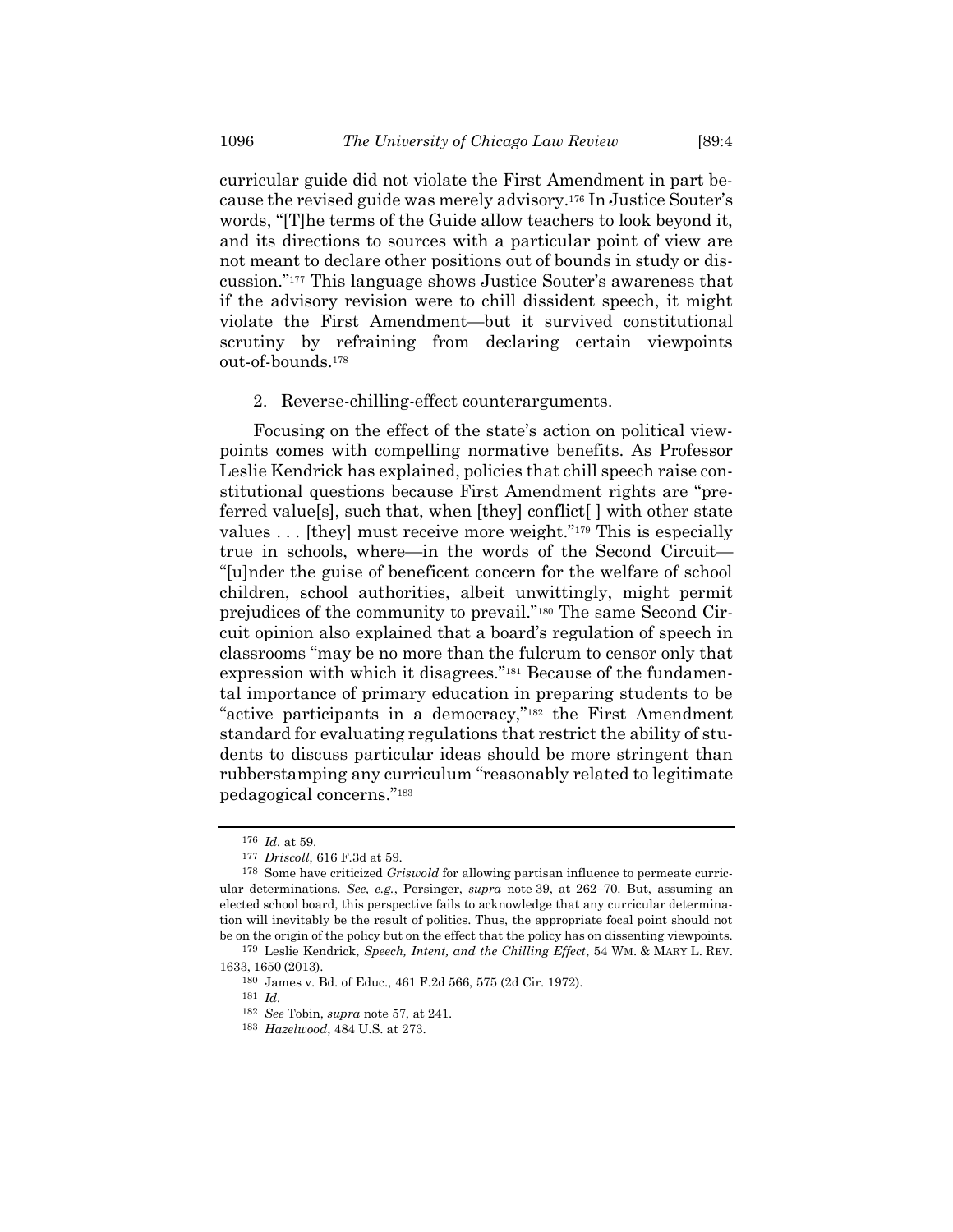One counterargument is that increased judicial review of curricular decisions will itself chill the discussion of important ideas in schools. This concern was articulated by *Monteiro v. Tempe Union High School District*, <sup>184</sup> in which the Ninth Circuit rejected a plaintiff's suit against a school board alleging that certain books (including *The Adventures of Huckleberry Finn*) caused psychological harm because they used racially derogatory language.<sup>185</sup> In evaluating the complaint, the Ninth Circuit noted that the plaintiff's request for the court to enjoin the use of certain books squarely conflicted with both the school board's discretion to set curricula and other students' rights to receive information.<sup>186</sup> While the court avoided the question of whether a school board may constitutionally ban books from curricula,<sup>187</sup> it correctly noted that judicial censorship of assigned books could "have a significant chilling effect on a school district's willingness to assign books . . . that might offend the sensibilities of any number of persons or groups."<sup>188</sup>

To avoid this concern, judicial focus on chilling effects from state curricular determinations should not allow lawsuits against school authorities for content that makes plaintiffs uncomfortable or with which they do not agree. Plaintiffs should not be able to allege an infringement on their right to receive information from the assignment of books expressing unpopular views *unless* assignment of those books can be shown to actively chill the expression of alternate ideas. As Justice Brennan explained in his *Hazelwood* dissent, "[T]he state educator's undeniable, and undeniably vital, mandate to inculcate moral and political values is not a general warrant to act as 'thought police' stifling . . . advocacy of all but the official position."<sup>189</sup> Policies that promote particular viewpoints but have neutral effects on dissenting viewpoints should be considered constitutional—but statutes that suppresses alternate viewpoints should not.

Proponents of the recent race-discussion laws argue that critical race theory—which they argue is being taught in schools now—marginalizes certain dissenting viewpoints by branding

<sup>184</sup> 158 F.3d 1022 (9th Cir. 1998).

<sup>185</sup> *Id.* at 1024–32.

<sup>186</sup> *See id.* at 1027–29.

<sup>187</sup> *Id.* at 1029 ("Because ours is not a case in which a school board has decided on the basis of its own evaluations to remove literary materials, we need not now decide the question.").

<sup>188</sup> *Id.* at 1030.

<sup>189</sup> *Hazelwood*, 484 U.S. at 285–86 (Brennan, J., dissenting).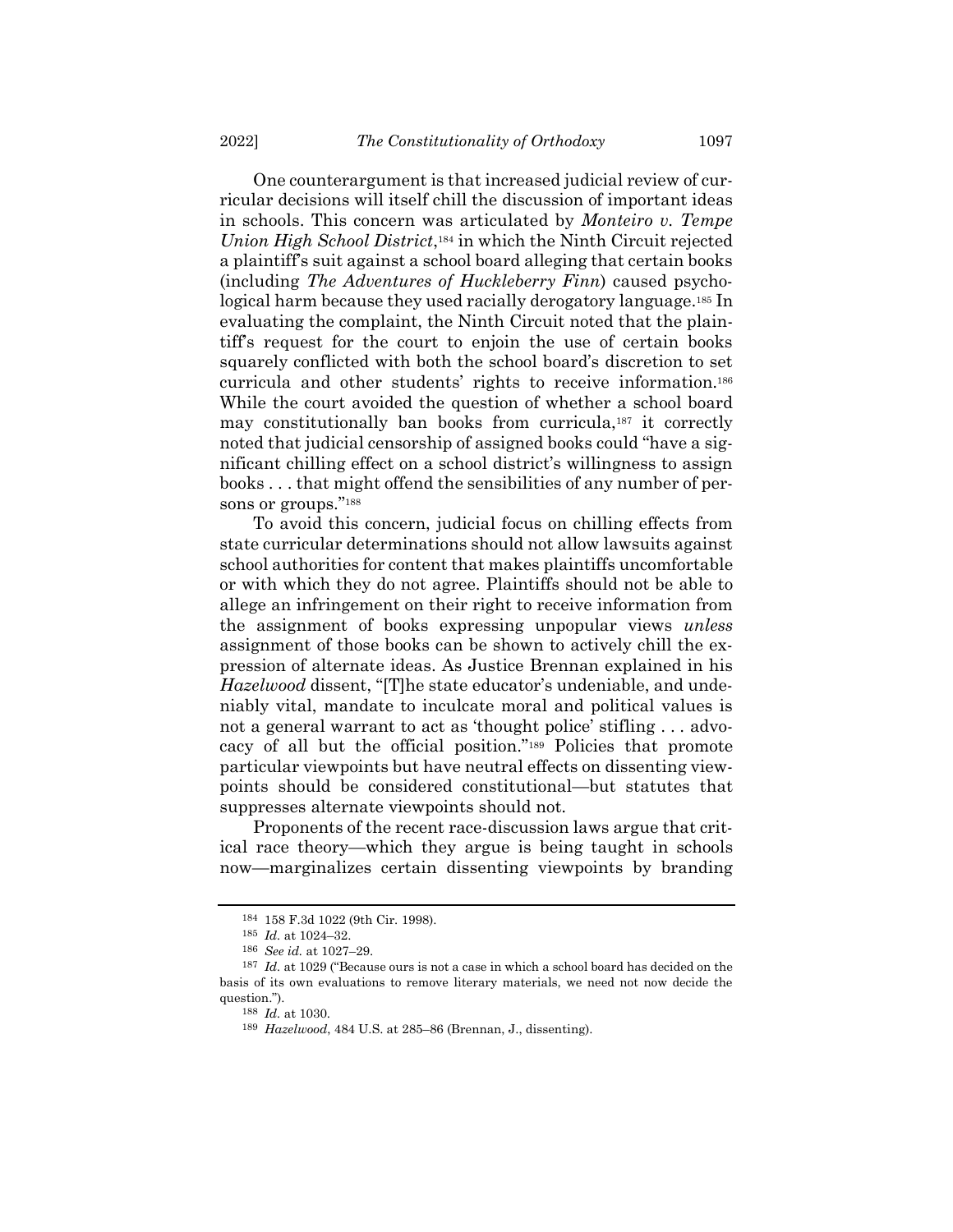them as racist.<sup>190</sup> If a court determines that a curricular decision to teach critical race theory sidelines dissenting political views, that decision should be considered a prima facie violation of students' rights.

## B. Step Two: State Responses

While the exchange of ideas in the classroom plays an important role in facilitating the development of critical-thinking skills in soon-to-be participants in the democratic process, it is undisputed that inculcating community values is the purview of local school authorities.<sup>191</sup> As a result, if a plaintiff is able to make a prima facie showing that a state authority has chilled presentation of particular viewpoints in schools, the state should then have the opportunity to show that its policies were legitimate. It should be able to do this in two ways.

## 1. Application of *Tinker*.

School authorities should be able to justify their curricular determinations under another flagship case in the school speech sphere, *Tinker v. Des Moines Independent Community School District*. <sup>192</sup> The Court in *Tinker* held that school authorities could not suspend students for wearing black armbands in protest of the Vietnam War absent a special showing of harm to the educational process.<sup>193</sup> Specifically, *Tinker* established that schools may restrict student speech only when it "materially disrupts classwork or involves substantial disorder or invasion of the rights of others."<sup>194</sup> This framework intends to simultaneously protect student speech rights and preserve the discretion of school authorities to "maintain order and discipline in [ ] schools."<sup>195</sup>

While the *Tinker* holding specifically addressed when school authorities may restrict student expressive conduct in

<sup>190</sup> *See, e.g.*, Steve Piet, Opinion, *Critical Race Theory Is Itself Racist*, POST REGISTER (Aug. 22, 2021), https://www.postregister.com/opinion/guest\_column/opinion-critical-race -theory-is-itself-racist/article\_f1f91e4c-328b-5153-97b6-94f70d625091.html.

<sup>191</sup> *See supra* Part II.

<sup>192</sup> 393 U.S. 503 (1969). Justice Blackmun's *Pico* concurrence also proposes using *Tinker* as the operative standard. *See Pico*, 457 U.S. at 880 (Blackmun, J., concurring).

<sup>193</sup> *Tinker*, 393 U.S. at 514.

<sup>194</sup> *Id.* at 513. Some commentators have interpreted this language to mean that student speech should not be confined to speech approved by school authorities. *See, e.g.*, Julie Goyer, *Student First Amendment Rights in the Public School Setting: A Topic of Increased Litigation*, 6 AM. J. TRIAL ADVOC. 163, 177 (1982).

<sup>195</sup> *James*, 461 F.2d at 571.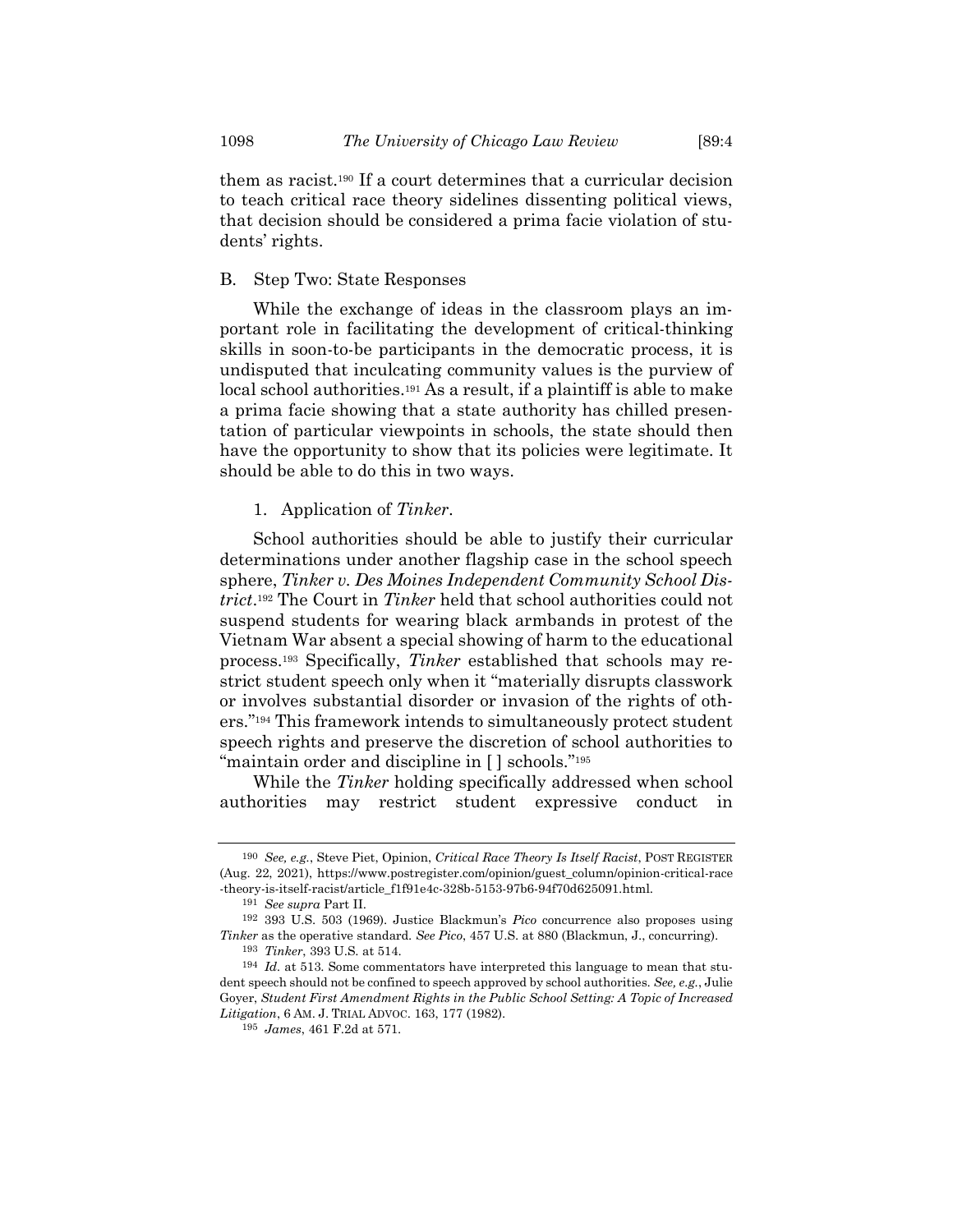noncurricular contexts, its standard has been applied to other areas of school speech as well. For example, the Second Circuit applied the *Tinker* standard to analogous teacher speech,<sup>196</sup> and the Third Circuit used it to resolve a teacher's complaint that internal school communications could not be permissibly regulated.<sup>197</sup> *Tinker* should be further extended to the context of curricular development. School board curricular policies that chill political speech<sup>198</sup> should be upheld upon a state showing that the speech that is allegedly chilled would cause substantial disruption to school function if it were permitted in the classroom. School authorities should receive deference on whether curricular instruction would cause substantial disruption in different age groups. For instance, robust discussion of torture or slavery might be inappropriate for elementary students.

*Tinker* does not allow school authorities to restrict speech solely to "avoid the controversy which might result from the expression."<sup>199</sup> This logic is consistent with the rationale underlying the Free Speech Clause more broadly: "Any variation from the majority's opinion . . . may start an argument or cause a disturbance. But our Constitution says we must take this risk, and our history says that it is this sort of hazardous freedom ... that is the basis of our national strength."<sup>200</sup> It is worth noting that while *Tinker* seeks to embrace the discomfort that comes with ideological heterogeneity, it does not require proof of imminent disorder to justify restricting speech in schools.<sup>201</sup>

Recent cases evaluating school racial-harassment policies illustrate how the *Tinker* standard works in practice. Courts have generally held that anti-harassment policies are constitutional

<sup>196</sup> *See id.* (applying *Tinker* to a teacher's political expression).

<sup>197</sup> Policastro v. Kontogiannis, No. 4-2883, 2005 WL 1005131, at \*2–3 (3d Cir. Jan. 12, 2005).

<sup>198</sup> Other commentators have proposed similar approaches to regulation of speech in curricular contexts. *See* Gregory A. Clarick, Note, *Public School Teachers and the First Amendment: Protecting the Right to Teach*, 65 N.Y.U. L. REV. 693, 732 (1990) (proposing that school boards may restrict teachers' speech only when it would "substantially disrupt the educational process"); *see also Pico*, 457 U.S. at 880 (Blackmun, J., concurring) ("[T]he school board must 'be able to show that its action was caused by something more than a mere desire to avoid the discomfort and unpleasantness that always accompany an unpopular viewpoint.'" (quoting *Tinker*, 393 U.S. at 509)).

<sup>199</sup> *Tinker*, 393 U.S. at 510.

<sup>200</sup> *Id.* at 508–09 (citation omitted) (citing Terminiello v. City of Chicago, 337 U.S. 1 (1949)).

<sup>201</sup> *See, e.g.*, *James*, 461 F.2d at 572 (explaining that *Tinker* does not require school authorities to "wait until disruption is on the doorstep before they may take protective action").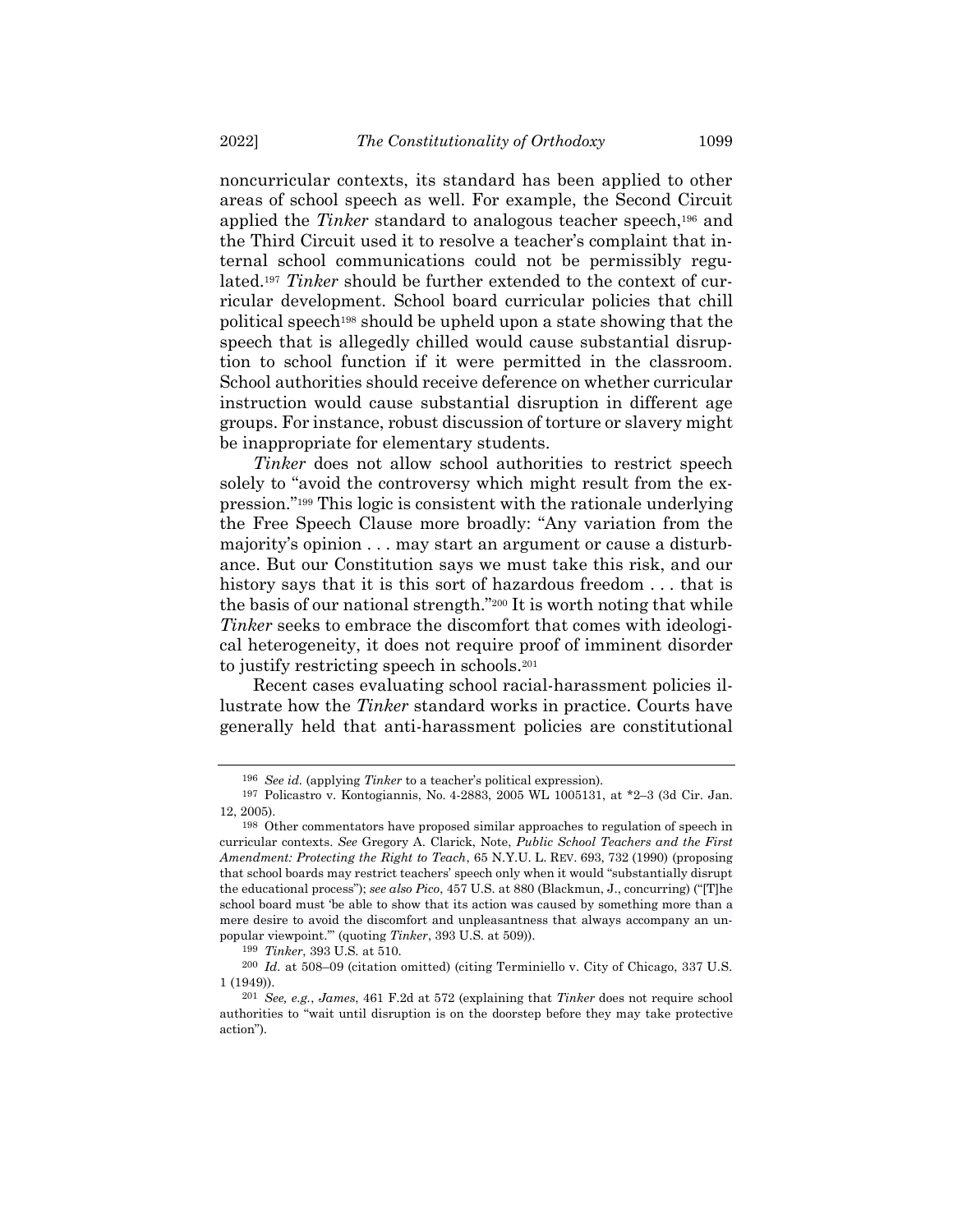when school authorities can point to facts indicating that the restricted speech would cause conflict and can show that the restrictions are narrowly targeted at restricting that speech. For instance, in *Sypniewski v. Warren Hills Regional Board of Education*, <sup>202</sup> the Third Circuit held that a history of racial tension in a school—including a white student attending school in blackface with a noose around his neck and other students observing "White Power Wednesdays"203—justified a policy restricting "racially divisive" materials. However, the court explained that the policy could not be used to censor a shirt that celebrated "redneck" humor.<sup>204</sup> The Third Circuit explained that in order to restrict student speech, school authorities "must point to a particular and concrete basis for concluding that the association [between the restricted material and violent disruption] is strong enough to give rise to well-founded fear of genuine disruption in the form of substantially interfering with school operations or with the rights of others."<sup>205</sup>

Pursuant to *Tinker*'s progeny, school authorities should have to point to specific facts particular to the effect of the restricted speech to justify chilling the content. If the speech-chilling policy is based a "well-founded expectation of disruption,"<sup>206</sup> it is justified. For instance, students using hate speech directed at particular individuals would likely disrupt the learning environment in a way that justifies prophylactic restriction under *Tinker*. <sup>207</sup> In this way, the *Tinker* standard protects the discretion of local authorities to create educational environments free from threats and epithets but does not provide discretion to create educational environments free from political controversy. This understanding of *Tinker* is also consistent with the useful theoretical distinction between speech that has political consequences and speech that is political for constitutional purposes.<sup>208</sup> While face-to-face racial harassment, for instance, might have political consequences, it does not meaningfully contribute to discourse on a matter of

<sup>202</sup> 307 F.3d 243 (3d Cir. 2002).

<sup>203</sup> *Id.* at 247.

<sup>204</sup> *Id.* at 249–50 (noting that the policy permitted display and discussion of such materials "when selected and used to enhance knowledge" in classrooms).

<sup>205</sup> *Id.* at 257.

<sup>206</sup> Saxe v. State Coll. Area Sch. Dist., 240 F.3d 200, 212 (3d Cir. 2001).

<sup>207</sup> The Court has recognized that speech directed at certain individuals or groups, which may incite violence, may receive less protection than public speech. *See* Cohen v. California, 403 U.S. 15, 20 (1971).

<sup>208</sup> *See* SUNSTEIN, *supra* note [115,](#page-17-1) at 153.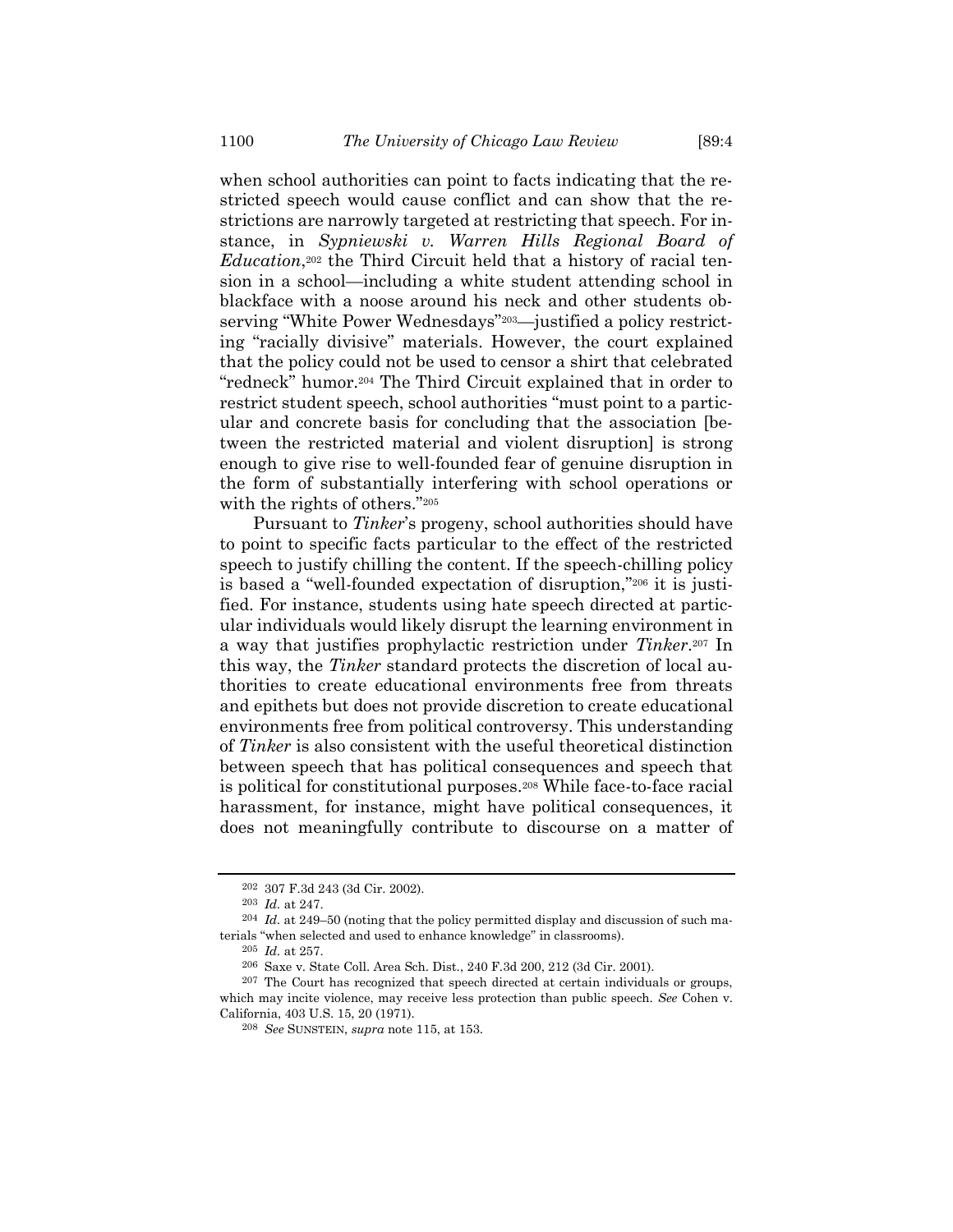public concern and thus should be subject to reduced constitutional protection.<sup>209</sup>

The *Tinker* prong of the test can be used to resolve concerns that a heightened First Amendment standard for curricular restrictions will allow teachers to exceed the bounds of their teaching mandate. Teachers that fail to adequately teach the legitimate curriculum clearly "materially disrupt classwork" and cause "substantial disorder" to the smooth operation of the school. As Justice Brennan noted in his *Hazelwood* dissent, "the essence of the *Tinker* test" is to assure educators that "participants learn whatever lessons the activity is designed to teach."<sup>210</sup> Incorporation of the *Tinker* test ensures that curricular restrictions intended to induce compliance with educational standards will be upheld, and that students may not assert First Amendment violations for low marks on nonresponsive assignments.<sup>211</sup>

It is worth noting that a "heckler's veto"—in which a hostile audience responds negatively to speech, creating a substantial disruption—should not justify censoring curricular viewpoints on issues of politics, nationalism, or other matters of public opinion.<sup>212</sup> The benefits resulting from discussion of unpopular ideas substantially outweigh the abstract risk of retaliation. As the *Tinker* Court noted, "discomfort and unpleasantness [ ] always accompany [ ] unpopular viewpoint[s]."<sup>213</sup> Popular ideas tend not to raise the threat of a heckler's veto for the simple fact of their popularity. As a result, it is primarily unpopular ideas that "strike at prejudices and preconceptions and have profound unsettling effects as [they] press[ ] for acceptance of an idea."<sup>214</sup> Allowing heckler's vetoes to justify censorship of particular viewpoints would result in disproportionate promotion of majority-accepted ideas, creating substantial risk of indoctrination.

This raises the question of how school authorities should deal with potential displeasure from audiences resulting from curricular determinations. As the Eleventh Circuit explained in

<sup>209</sup> *See id.*

<sup>210</sup> *Hazelwood*, 484 U.S. at 283 (Brennan, J., dissenting).

<sup>211</sup> *See id.*

<sup>212</sup> *See generally* Katherine M. Porter, Comment, Tinker*'s Timeless Teaching: Why the Heckler's Veto Should Not Be Allowed in Public High Schools*, 86 MISS. L.J. 409 (2017); *see also Terminiello*, 337 U.S. at 5 (disapproving of censorship of a speaker solely on the grounds that the speech might incite violence).

<sup>213</sup> *Tinker*, 344 U.S. at 509.

<sup>214</sup> *Terminiello*, 337 U.S. at 4.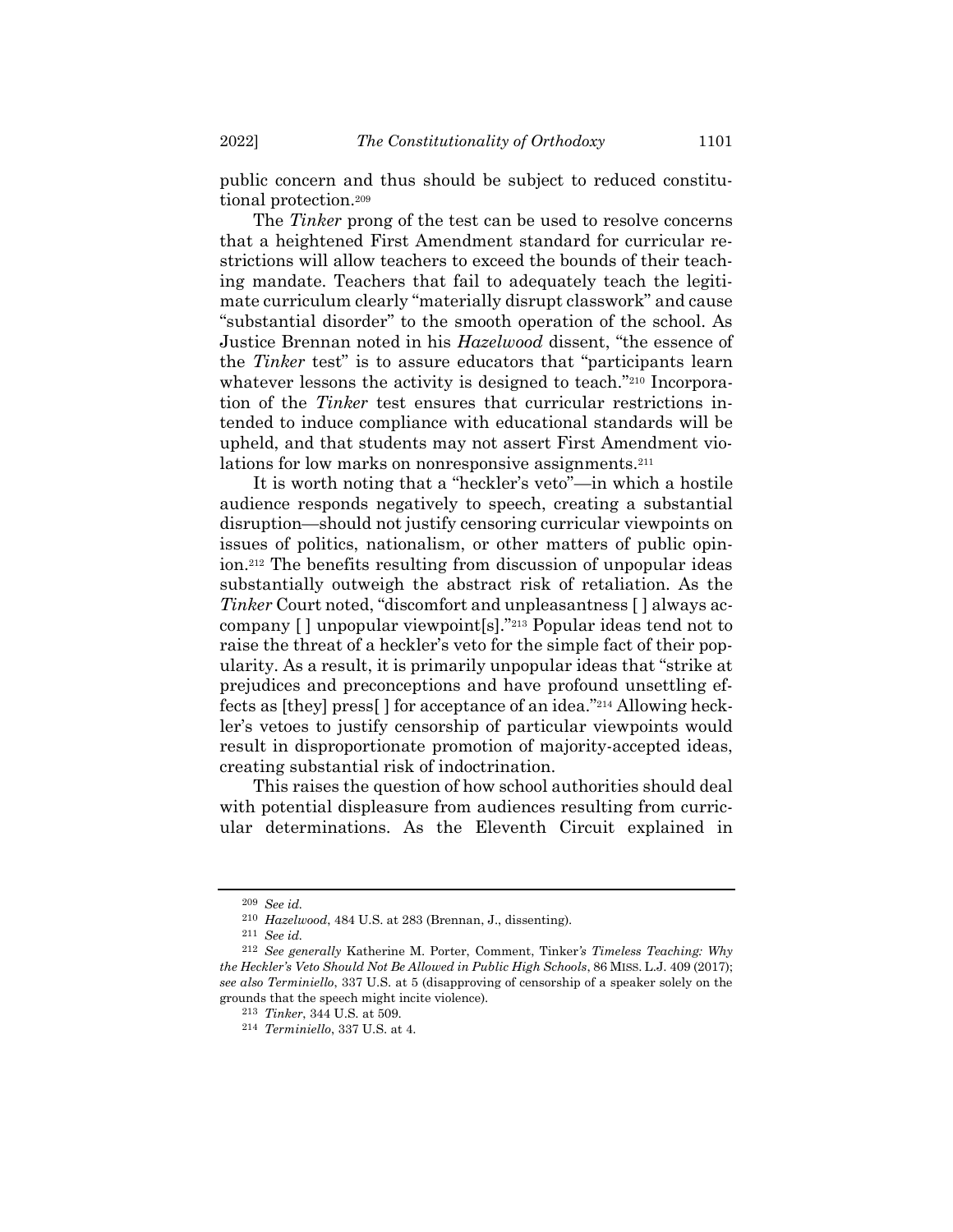*Holloman ex rel. Holloman v. Harland*, <sup>215</sup> the proper solution to a hostile audience is not "to sacrifice freedom upon the alter [sic] of order, and allow the scope of our liberty to be dictated by the inclinations of the unlawful mob."<sup>216</sup> Instead, school authorities should seek to regulate the mob. If parents are likely to riot because they believe that schools are teaching critical race theory, the state's solution should not be to outlaw the curricular material; instead, it should be to prevent the parents from rioting or, at least, prevent the rioting from impeding the educational process.

Again, this standard does not mandate that every unpopular viewpoint be taught. Parents ought to have democratic recourses to control curricula: they should be able to lobby for policies that promote certain viewpoints, so long as promotion of those viewpoints does not come at the expense of dissenting viewpoints.

#### 2. Inverted *Hazelwood* framework.

State educational authorities should also be able to justify challenged curricular determinations by showing that the restricted speech lacks pedagogical value. This is an inversion of the relatively permissive *Hazelwood* framework, which ordinarily places the burden of proof on plaintiffs to prove that the school authorities' restriction of curricular speech bore no relationship to a legitimate pedagogical concern.<sup>217</sup> The framework ought to be reversed—placing the burden of proof on states to prove that the restricted political speech lacks pedagogical value—because of the foundational First Amendment assumption that "unwise ideas must have a hearing as well as wise ones."<sup>218</sup>

In practice, courts have already outlined certain enclaves of speech that do not deserve First Amendment protection in schools. For instance, school authorities can act to prohibit teachers from making sexual remarks about students.<sup>219</sup> Similarly, speech that is obscene,<sup>220</sup> racially harassing,<sup>221</sup> or advocates drug

<sup>215</sup> 370 F.3d 1252 (11th Cir. 2004).

<sup>216</sup> *Id.* at 1275.

<sup>217</sup> *See Hazelwood*, 484 U.S. at 271.

<sup>218</sup> MEIKLEJOHN, *supra* note [113,](#page-16-1) at 26.

<sup>219</sup> *See, e.g.*, Miles v. Denver Pub. Schs., 944 F.2d 773, 779 (10th Cir. 1991) (explaining that a teacher who made in-class comments about rumors that two students had engaged in sexual activities on the school tennis court could be disciplined by the school without violating the First Amendment).

<sup>220</sup> *See* Bethel Sch. Dist. No. 403 v. Fraser, 478 U.S. 675, 680–86 (1986).

<sup>221</sup> *See Sypniewski*, 307 F.3d at 243.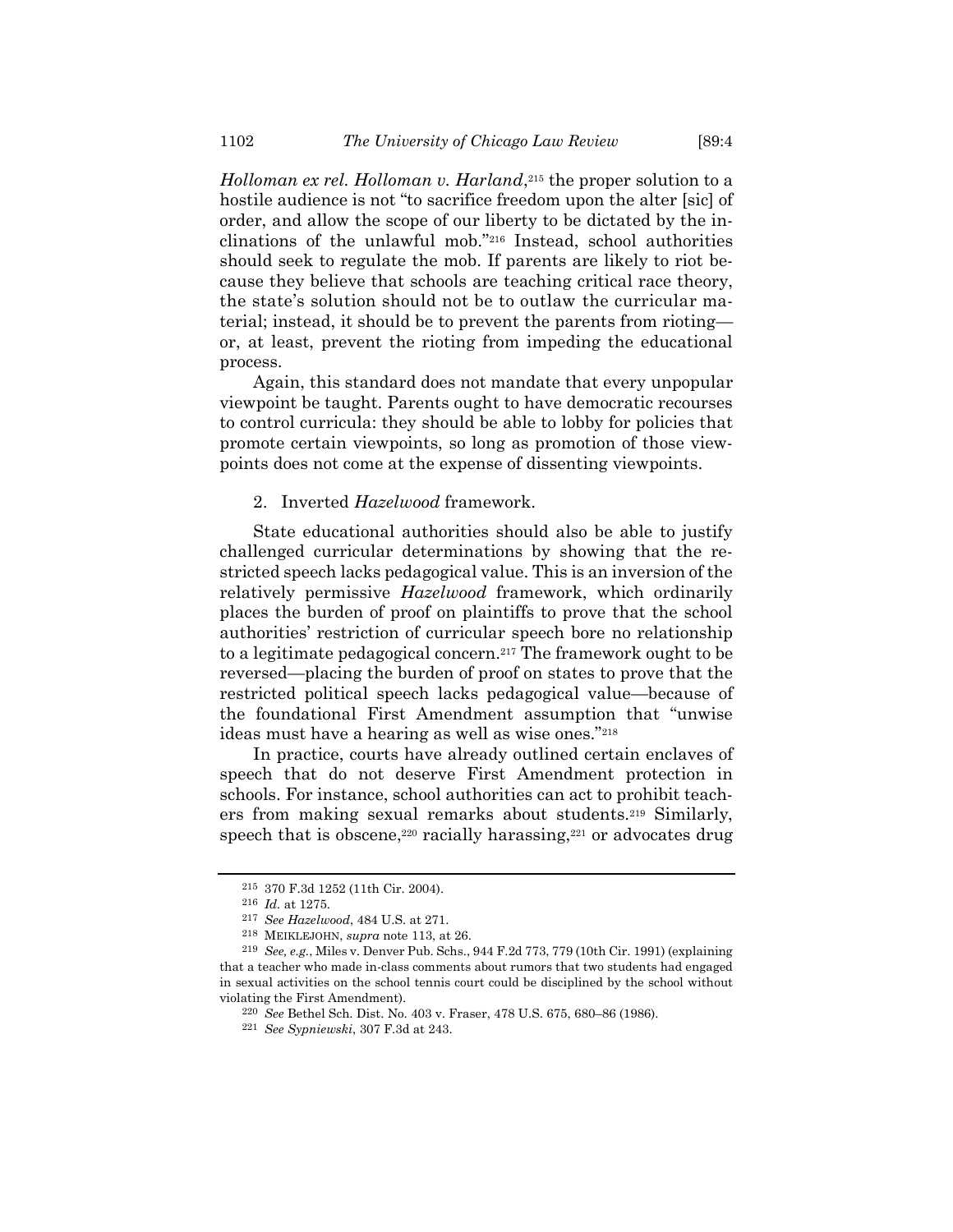use<sup>222</sup> may be permissibly regulated by schools.<sup>223</sup> The unique school context makes these categories of speech deserving of reduced protection.

This standard raises difficult questions when applied to disputed facts. In an era of intense political polarization, facts themselves are commonly disputed by political groups.<sup>224</sup> Consider an example: Would a state legislature violate the First Amendment if it were to pass a law stipulating that no teacher may teach that Joe Biden won the 2020 presidential election? Presumably so—as the Court explained in *Pico*, "If a Democratic school board, motivated by party affiliation, ordered the removal of all books written by or in favor of Republicans, few would doubt that the order violated the constitutional rights of the students denied access to those books."<sup>225</sup> What if a state legislature passed a law prohibiting biology teachers from instructing that life begins at conception, citing concern over factual inaccuracy? Both policies intend to prevent the teaching of material that state authorities have deemed to be factually inaccurate, and courts have generally held that restrictive actions are legitimate when taken for "concerns about [factual] accuracy."<sup>226</sup> But both also restrict viewpoints discussing political issues in classrooms.

Disputed facts can hold significant pedagogical value. In fact, a recent empirical study found that open classroom discussion of "charged" topics, relating to hotly contested issues, correlates with "increased political efficacy, interest, tolerance, and knowledge."<sup>227</sup> As such, courts should not uphold viewpoint restrictions based on factual concerns unless the restricted material is clearly and demonstrably false, a stringent burden on the state actor. This is because "[i]t is the special task of [the educational

<sup>222</sup> *See* Morse v. Frederick, 551 U.S. 393, 408–10 (2007).

<sup>223</sup> It is worth noting that application of this standard should vary depending on the age of the children involved. *See, e.g.*, Ward v. Hickey, 996 F.2d 448, 453 (1st Cir. 1993) ("[W]hether a regulation is reasonably related to legitimate pedagogical concerns will depend on, among other things, the age and sophistication of the students.").

<sup>224</sup> *See* Frederick Schauer, *Facts and the First Amendment*, 57 UCLA L. REV. 897, 899 (2010) (noting the apparent "increasing and unfortunate acceptance of factual falsity in public communication"); Kei Kawashima-Ginsberg & Rey Junco, *Teaching Controversial Issues in a Time of Polarization*, 82 SOC. EDUC. 323, 323 (2018) (explaining that U.S. political polarization has made students "less likely to hear diverse opinions in their networks").

<sup>225</sup> *Pico*, 457 U.S. at 870–71.

<sup>226</sup> ACLU of Fla. v. Miami-Dade Cnty. Sch. Bd., 557 F.3d 1177, 1202 (11th Cir. 2009); *see also Driscoll*, 616 F.3d at 55–56.

<sup>227</sup> Judith L. Pace, *How Can Educators Prepare for Teaching Controversial Issues?*, 85 SOC. EDUC. 228, 229 (2021).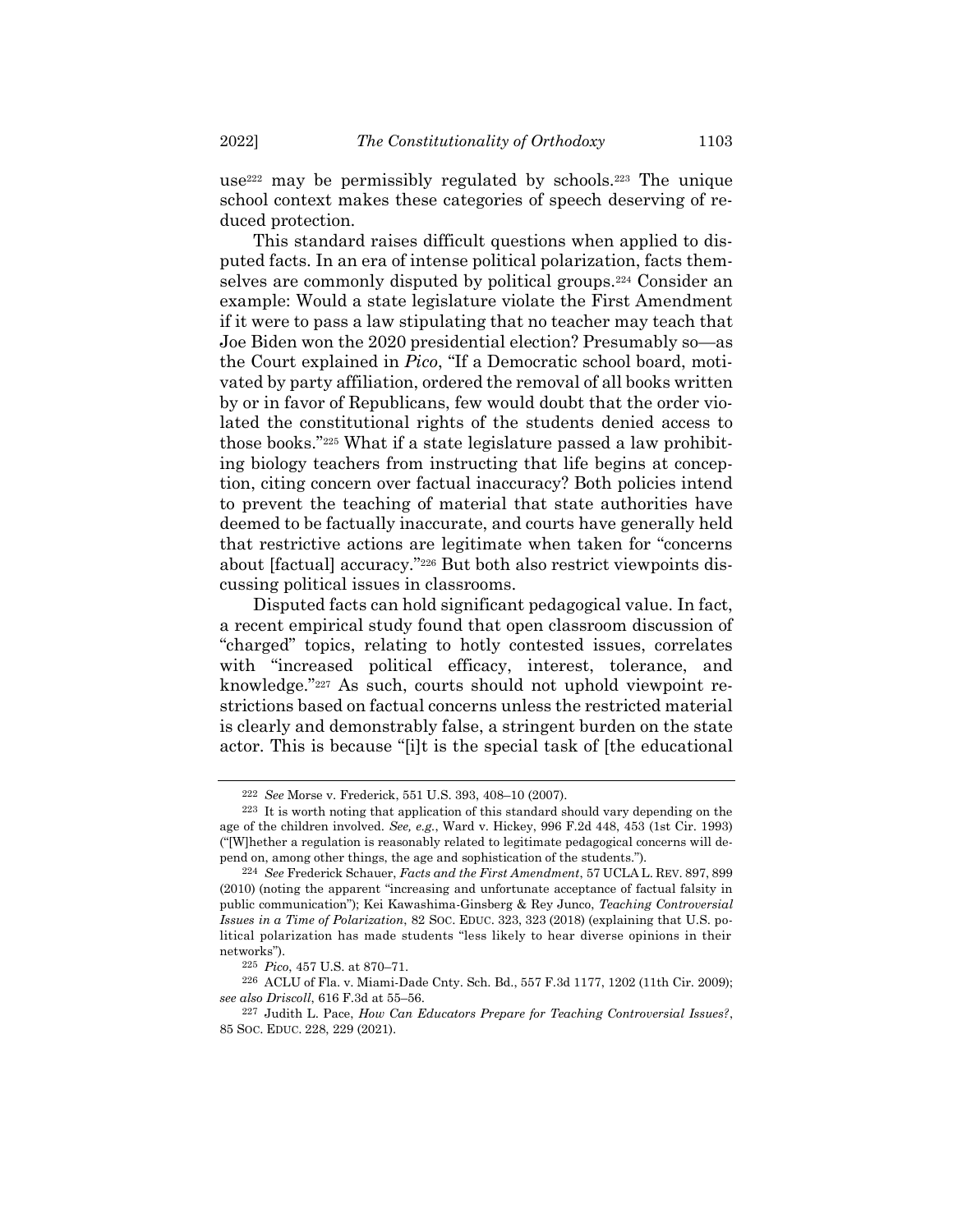system] to foster those habits of open-mindedness and critical inquiry which alone make for responsible citizens, who, in turn, make possible an enlightened and effective public opinion."<sup>228</sup>

If a school authority believes that curricular materials regarding issues of political concern present factual inaccuracies, its primary remedy should be to encourage teaching the alternative and discussion of the merits of the ideas—not to impose curricular policies that chill discussion of dissenting viewpoints. As Justice Blackmun's *Pico* concurrence notes, "positive educational action," which seeks to "instill certain values 'by persuasion and example,'" is the "converse of an intentional attempt to shield students from certain ideas that officials find politically distasteful."<sup>229</sup>

C. Step Three: Proof of Pretext

#### 1. *Arce* and the importance of the third step.

If the state is able to prove that the challenged curricular provision served a constitutionally permissible purpose, the third step of the burden-shifting test should be for plaintiffs to argue that the curricular restriction was actually motivated by animus or partisan gain. Allowing plaintiffs to allege that the defendant's second-step justification is pretext is common in similar burdenshifting tests.<sup>230</sup> Courts are accustomed to dealing with allegations of pretext because they are frequently made under the *McDonnell Douglas Corp. v. Green*<sup>231</sup> burden-shifting framework in Title VII cases.<sup>232</sup> Additionally, courts are accustomed to evaluating claims of impermissible animus in the Fourteenth

<span id="page-35-0"></span><sup>228</sup> Wieman v. Updegraff, 344 U.S. 183, 196 (1952) (Frankfurter, J., concurring).

<sup>229</sup> *Pico*, 457 U.S. at 882 (Blackmun, J., concurring) (quoting *Barnette*, 319 U.S. at 640).

<sup>230</sup> *See* McDonnell Douglas Corp. v. Green, 411 U.S. 792, 802–03 (1973) (articulating a three-step burden-shifting test in Title VII cases in which the final step is for a plaintiff to show that the employer's stated reason for alleged discrimination was pretextual).

<sup>231</sup> 411 U.S. 792 (1973).

<sup>232</sup> *See* Rucho v. Common Cause, 139 S. Ct. 2484, 2516–17 (2019) (Kagan, J., dissenting) ("If you are a lawyer, you know that [the burden-shifting] test looks utterly ordinary. It is the sort of thing courts work with every day."). *But see* Timothy M. Tymkovich, *The Problem with Pretext*, 85 DENV. U. L. REV. 503, 505 (2008) (arguing that subsequent cases using the *McDonnell-Douglas* framework have returned analysis to a traditional "sufficiency of the evidence standard" and articulating four major issues with the current approach).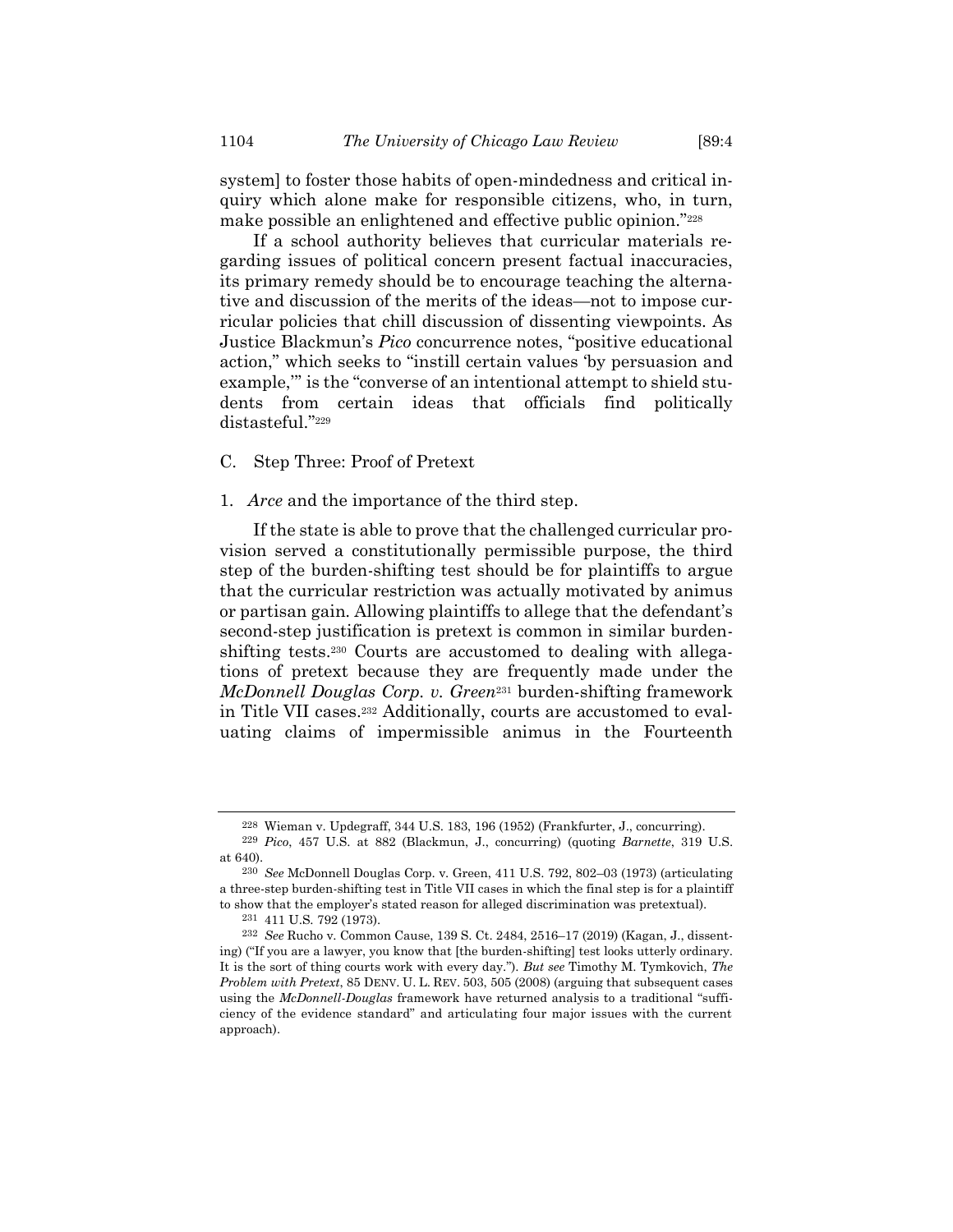Amendment context.<sup>233</sup> Even if the underlying justification for the restriction does not rise to the level of impermissible *racial* animus prohibited by the Fourteenth Amendment, courts still (infrequently) strike down statutes when based on a bare desire to harm.<sup>234</sup>

As an example of why the pretext analysis is important, consider the recent Ninth Circuit case *Arce v. Douglas*. <sup>235</sup> The Tucson school board added Mexican American Studies (MAS) classes to its curricula in 1998 and later expanded the program under a federally enforced desegregation decree in an effort to create a "culturally relevant curriculum."<sup>236</sup> "Arizona state superintendents of education, in the belief that MAS was being perverted into a program for promoting ethnocentrism and reverse racism," sponsored and subsequently implemented legislation that eliminated the MAS program.<sup>237</sup> The legislation prohibited public schools from including courses that were "designed primarily for pupils of a particular ethnic group"—and neither party disputed that the statue was enacted with the intention of eliminating the MAS program.<sup>238</sup>

At trial, the district court first noted that the statute did not infringe on the students' classroom speech rights and was directed narrowly at restricting curricula.<sup>239</sup> It then explained that the law implicated the students' right to receive information pursuant to *Pico*. <sup>240</sup> Citing *Pico* and *Monteiro*, the court agreed that the students' right to hear imposed "limits upon the power of the State to control even the curriculum and classroom," and that "curricular restrictions are at least subject to some degree of

<sup>233</sup> *See, e.g.*, City of Cleburne v. Cleburne Living Ctr., Inc., 473 U.S. 432, 450 (1985) (finding that a zoning ordinance was based on "irrational prejudice" against those with intellectual disabilities); U.S. Dep't of Agric. v. Moreno, 413 U.S. 528, 534 (1973) (striking down a statute because "a bare congressional desire to harm a politically unpopular group cannot constitute a legitimate governmental interest").

<sup>234</sup> *See, e.g.*, *Moreno*, 413 U.S. at 534–38.

<sup>235</sup> 793 F.3d 968 (9th Cir. 2015).

<sup>236</sup> *Id.* at 974.

<sup>237</sup> *Id.* at 973–75.

<sup>238</sup> *Id.* at 977. Notably, the statute exempted "courses that include discussion of 'controversial aspects of history' or that teach historical oppression of a particular ethnic group." Acosta v. Huppenthal, No. CV 10-623, 2013 WL 871892, at \*1 (D. Ariz. Mar. 8, 2013) (quoting ARIZ. REV. STAT. ANN. § 15-112(E), (F) (2013)), *aff'd in part, rev'd in part, and remanded sub nom. Arce*, 793 F.3d 968.

<sup>239</sup> *Acosta*, 2013 WL 871892, at \*4.

 $240$  *Id.* at  $*4-5$  ("Students share the same 'right to receive information and ideas' as other citizens generally do." (quoting *Pico*, 457 U.S. at 861, 867–68)).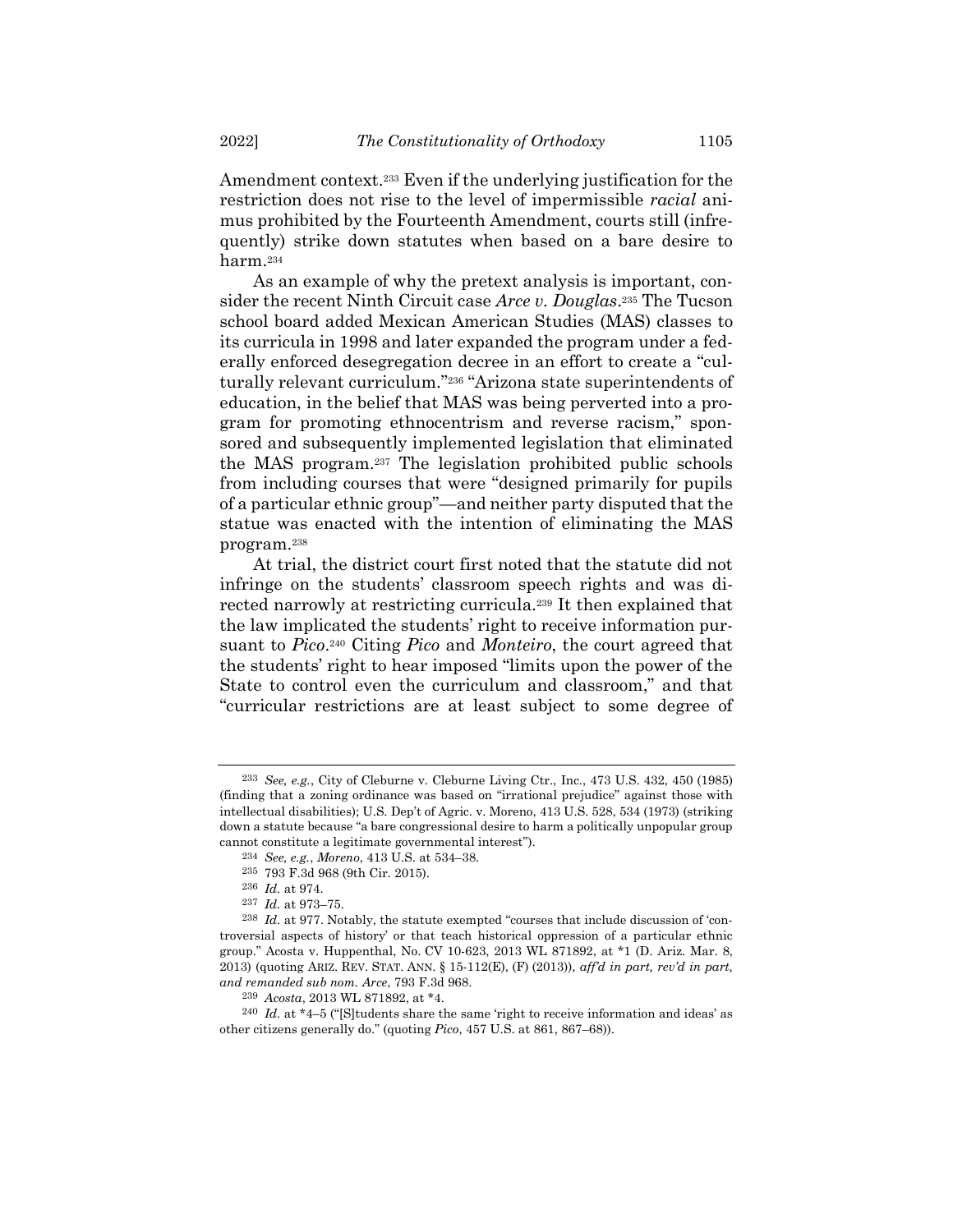scrutiny."<sup>241</sup> Applying *Hazelwood*, the district court granted summary judgment to the state on the statute's provisions against teaching "overthrow of the United States government," promoting "resentment toward a race or class of people," and "advocat[ing] ethnic solidarity."<sup>242</sup> However, it found no independent legitimate

pedagogical objective served by the statute's section prohibiting classes "designed primarily for pupils of a particular ethnic group" and explained that because it threatened to chill the teaching of ethnic studies, it violated the students' rights to receive information.<sup>243</sup> Accordingly, the district court granted summary judgment to the students on that provision.

The Ninth Circuit affirmed on appeal. It also ruled that the district court had dismissed the plaintiffs' viewpointdiscrimination claim prematurely due to a procedural error and remanded for further fact-finding on both the viewpoint discrimination issue and a separate equal protection claim.<sup>244</sup> On remand, the district court explained that otherwise legitimate curricular restrictions are unconstitutional if they "in fact serve to mask other illicit motivations."<sup>245</sup> It found, based on a litany of evidence (including anonymous racist blog posts by State Senator John Huppenthal, then chairman of the Senate Education Accountability and Reform Committee),<sup>246</sup> that the pedagogical values proffered by the state were pretext for racial animus.<sup>247</sup> It also concluded that the restriction was made only for political gain without consideration of the pedagogical merits of the program, independently constituting impermissible viewpoint

<sup>241</sup> *Id.* at \*5–7 (distinguishing this case from cases in which teachers alleged First Amendment infringement because teachers have "no First Amendment right to influence curriculum" whereas, "[i]n this case, the students do not actively seek to speak for the government, but instead seek to vindicate their passive right to be exposed to information and ideas" (quoting Downs v. L.A. Unified Sch. Dist., 228 F.3d 1003, 1016–17 (9th Cir. 2000))).

<sup>242</sup> *Id.* at \*7–10.

<sup>243</sup> *Id.* at \*8.

<sup>244</sup> *Arce*, 793 F.3d at 986–90.

<sup>245</sup> Gonzalez v. Douglas, 269 F. Supp. 3d 948, 972 (D. Ariz. 2017).

<sup>246</sup> *Id.* at 962–63 (explaining that Huppenthal had written that "[t]he Mexican-American Studies classes use the exact same technique that Hitler used in his rise to power" and "[t]he infected [MAS] teachers are the problem" (quoting Transcript of Proceedings, Bench Trial Day 2, at 98, *Gonzalez*, 269 F. Supp. 3d 948 (No. 10-cv-623))).

<sup>247</sup> *Id.* at 972 (summarizing evidence of animus in enacting the statute).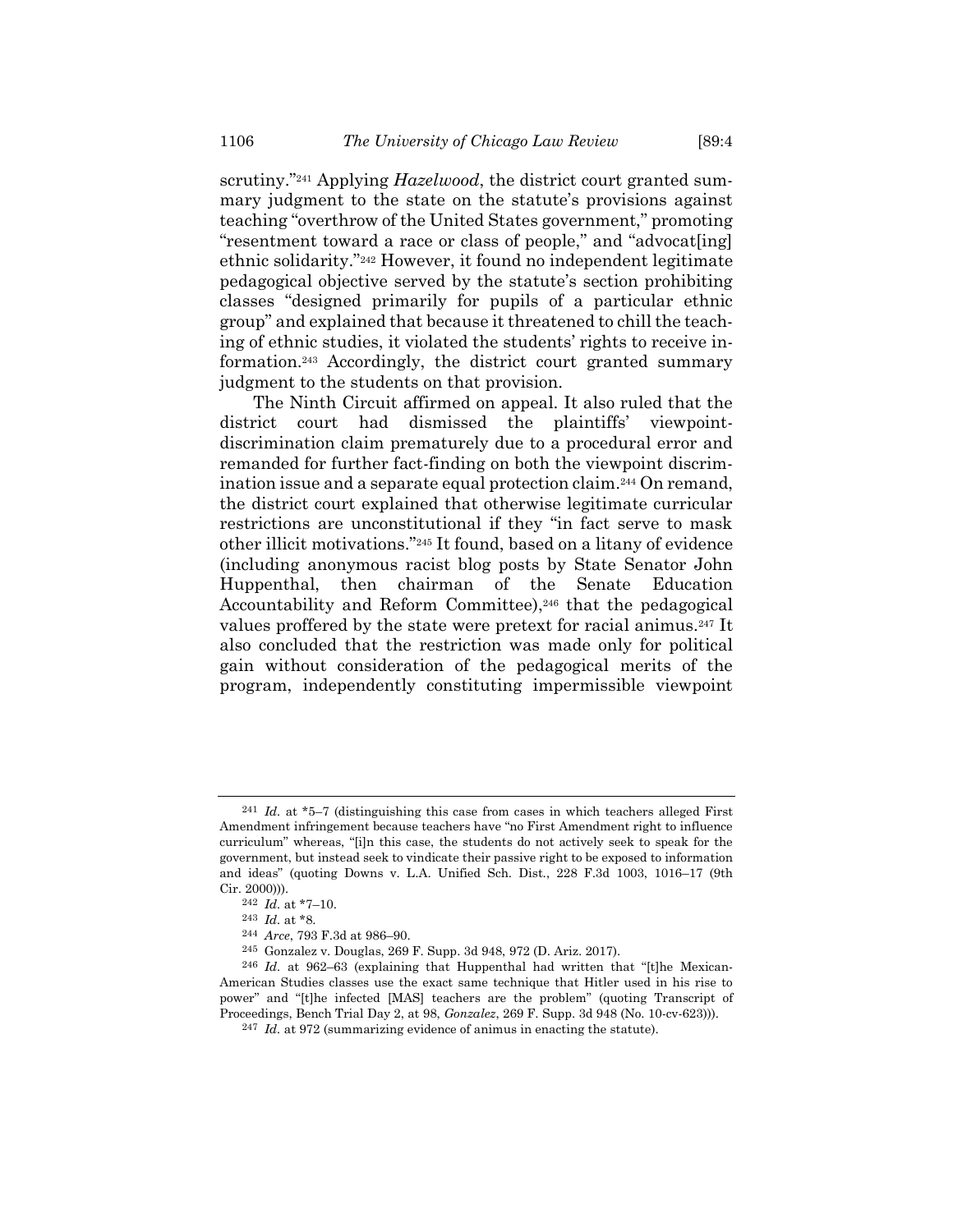discrimination.<sup>248</sup> As a result of its finding that pretext undergirded the statute, the court declared it unconstitutional.<sup>249</sup>

The arc of *Arce* provides an example for how my proposed burden-shifting framework ought to function, with some modifications. If the policy chills discussion from certain viewpoints as the district court found that the Arizona statute did250—plaintiffs have established a prima facie case that state authorities are imposing orthodoxy on classrooms. The school board should then bear the burden of articulating reasons why the burdened information either serves no pedagogical value or would cause substantial disorder in the school environment. This phase of the test is the biggest departure from the analysis in *Arce*: while the Arizona district court only required the government to articulate a legitimate pedagogical purpose to justify its restriction, a heightened burden on the government would appropriately protect the student's right to be free from politically orthodox education, which is inadequately protected by current doctrine. Finally, plaintiffs should be able to prove that the otherwise legitimate restriction was made pursuant to impermissible animus. If a case makes it to this phase of the test, extensive fact-finding may be required—as the district court's lengthy opinion after remand from *Arce* reflects<sup>251</sup>—but such analysis is necessary to preserve the "right to be free from official conduct that [is] intended to suppress [ ] ideas."<sup>252</sup>

2. Pretext analysis functions well in this framework.

The *McDonnell-Douglas* burden-shifting framework has not been immune from criticism. One particularly pointed critique has come from Chief Judge Timothy Tymkovich of the U.S. Court of Appeals for the Tenth Circuit. Chief Judge Tymkovich has criticized the *McDonnell-Douglas* pretext framework under the logic that, "[b]y dividing the presentation of the evidence into three stages, the ultimate fact of discrimination can easily become lost."<sup>253</sup> Fortunately, this concern can be easily resolved under this

<sup>248</sup> *See id.* at 974 (noting that the record revealed "a fixation on winning a political battle against a school district" and "a desire to advance a political agenda by capitalizing on race-based fears").

<sup>249</sup> *See id.*

<sup>250</sup> *See Acosta*, 2013 WL 871892, at \*10.

<sup>251</sup> *See generally Gonzalez*, 269 F. Supp. 3d 948.

<sup>252</sup> *Pratt*, 670 F.2d at 776.

<sup>253</sup> Tymkovich, *supra* note [232,](#page-35-0) at 521.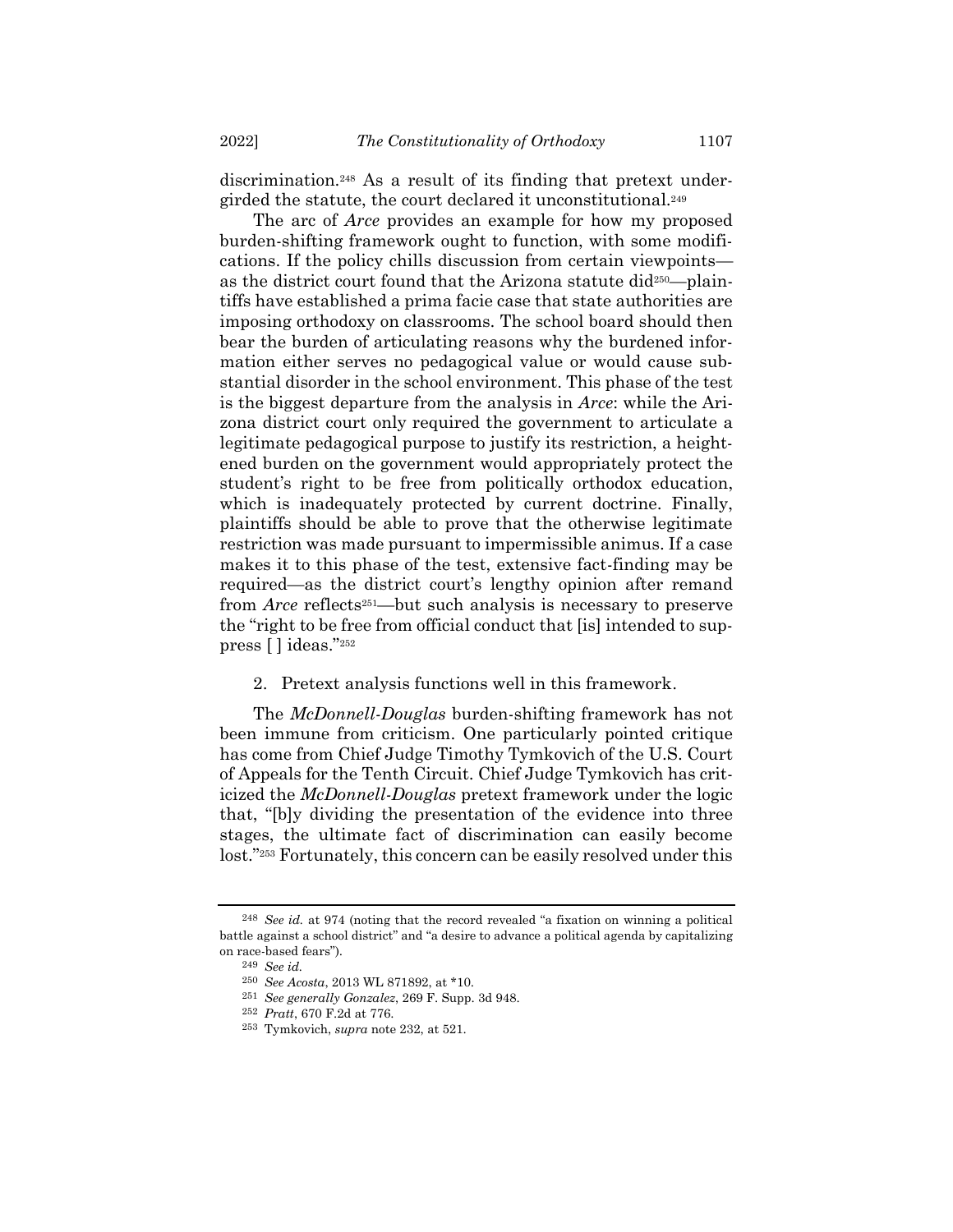Comment's approach. Chief Judge Tymkovich's concern is that courts may lose track of evidence introduced in the first part of the test—in which plaintiffs must allege a prima facie case of discrimination—when evaluating the ultimate claim of pretext because the two steps are so closely related.<sup>254</sup> Here, the two parts are clearly discrete: the former is a simple inquiry into whether the law has a chilling effect, while the latter deals with the motives behind the suppression. Because the test avoids introduction of overlapping evidence in two different phases, it avoids the criticism levied by Chief Judge Tymkovich.

Another important criticism is that it may not always be easy for courts to distinguish between restrictions of content and restrictions of viewpoint. This issue is highlighted by *Peck ex rel. Peck v. Baldwinsville Central School District*, <sup>255</sup> in which a kindergarten student was assigned a poster project depicting "simple ways to save the environment."<sup>256</sup> Antonio Peck created a poster showing a robed figure, representing Jesus, bent in prayer, surrounded by phrases such as "the only way to save our world" and "God's love is higher than the heavens."<sup>257</sup> After the school decided not to display the poster and requested that Antonio create another, the Pecks filed a lawsuit. The district court granted summary judgment to the school board, and the Second Circuit reversed. It explained that "drawing a precise line of demarcation between *content* discrimination . . . and *viewpoint* discrimination . . . is, to say the least, a problematic endeavor"<sup>258</sup> and remanded to the district court for inquiry into whether the government had restricted Antonio's viewpoint without a compelling governmental interest.<sup>259</sup> In other words, the constitutional question was the motivation behind the school district's action.

This is a serious issue. Determinations of motive are inherently difficult<sup>260</sup> but are fundamental to many areas of First Amendment law.<sup>261</sup> While an ultimate inquiry into the intent

<sup>254</sup> *Id.*

<sup>255</sup> 426 F.3d 617 (2d Cir. 2005).

<sup>256</sup> *Id.* at 620.

<sup>257</sup> *Id.* at 622.

<sup>258</sup> *Id.* at 630 (emphasis added).

<sup>259</sup> *Id.* at 629–33.

<sup>260</sup> *See* Kendrick, *supra* note [179,](#page-27-0) at 1681 (explaining the "difficulty of isolating the role of intent" in seeking to prevent a chilling effect).

<sup>261</sup> *See id.* at 1635–36 (explaining that First Amendment protection of speech—such as incitement, defamation, and distribution of child pornography—requires evaluating the speaker's mindset).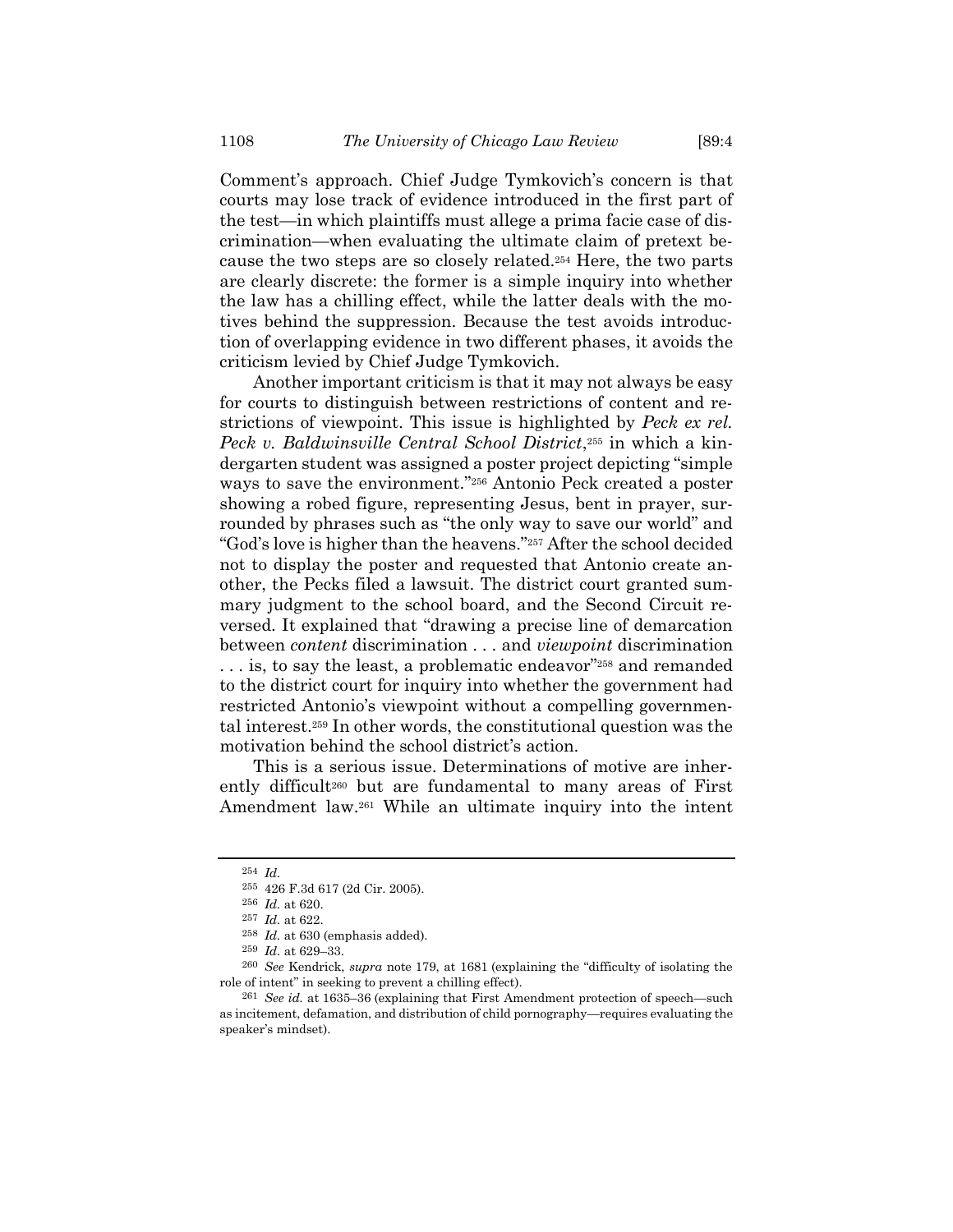behind a curricular determination may raise pragmatic difficulties, none exceed the issues that courts already face when evaluating criminal mens rea or discriminatory intent.<sup>262</sup> If the cost that must be paid for free discussion of political issues in schools is expenditure of judicial resources evaluating intent, it is a price worth paying.

## IV. APPLICATION TO TENNESSEE'S LAW

Because effective participation in the political process is one of the fundamental values underlying the students' right to receive ideas in schools—and the First Amendment more generally263—courts should serve as a backstop against imposition of orthodoxy. This Comment has articulated a burden-shifting framework that attempts to give greater weight to the student's right to receive an education free from orthodox political indoctrination than is provided by existing doctrine. While state and local authorities must wield broad discretion to prescribe curricula, the existing *Tinker* standard paired with an inversion of the *Hazelwood* framework provides adequate protection for local prerogatives.

Application of the proposed framework to Tennessee's curricular race-discussion law clarifies how the test would work in practice. The initial inquiry ought to be whether the statute restricts expression of dissident viewpoints on a subject of politics, nationalism, or another matter of public opinion. Facially, it appears that the law would restrict such viewpoints. The statute stipulates that local educational agencies (school boards) may not "include or promote . . . as part of a course of instruction or in a curriculum or instructional program, or allow teachers or other employees . . . to use supplemental instructional materials that include or promote" concepts such as "[t]his state or the United States is fundamentally or irredeemably racist or sexist."<sup>264</sup>

This should, in practice, be a fact-specific inquiry: if the state punishes teachers for discussing political viewpoints with students or if curricular offerings are restricted because they discuss those ideas, the law has a chilling effect on discussion of political

<sup>262</sup> *See id.* at 1644 n.40 (surveying cases evaluating mental states in other areas of law).

<sup>263</sup> *See, e.g.*, Alexander Meiklejohn, *The First Amendment Is Absolute*, 1961 SUP. CT. REV. 245, 255 (1961) ("Self-government can exist only insofar as the voters acquire the intelligence, integrity, sensitivity, and generous devotion to the general welfare that, in theory, casting a ballot is assumed to express.").

<sup>264</sup> S.B. 623, 112th Gen. Assemb., Reg. Sess. § 51(a) (Tenn. 2021).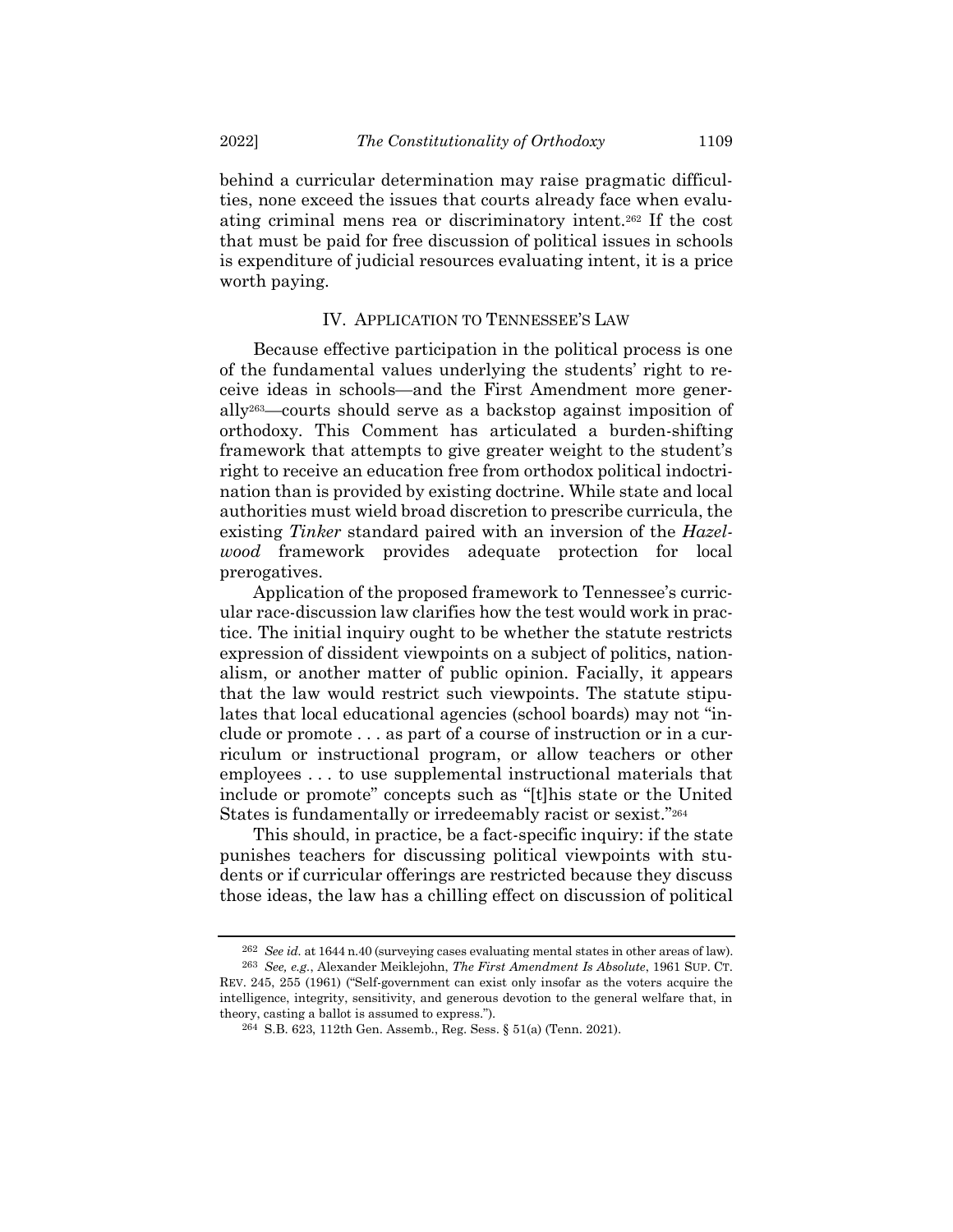concepts. Because the statute says that the enumerated concepts may not be discussed in a curriculum or via supplemental materials, I assume that the law will have such an effect. Like the curricular policy at issue in *Arce*, this law impedes the abilities of students in Tennessee public schools to discuss concepts of race that are relevant to national political dialogue. To borrow the language from *Connick*, the "content, form, and context of a given statement"<sup>265</sup> impacts whether speech should be protected as political. Current public discourse on this question indicates that it should be.

Tennessee should then be able to counter that the chilled speech either lacks pedagogical value or substantially disrupts the orderly function of schools per *Tinker*. One provision of the law stipulates that no teacher may teach that "[Tennessee] or the United States is fundamentally or irredeemably racist or sexist."<sup>266</sup> It does not seem likely that discussion of this material would disrupt the ordinary function of schools. To be sure, post-*Tinker* cases have made it clear that schools can restrict materials that cause racial tensions. But the Supreme Court also clearly explained that *Tinker* does not authorize prophylactic action based on a vague concern of school disruption.<sup>267</sup> In order to restrict speech, school authorities must articulate a "particular and concrete basis"<sup>268</sup> for anticipating harm, pointing to facts that "might reasonably have led school authorities to forecast substantial disruption of or material interference with school activities."<sup>269</sup> It seems unlikely that Tennessee could do this with regards to speech on racially biased elements of U.S. political society.

Next, the inverted *Hazelwood* standard places an onerous burden on the state to show that there is no redeeming pedagogical value to the censored content. This should be an uphill battle. The ability to criticize the state is one of the fundamental underpinnings of the Free Speech Clause.<sup>270</sup> While teaching that the

<sup>265</sup> *Connick*, 461 U.S. at 147–48.

<sup>266</sup> S.B. 623, 112th Gen. Assemb., Reg. Sess. § 51(a)(8) (Tenn. 2021).

<sup>267</sup> *Tinker*, 393 U.S. at 508.

<sup>268</sup> *See Sypniewski,* 307 F.3d at 257.

<sup>269</sup> *Tinker*, 393 U.S. at 514 (Stewart, J., concurring); *see also James*, 461 F.2d at 572 (explaining that the school board had not shown that a teacher wearing a black armband would cause disruption).

<sup>270</sup> *Cf.* N.Y. Times Co. v. Sullivan, 376 U.S. 254, 279–80 (1964) (holding that the First Amendment limits libel actions by public officials); Cohen v. California, 403 U.S. 15,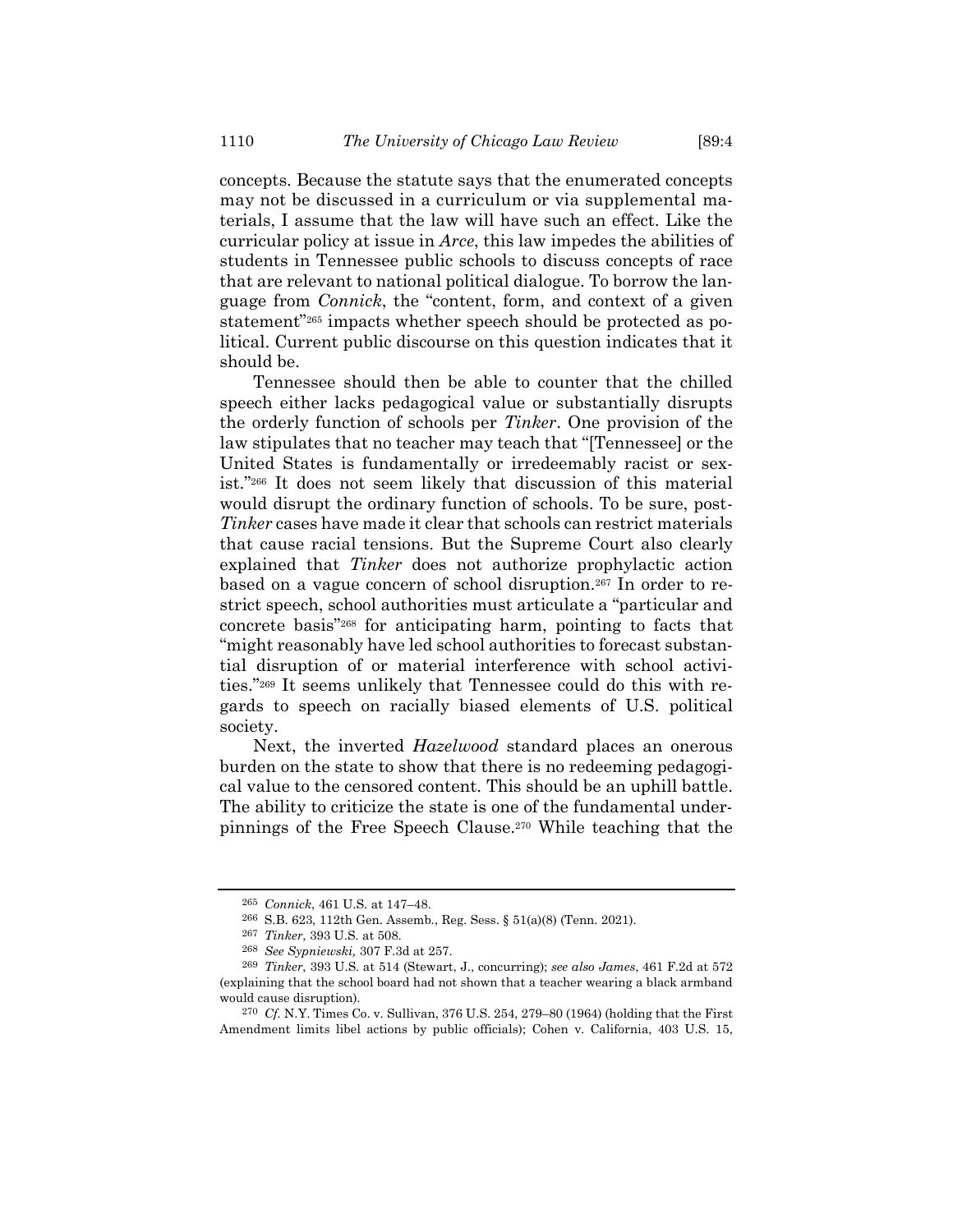U.S. political system is racist beyond repair might lack meaningful teaching value, articulating the argument that certain elements of the system are imbued with racial bias does not. Serious scholars,<sup>271</sup> public figures,<sup>272</sup> and even Supreme Court Justices<sup>273</sup> have argued that elements of U.S. society are fundamentally racist. This Comment does not evaluate whether they are right or wrong, and neither should judges. Rather it asks—just as a judge should—whether materials articulating such a viewpoint lack all pedagogical value. They do not.

Other elements of the Tennessee law might survive First Amendment scrutiny pursuant to the *Tinker* standard. For instance, the statute's provision that teachers may not instruct that "one race or sex is inherently superior to another" seems as though it might have the prophylactic effect of combatting racebased violence, which would certainly cause substantial disorder in schools.<sup>274</sup> Another of the statute's provisions, prohibiting assignment of "character traits, values, moral or ethical codes . . . to a specific sex or race,"<sup>275</sup> could be upheld under *Tinker* if the state authorities could show that such ideas substantially interfere with the abilities of students to learn.

Because it seems unlikely that the state can carry its burden under the second part of the test with regards to its prohibition on criticism of the state, we likely do not need to evaluate whether the legitimate step-two justification was pretext for animus or partisan gain. However, it is worth reiterating that an otherwise content-neutral curricular restriction can be made unconstitutional by underlying animus or by motivation for political gain

<sup>18</sup>–20 (1971) (holding that the First Amendment protected the defendant from conviction for wearing a jacket stating "Fuck the Draft").

<sup>271</sup> *See generally, e.g.*, Justin D. Levinson, Robert J. Smith & Koichi Hioki, *Race and Retribution: An Empirical Study of Implicit Bias and Punishment in America*, 53 U.C. DAVIS L. REV. 839 (2019).

<sup>272</sup> *See, e.g.*, Bill Chappell, *'We Are Not Cured': Obama Discusses Racism in American with Marc Maron*, NPR (June 22, 2015), https://perma.cc/76Q2-NQBH ("[T]he legacy of slavery, Jim Crow, discrimination in almost every institution of our lives.... [T]hat's passed on. We're not cured of it." (quoting *Episode 613 – President Barack Obama*, WTF WITH MARC MARON (June 22, 2015), https://perma.cc/X8XT-XBHY).

<sup>273</sup> McCleskey v. Kemp, 481 U.S. 279, 329 (1987) (Brennan, J., dissenting) ("McCleskey's claim [that race impacted his death sentence] is not a fanciful product of mere statistical artifice.").

<sup>274</sup> *See* West v. Derby Unified Sch. Dist., 206 F.3d 1358, 1366–67 (10th Cir. 2000) (upholding, under *Tinker*, a school board provision prohibiting racial harassment due to ongoing racial tensions).

<sup>275</sup> S.B. 623, 112th Gen. Assemb., Reg. Sess. § 51(a)(11) (Tenn. 2021).